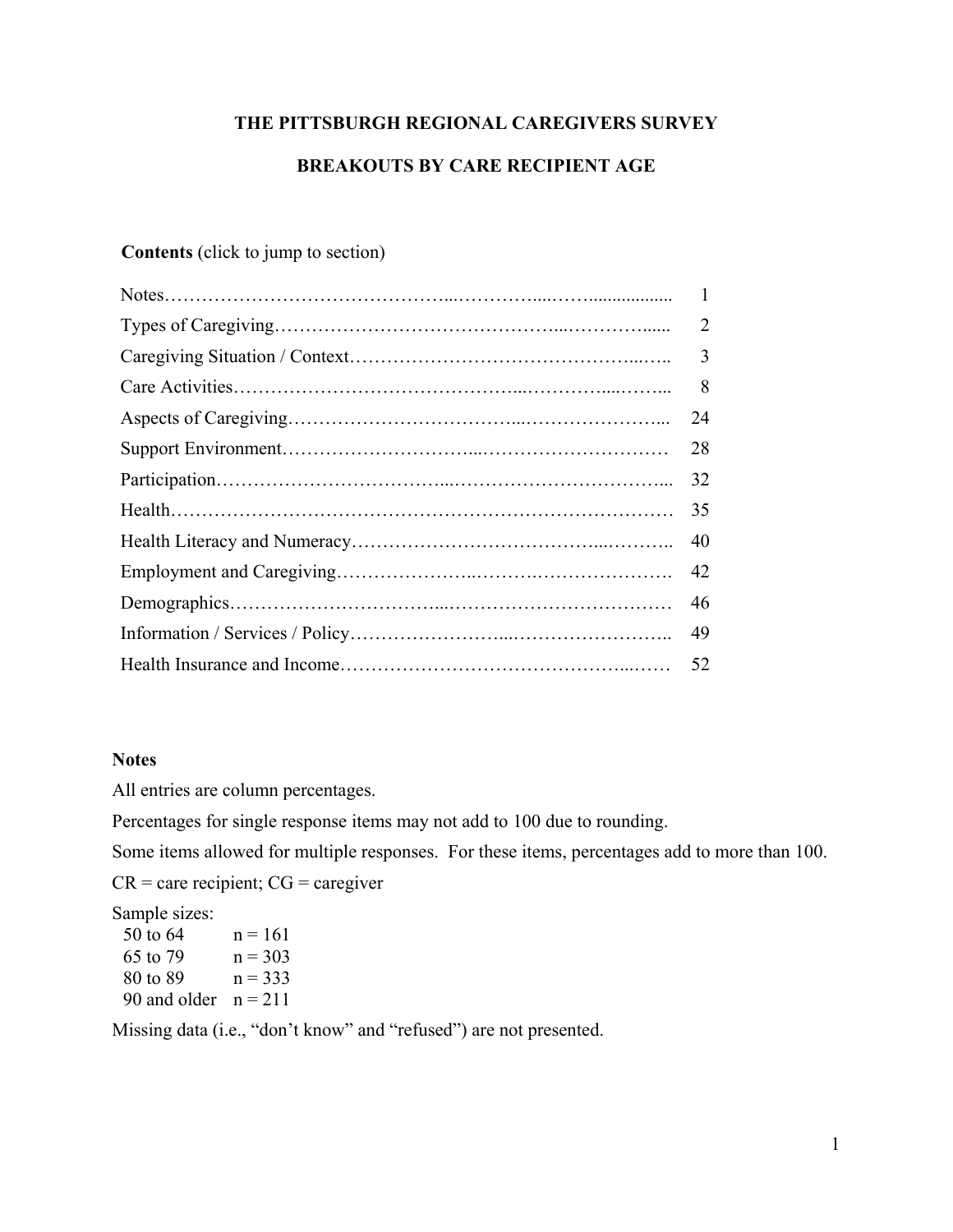## <span id="page-1-0"></span>**TYPES OF CAREGIVING**

SCRNPC. Do you currently help with PERSONAL CARE TASKS, such as bathing, dressing, grooming, eating, moving from bed to chair, or going to the toilet?

|            | $-64$<br>50 | . 70 | $-89$<br>80 | 90 and older |
|------------|-------------|------|-------------|--------------|
| Y es       | ◡◡          |      |             |              |
| <b>INU</b> | ◡           |      |             |              |

SCRNHT. Do you currently help with HOUSEHOLD TASKS, such as shopping, managing personal finances, arranging for outside services, or providing transportation?

|     | $-$<br>- | $50 - 64$ | -<br>- 70 | -<br>80<br>$-89$ | 90 and older |
|-----|----------|-----------|-----------|------------------|--------------|
| Yes |          | ۵a        | ີ         | nc               |              |
| No  |          |           |           |                  |              |

SCRNMNT. Do you currently help with MEDICAL OR NURSING TASKS, such as managing medications, changing dressing on wounds, or monitoring equipment like oxygen tanks?

|      | 50<br>$-64$ | 70 | $80 - 89$ | 90 and older |
|------|-------------|----|-----------|--------------|
| Y es |             |    | 54        |              |
| No   |             |    |           | oc           |

*Respondents were required to say YES to at least one of the three questions above to qualify. These tables present the responses of the 1,008 respondents who qualified.*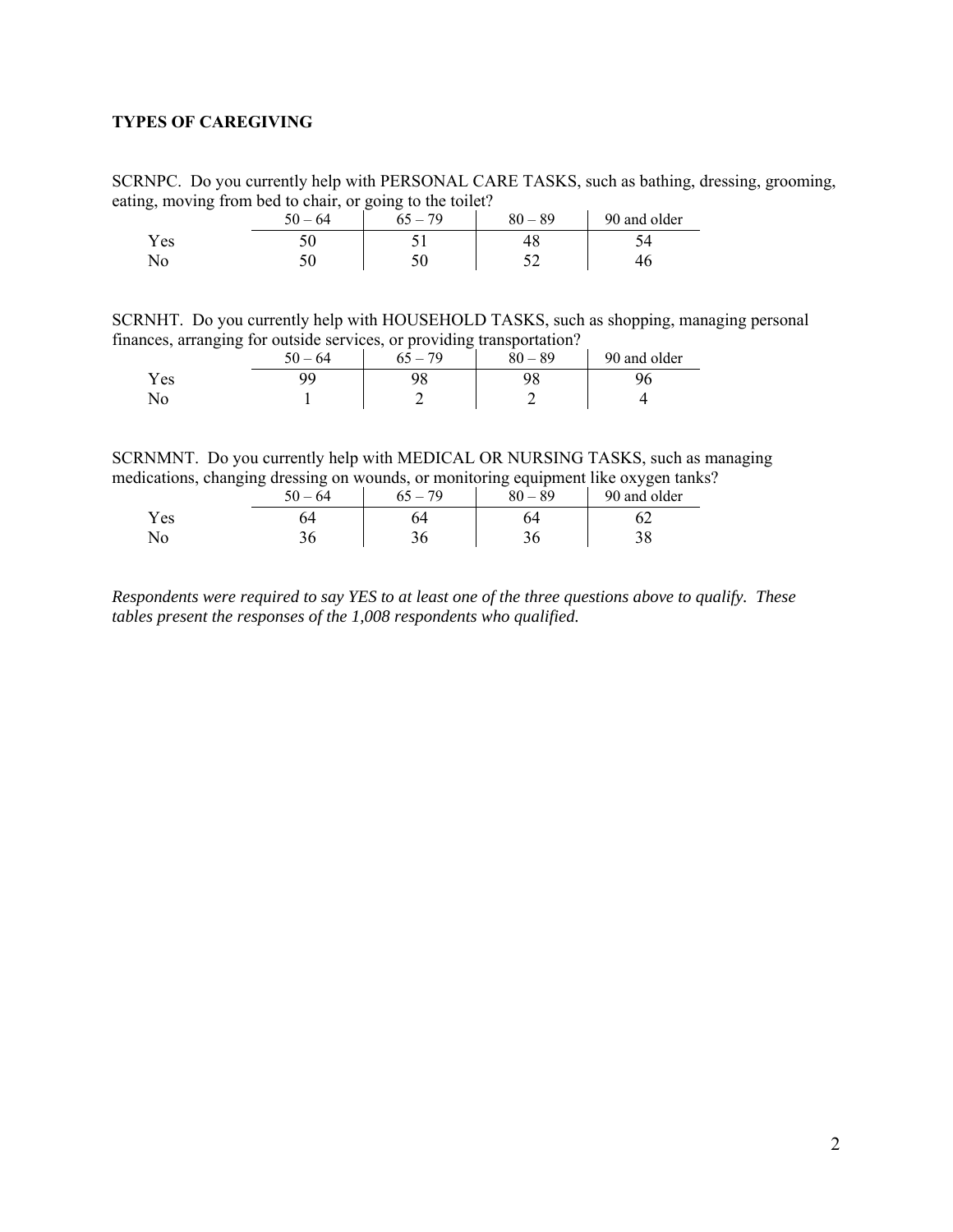## <span id="page-2-0"></span>**CAREGIVING SITUATION / CONTEXT**

QCS1. What is your relationship to the person you help with their personal care, routine household needs and/or medical/nursing tasks? Are you taking care of:

|                                  | $50 - 64$ | $65 - 79$ | $80 - 89$ | 90 and older |
|----------------------------------|-----------|-----------|-----------|--------------|
| Your mother or mother-in-law     |           | 31        | 52        | 59           |
| Your father or father-in-law     |           |           |           |              |
| Your wife / partner              |           | 10        |           |              |
| Your husband / partner           |           | 28        |           |              |
| Your daughter or daughter-in-law |           |           |           |              |
| Your son or son-in-law           |           |           |           |              |
| Some other relative              | 29        |           |           |              |
| A non-relative                   |           |           |           |              |

QCS2. Is the person you care for:

|        | $-64$<br>ЭU | 70 | $-89$ | 90 and older |
|--------|-------------|----|-------|--------------|
| Male   |             |    |       |              |
| Female |             |    |       |              |

QCS4. How old is [he / she]? Your best estimate is fine. *(Results categorized for display.)*

|           | $50 - 64$ | $65 - 79$ | $80 - 89$      | 90 and older |
|-----------|-----------|-----------|----------------|--------------|
| $50 - 64$ | 100       |           |                |              |
| $65 - 74$ |           | 59        |                |              |
| $75 - 84$ |           | 41        | 4 <sub>1</sub> |              |
| $85 +$    |           |           | 60             | 100          |

#### QCS5. Where does [he/she] live?

|                                                  | $50 - 64$ | $65 - 79$ | $80 - 89$ | 90 and older |
|--------------------------------------------------|-----------|-----------|-----------|--------------|
| In your household $\rightarrow$ QCS9             | 55        | 56        | 35        | 30           |
| Within 20 minutes of your home                   | 34        | 32        | 51        | 52           |
| Between 20 minutes and an hour from<br>your home |           |           | 12        | 14           |
| One to two hours from your home                  |           |           |           |              |
| More than two hours away                         |           |           |           |              |

QCS6. Which of the following best describes where [he/she] lives?

|                                                                                      | . .       |           |           |              |
|--------------------------------------------------------------------------------------|-----------|-----------|-----------|--------------|
|                                                                                      | $50 - 64$ | $65 - 79$ | $80 - 89$ | 90 and older |
| His or her own home                                                                  | 69        | 83        | 70        |              |
| Someone else's home $\rightarrow$ QCS9                                               |           |           |           |              |
| An independent living or retirement<br>community                                     |           |           | 13        | 16           |
| In an assisted living facility where<br>some care may be provided $\rightarrow$ QCS9 |           |           |           |              |
| Somewhere else                                                                       |           |           |           |              |

 *Note: Persons providing care to a CR in a nursing home were not eligible for the survey.*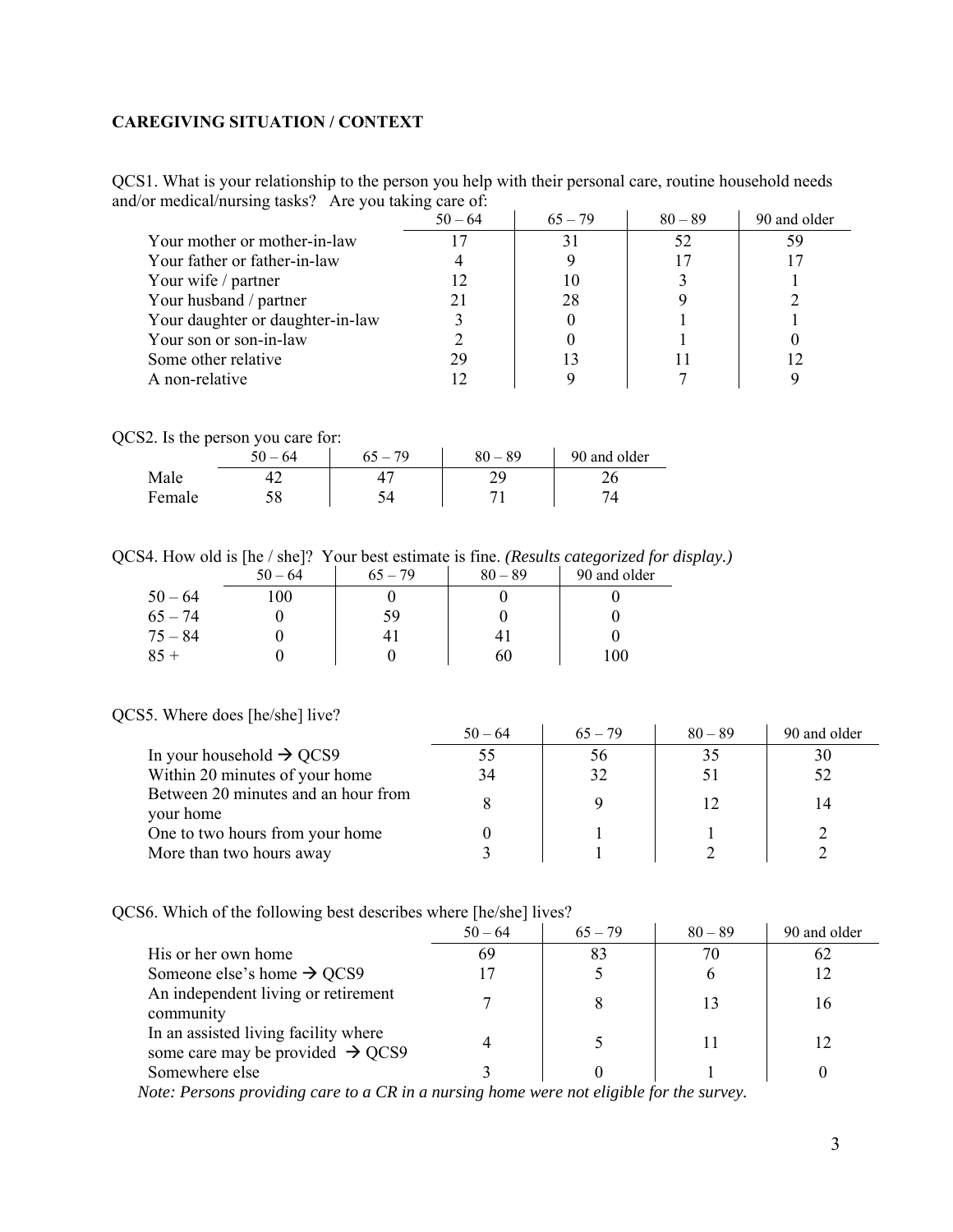QCS7. Does [he/she] live alone?

| $-$<br>. | $50 - 64$ | $65 - 79$ | $80 - 89$ | 90 and older |
|----------|-----------|-----------|-----------|--------------|
| Y es     |           |           |           | -            |
| No       |           |           |           |              |

QCS9. Does [he/she] need care because of a… *(multiple responses allowed therefore percentages add to more than 100)* 

|                                    | $50 - 64$ | $65 - 79$ | $80 - 89$ | 90 and older |
|------------------------------------|-----------|-----------|-----------|--------------|
| Short-term physical condition      |           | 13        |           |              |
| Long-term physical condition       | 78        | 81        |           | 74           |
| Emotional or mental health problem | 29        | 22        |           |              |
| Developmental or intellectual      |           |           |           |              |
| disorder or mental retardation     |           |           |           |              |
| Behavioral issue                   |           |           |           | b            |
| Memory problem                     | 29        |           | 49        | 50           |
| None of the above                  |           |           |           |              |

QCS10. Does [he/she] suffer from Alzheimer's disease or other types of dementia?

|      | 50<br>$-64$ | 79 | ັ້ນ 1<br>$80 - 89$ | 90 and older |
|------|-------------|----|--------------------|--------------|
| r es |             |    |                    |              |
|      |             |    |                    |              |

Has a doctor ever told [him / her] that [he / she] had...

QCS11. a heart attack or myocardial infarction?

|      | $-64$ | $-79$<br>65 | $80 - 89$ | 90 and older |
|------|-------|-------------|-----------|--------------|
| Y es | ⊥ ∪   | ∠∪          |           | $-$          |
| NQ   |       |             |           |              |

QCS12. any other heart disease including angina or congestive heart failure?

|       | $\epsilon$ $\alpha$<br>$-64$<br>י | 70<br>$\equiv$ | 89<br>$-80 -$ | 90 and older |
|-------|-----------------------------------|----------------|---------------|--------------|
| Y es  | ر ب                               |                |               |              |
| 1 N U |                                   |                |               |              |

#### QCS13. high blood pressure or hypertension?

|      | 64<br>50<br>` — . | 79<br>$-$ | $80 - 89$ | 90 and older |
|------|-------------------|-----------|-----------|--------------|
| Y es |                   | υυ        | ъч        |              |
| ΝO   |                   |           |           |              |

#### QCS14. arthritis?

|      | $-64$ | 79<br>$\epsilon$ $\epsilon$ | $-89$<br>80 | 90 and older |
|------|-------|-----------------------------|-------------|--------------|
| Y es |       |                             | vð          |              |
| No   |       |                             |             | υU           |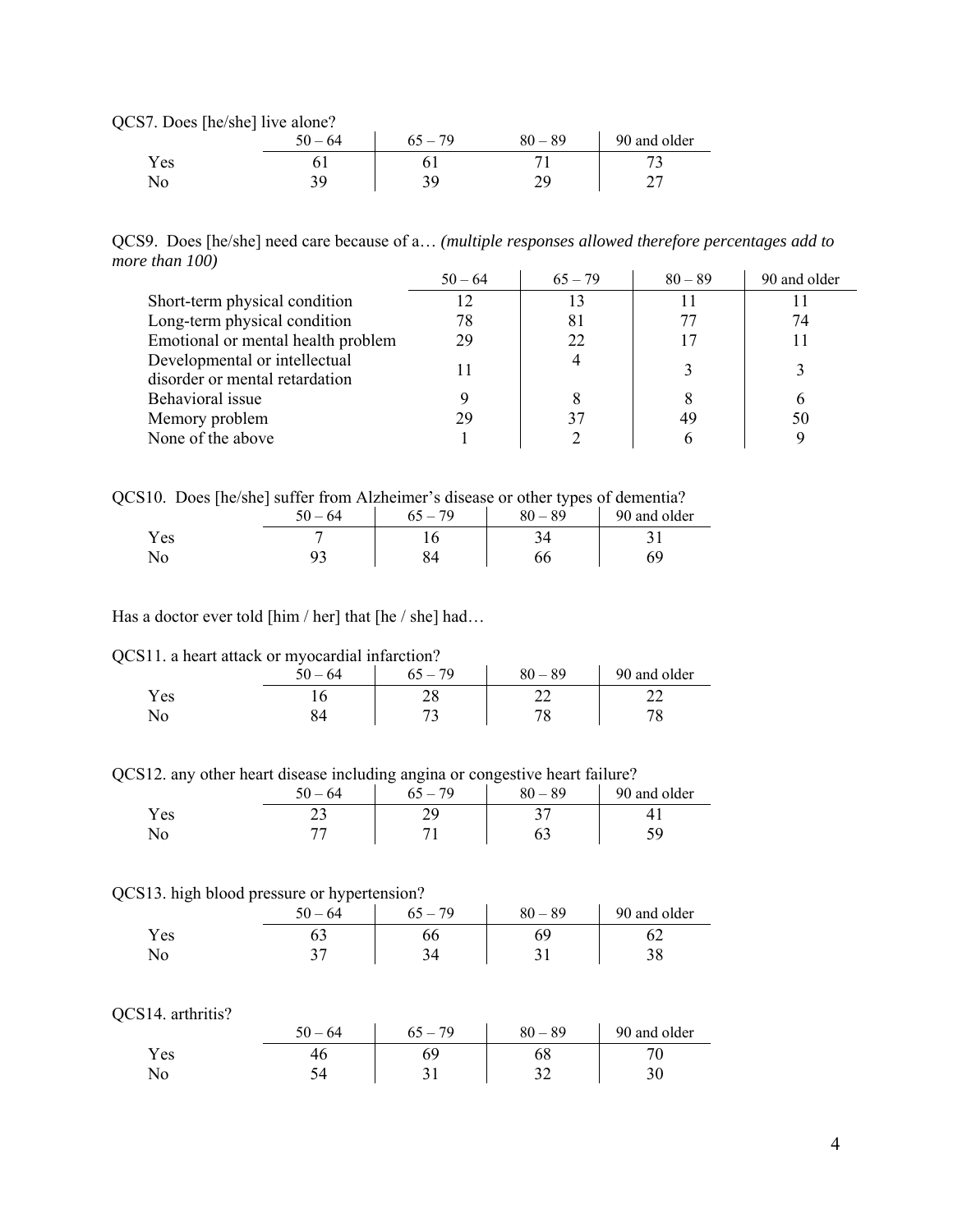| QCS15. osteoporosis or thinning of the bones?                          |           |           |           |              |
|------------------------------------------------------------------------|-----------|-----------|-----------|--------------|
|                                                                        | $50 - 64$ | $65 - 79$ | $80 - 89$ | 90 and older |
| Yes                                                                    | 20        | 27        | 42        | 50           |
| No                                                                     | 80        | 73        | 58        | 50           |
|                                                                        |           |           |           |              |
|                                                                        |           |           |           |              |
| QCS16. diabetes?                                                       |           |           |           |              |
|                                                                        | $50 - 64$ | $65 - 79$ | $80 - 89$ | 90 and older |
| Yes                                                                    | 24        | 41        | 24        | 17           |
| No                                                                     | 76        | 59        | 76        | 83           |
|                                                                        |           |           |           |              |
|                                                                        |           |           |           |              |
| QCS17. lung disease, such as emphysema, asthma, or chronic bronchitis? |           |           |           |              |
|                                                                        | $50 - 64$ | $65 - 79$ | $80 - 89$ | 90 and older |
| Yes                                                                    | 23        | 32        | 21        | 15           |
| No                                                                     | 77        | 68        | 79        | 85           |
|                                                                        |           |           |           |              |
|                                                                        |           |           |           |              |
| QCS18. cancer?                                                         |           |           |           |              |
|                                                                        | $50 - 64$ | $65 - 79$ | $80 - 89$ | 90 and older |
| Yes                                                                    | 26        | 26        | 29        | 29           |
| No                                                                     | 74        | 74        | 71        | 71           |
|                                                                        |           |           |           |              |
|                                                                        |           |           |           |              |
| QCS18a. a stroke?                                                      |           |           |           |              |
|                                                                        | $50 - 64$ | $65 - 79$ | $80 - 89$ | 90 and older |
| Yes                                                                    | 18        | 23        | 23        | 23           |
|                                                                        |           |           |           |              |
| No                                                                     | 82        | 77        | 77        | 77           |
|                                                                        |           |           |           |              |
|                                                                        |           |           |           |              |
| QCS19. serious difficulty seeing?                                      |           |           |           |              |
|                                                                        | $50 - 64$ | $65 - 79$ | $80 - 89$ | 90 and older |
| Yes                                                                    | 23        | 24        | 29        | 40           |
| No                                                                     | 78        | 76        | 71        | 60           |
|                                                                        |           |           |           |              |
|                                                                        |           |           |           |              |
| QCS20. serious difficulty hearing?                                     |           |           |           |              |
|                                                                        | $50 - 64$ | $65 - 79$ | $80 - 89$ | 90 and older |
| Yes                                                                    | 16        | 24        | 46        | 59           |
| No                                                                     | 84        | 76        | 55        | 41           |
|                                                                        |           |           |           |              |
|                                                                        |           |           |           |              |

 $\mathbf{F}$  is or thinning of the be

In the last month has [he / she] used…

QCS22A. glasses or other vision aids such as a magnifying glass?

| $\circ$   | $50 - 64$ | $\circ$<br>$65 - 79$ | $\circ$<br>$80 - 89$ | 90 and older |
|-----------|-----------|----------------------|----------------------|--------------|
| Yes<br>No |           |                      |                      |              |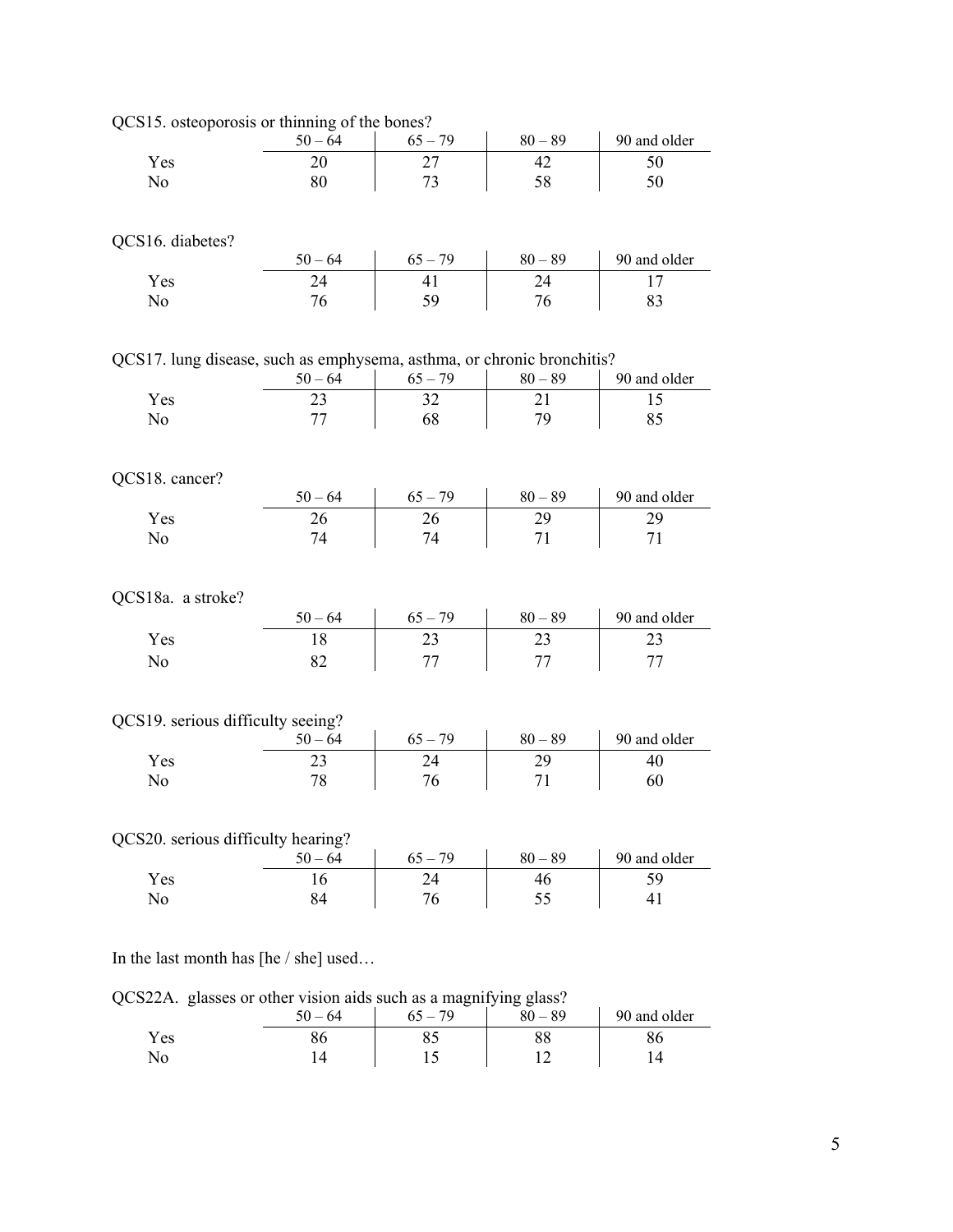| QCS22B. a hearing aid? |                                                                          |           |           |                |
|------------------------|--------------------------------------------------------------------------|-----------|-----------|----------------|
|                        | $50 - 64$                                                                | $65 - 79$ | $80 - 89$ | 90 and older   |
| Yes                    | 4                                                                        | 11        | 23        | 31             |
| No                     | 96                                                                       | 89        | 77        | 69             |
|                        |                                                                          |           |           |                |
|                        |                                                                          |           |           |                |
| QCS22C. a cane?        |                                                                          |           |           |                |
|                        | $50 - 64$                                                                | $65 - 79$ | $80 - 89$ | 90 and older   |
| Yes                    | 40                                                                       | 39        | 47        | 40             |
| No                     | 60                                                                       | 61        | 53        | 60             |
|                        |                                                                          |           |           |                |
|                        |                                                                          |           |           |                |
| QCS22D. a walker?      |                                                                          |           |           |                |
|                        | $50 - 64$                                                                | $65 - 79$ | $80 - 89$ | 90 and older   |
| Yes                    | 26                                                                       | 36        | 48        | 63             |
| No                     | 75                                                                       | 64        | 52        | 37             |
|                        |                                                                          |           |           |                |
|                        |                                                                          |           |           |                |
| QCS22E. a wheelchair?  |                                                                          |           |           |                |
|                        | $50 - 64$                                                                | $65 - 79$ | $80 - 89$ | 90 and older   |
| Yes                    | 31                                                                       | 34        | 30        | 40             |
| No                     | 69                                                                       | 66        | 70        | 60             |
|                        |                                                                          |           |           |                |
|                        |                                                                          |           |           |                |
| QCS22F. a scooter?     |                                                                          |           |           |                |
|                        | $50 - 64$                                                                | $65 - 79$ | $80 - 89$ | 90 and older   |
| Yes                    | 6                                                                        | 13        | 6         | $\overline{4}$ |
| No                     | 94                                                                       | 87        | 94        | 96             |
|                        |                                                                          |           |           |                |
|                        |                                                                          |           |           |                |
|                        | QCS22G. a reacher or grabber to pick things up more easily?<br>$50 - 64$ |           | $80 - 89$ | 90 and older   |
|                        |                                                                          | $65 - 79$ |           |                |
| Yes                    | 37                                                                       | 40        | 34        | 23             |
| No                     | 63                                                                       | 61        | 66        | 78             |

QCS22H. special items to help with dressing, such as button hooks or clothes that are designed to get on and off easily?

| .    | 64<br>$\overline{\phantom{0}}$ | 79<br>$\epsilon$ $\epsilon$ | $-89$<br>80 | 90 and older |
|------|--------------------------------|-----------------------------|-------------|--------------|
| Y es | ر ب                            |                             |             |              |
| 1NO  |                                |                             |             | ິ            |

QCS22I. adaptive utensils to help to eat or cut food? IF NEEDED: Adapted utensils include things like easy-to-grip silverware, knives that rock, and plates with high sides.

| ັ          | 50<br>$-64$ | 79 | . .<br>$-89$<br>oΛ | 90 and older |
|------------|-------------|----|--------------------|--------------|
| Y es       |             |    |                    |              |
| <b>AVA</b> |             |    | ∩~                 | ັ            |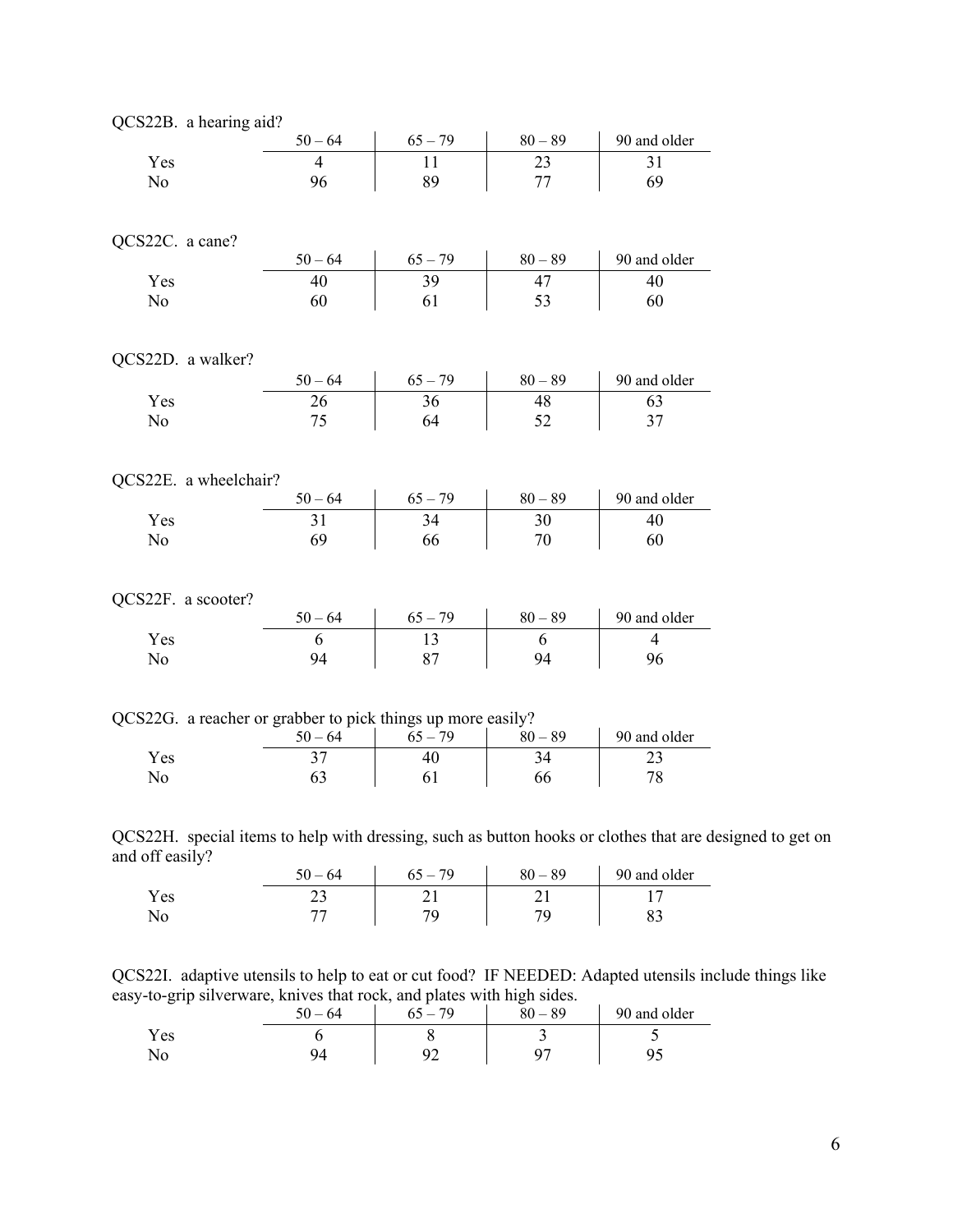QCS23. Does the CR's residence have features to make it easier for older adults such as a railing or a ramp, grab bars in the bathroom, a seat for the shower or tub, or an emergency call system?

| $\overline{\phantom{a}}$      | $50 - 64$ | $65 - 79$ | ▱<br>$80 - 89$ | 90 and older |
|-------------------------------|-----------|-----------|----------------|--------------|
| Yes                           |           |           |                |              |
| No $\rightarrow$ next section | ر. ر      | ົ         |                |              |

| QCS24. Which of these features does the CR's residence have? (multiple responses accepted) |
|--------------------------------------------------------------------------------------------|
|--------------------------------------------------------------------------------------------|

|                              | $50 - 64$ | $65 - 79$ | $80 - 89$ | 90 and older |
|------------------------------|-----------|-----------|-----------|--------------|
| A railing or ramp            |           | 0.1       |           | 34           |
| Grab bars in the bathroom    |           |           | 78        | 85           |
| A seat for the shower or tub |           | 74        | 73        | 72           |
| An emergency call system     | 30        | 37        | 46        | 54           |
| Other                        |           | 38        | 34        | 36           |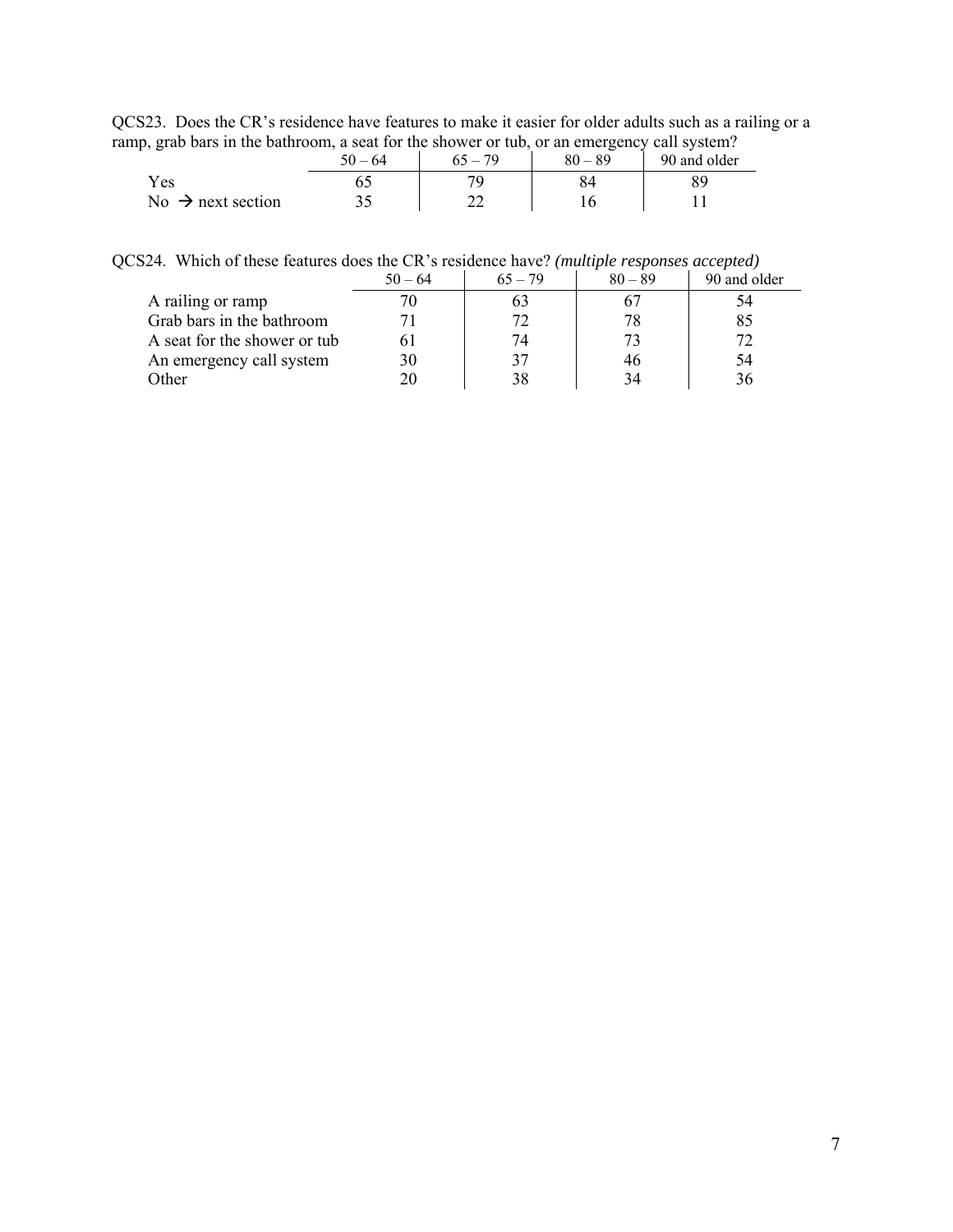### <span id="page-7-0"></span>**CARE ACTIVITIES**

*Caregivers of persons living in assisted living were not asked QCA1 through QCA4B if they indicated they did not help the care recipient with household tasks (household tasks screener question SCRNHT).* 

QCA1PRE. Next we have a few questions about CR's needs for assistance and ways you may have helped CR in the last month because of [his/her] health and functioning. Let's start with chores you may do around CR's home. This includes laundry, cleaning, or making hot meals.

QCA1. In the last month, how often did [he/she] need help with laundry, cleaning, or making hot meals due to poor health and functioning?

|                                                                                   | $50 - 64$ | $65 - 79$ | $80 - 89$    | 90 and older |
|-----------------------------------------------------------------------------------|-----------|-----------|--------------|--------------|
| Every day                                                                         | 39        | 53        |              |              |
| Most days                                                                         | 27        | 14        |              |              |
| Some days                                                                         |           | 19        | 22           | 18           |
| Rarely                                                                            |           |           | <sub>0</sub> |              |
| Never $\rightarrow$ QCA2                                                          |           |           |              |              |
| Does not do, but not because of poor<br>health and functioning $\rightarrow$ QCA2 |           |           |              |              |

QCA1A. In the last month, how often did you help CR with laundry, cleaning, or making hot meals or do these chores for [him/her]?  $\mathcal{L}_{\text{max}}$ 

|           | $50 - 64$ | $65 - 79$ | $80 - 89$ | 90 and older |
|-----------|-----------|-----------|-----------|--------------|
| Every day | 40        |           | 36        | 37           |
| Most days | 23        |           | 16        |              |
| Some days | 27        | 28        | 33        | 29           |
| Rarely    |           |           |           |              |
| Never     |           |           |           |              |

QCA1B. Does anyone else help CR with laundry, cleaning, or making hot meals or do these chores for [him/her]? *(Unpaid and paid could be both be selected therefore percentages may add to more than 100)*  $50 - 64$  65 – 79 80 – 89 90 and older

|                                               | $20 - 04$ | $0.3 - 19$ | $\delta U - \delta Y$ | 90 and older |
|-----------------------------------------------|-----------|------------|-----------------------|--------------|
| Yes, another unpaid family<br>member / friend |           |            |                       | 60           |
| Yes, a paid helper                            |           |            |                       | 34           |
| No                                            |           | 4:         | 28                    | 10           |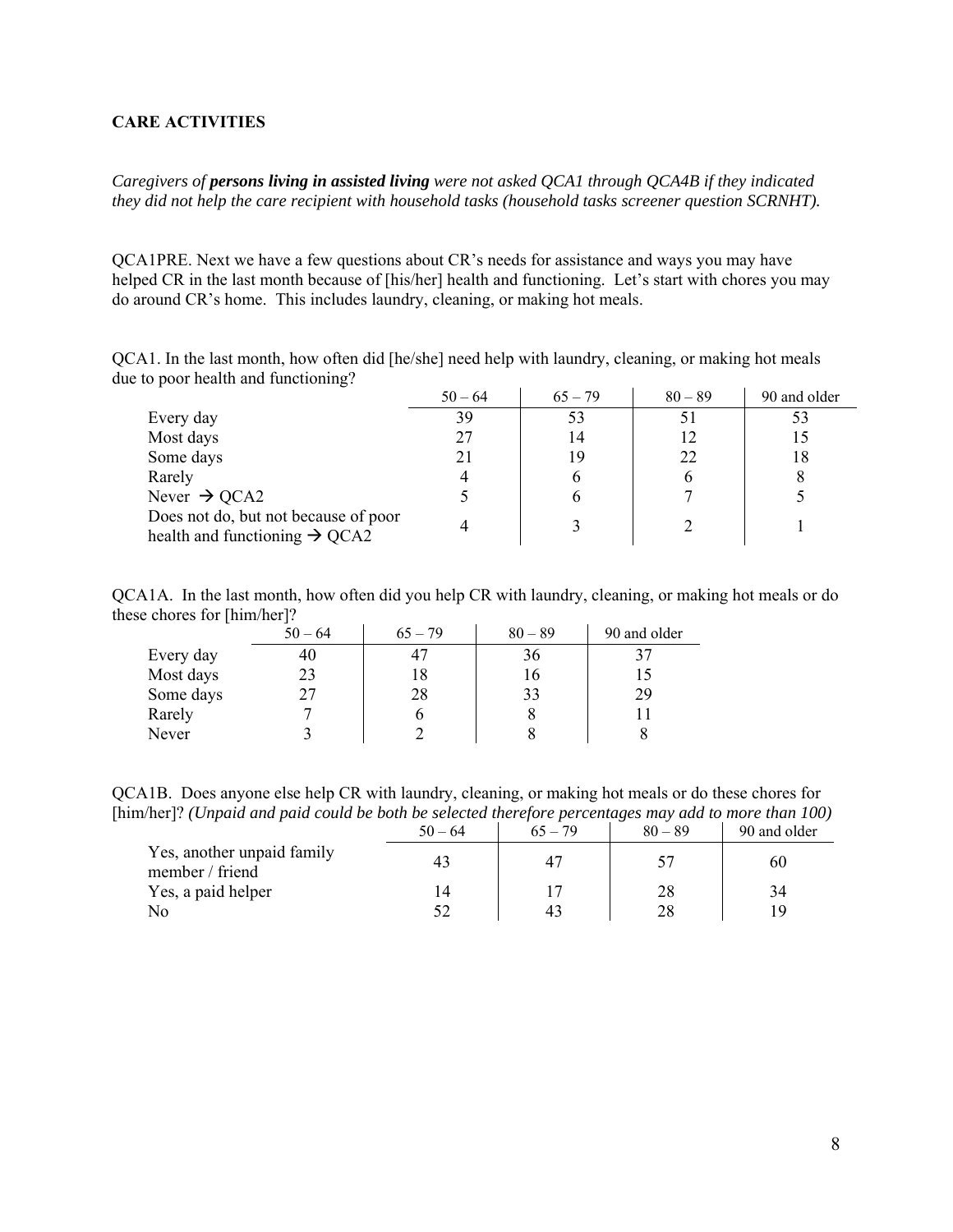|                                                                                   | $50 - 64$ | $65 - 79$ | $80 - 89$ | 90 and older |
|-----------------------------------------------------------------------------------|-----------|-----------|-----------|--------------|
| Every day                                                                         | 33        | 40        | 41        | 48           |
| Most days                                                                         | 28        | 21        | 20        | 18           |
| Some days                                                                         | 28        | 24        | 22        | 23           |
| Rarely                                                                            | δ         |           |           |              |
| Never $\rightarrow$ QCA3                                                          |           |           |           |              |
| Does not do, but not because of poor<br>health and functioning $\rightarrow$ QCA3 |           |           |           |              |

QCA2. In the last month, how often did [he/she] need help with shopping for groceries or personal items due to poor health and functioning?

QCA2A. In the last month, how often did you shop with CR for groceries or personal items or do [his/her] shopping for [him/her]?

|           | $50 - 64$ | $65 - 79$ | $80 - 89$ | 90 and older |
|-----------|-----------|-----------|-----------|--------------|
| Every day | 27        | 26        | 24        | 24           |
| Most days | 26        | 22        | 22        | 20           |
| Some days | 30        | 38        | 36        | 35           |
| Rarely    |           |           | 10        | 1 ລ          |
| Never     |           |           |           |              |

QCA2B. Does anyone else help CR with shopping for groceries or personal items? *(Unpaid and paid could be both be selected)* 

|                                               | $50 - 64$ | $65 - 79$ | $80 - 89$ | 90 and older |
|-----------------------------------------------|-----------|-----------|-----------|--------------|
| Yes, another unpaid family<br>member / friend |           | 48        | 58        |              |
| Yes, a paid helper                            |           |           |           |              |
| No                                            | 55        | 48        | 38        | 35           |

QCA3. In the last month, did CR need help with ordering medicines due to poor health and functioning?

|                                                                                   | $50 - 64$ | $65 - 79$ | $80 - 89$ | 90 and older |
|-----------------------------------------------------------------------------------|-----------|-----------|-----------|--------------|
| Yes                                                                               | 48        | 50        |           | 68           |
| $No \rightarrow QCA4$                                                             | 50        | 47        | 35        | 30           |
| Does not do, but not because of poor<br>health and functioning $\rightarrow$ QCA4 |           |           |           |              |

QCA3A. In the last month, did you ever help CR order [his/her] prescribed medicines or order these for [him/her]?

|      | $50 -$<br>$-64$ | 65<br>79<br>$\overline{\phantom{a}}$ | $-89$<br>80 | 90 and older |
|------|-----------------|--------------------------------------|-------------|--------------|
| Y es | oη<br>ov        | O                                    |             |              |
| No   | ∠∪              | <u>__</u>                            |             |              |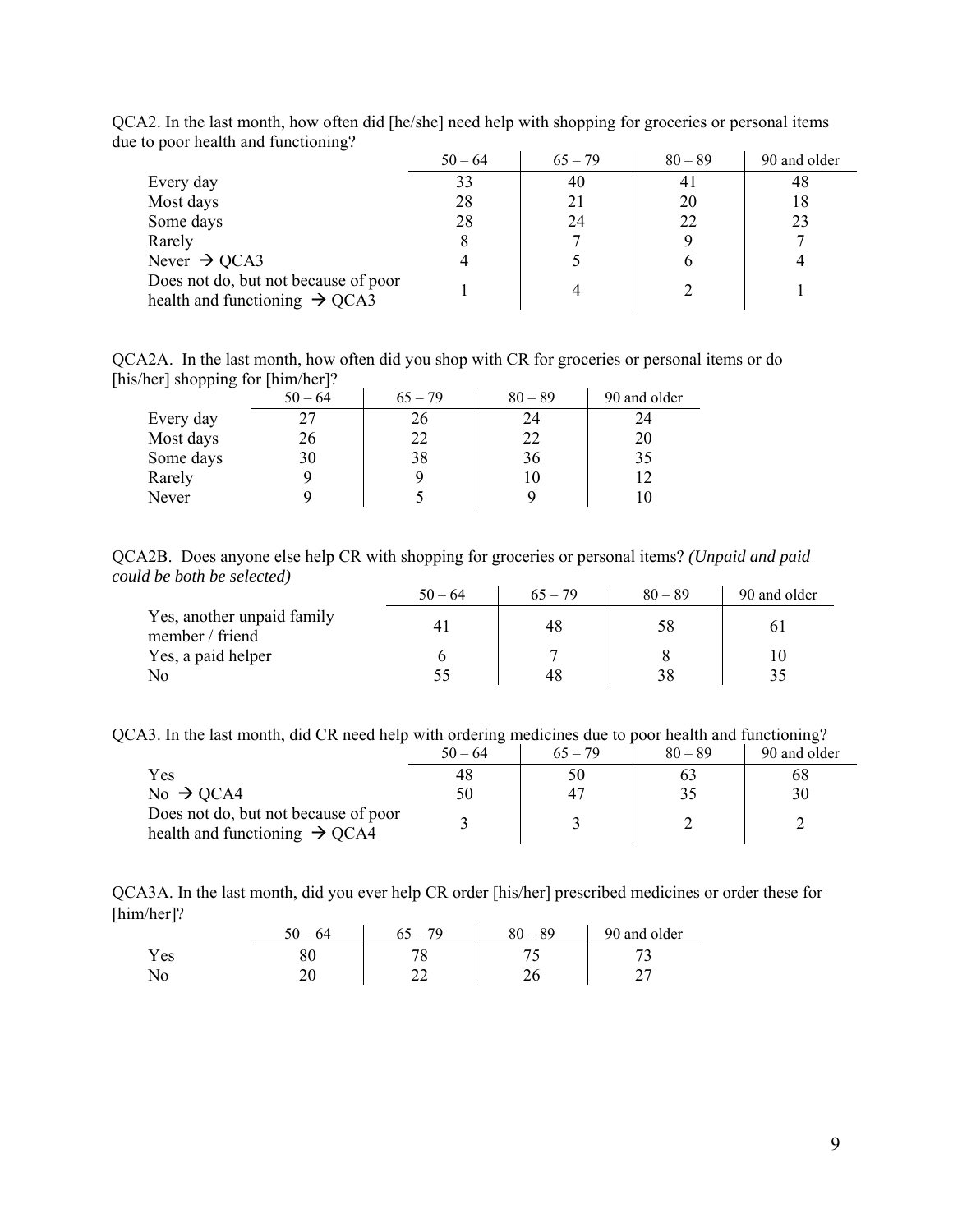| <u>cica /</u>                                 | $50 - 64$ | $65 - 79$ | $80 - 89$ | 90 and older |
|-----------------------------------------------|-----------|-----------|-----------|--------------|
| Yes, another unpaid family<br>member / friend | 20        | 30        | 35        | 45           |
| Yes, a paid helper                            |           | 10        |           |              |
| No                                            | 78        | 6         |           | 44           |

QCA3B. Does anyone else help CR with ordering medicines? *(Unpaid and paid could be both be selected)*

QCA4. In the last month, did CR need help with handling bills or banking due to poor health and functioning?

|                                                                                   | $50 - 64$ | $65 - 79$ | $80 - 89$ | 90 and older |
|-----------------------------------------------------------------------------------|-----------|-----------|-----------|--------------|
| Yes                                                                               | 56        |           |           |              |
| $No \rightarrow QCA5$                                                             | 38        | 39        | 22        | 20           |
| Does not do, but not because of poor<br>health and functioning $\rightarrow$ QCA5 |           |           |           |              |

QCA4A. In the last month, did you ever help CR with handling bills or banking or do this for [him/her]?

|     | $-64$<br>50 | 79<br>h | $-89$<br>80. | 90 and older |
|-----|-------------|---------|--------------|--------------|
| Yes |             | ←ے      |              |              |
|     |             |         |              |              |

QCA4B. Does anyone else help CR with handling bills or banking? *(Unpaid and paid could be both be selected)*

|                                               | $50 - 64$ | $65 - 79$ | $80 - 89$ | 90 and older |
|-----------------------------------------------|-----------|-----------|-----------|--------------|
| Yes, another unpaid family<br>member / friend |           |           |           | 49           |
| Yes, a paid helper                            |           |           |           |              |
| N <sub>0</sub>                                | 78        | 68        |           | 48           |

*Caregivers of persons living in assisted living were not asked QCA5 through QCA12C if they indicated they did not help the care recipient with personal care (personal care screener question SCRNPC).* 

QCA5PRE. Now, a few questions about personal care.

| OCA5. In the last month, how often did CR need help with eating due to poor health and functioning? |  |  |  |
|-----------------------------------------------------------------------------------------------------|--|--|--|
|                                                                                                     |  |  |  |

|                          | $50 - 64$ | $65 - 79$ | $80 - 89$ | 90 and older |
|--------------------------|-----------|-----------|-----------|--------------|
| Every day                |           |           |           |              |
| Most days                |           |           |           |              |
| Some days                |           |           |           |              |
| Rarely                   | 14        | 10        |           |              |
| Never $\rightarrow$ QCA6 | 69        | 72        |           | οź           |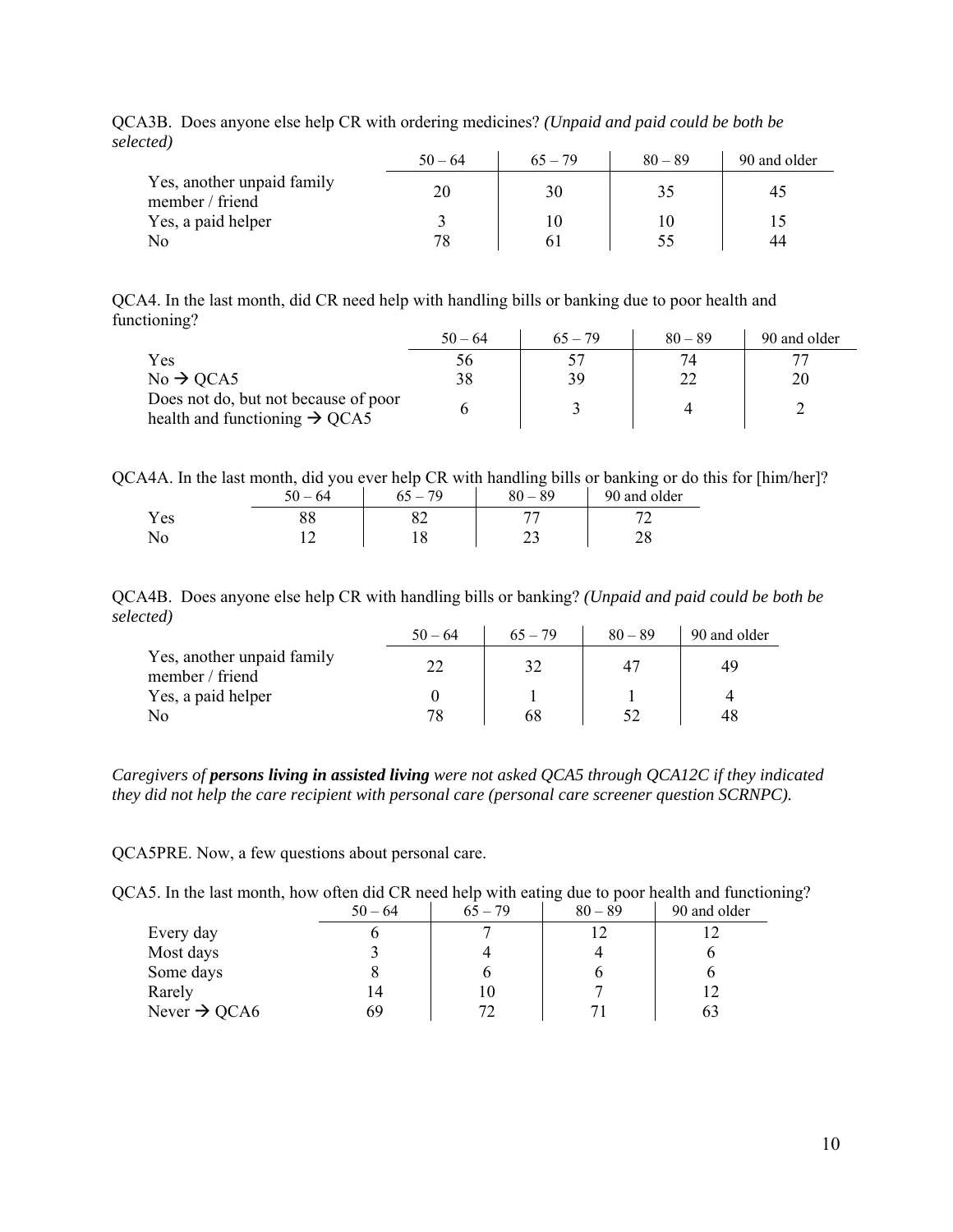|           | $50 - 64$ | $65 - 79$ | $80 - 89$ | 90 and older |
|-----------|-----------|-----------|-----------|--------------|
| Every day |           |           | 30        |              |
| Most days |           |           |           |              |
| Some days | 27        | 23        | 30        | 24           |
| Rarely    | 25        | 30        |           |              |
| Never     |           |           | 14        |              |

QCA5A. In the last month, how often did you help [him/her] with eating?

QCA5B. Does anyone else help [him/her] with eating? *(Unpaid and paid could be both be selected)*

|                                               | ຼ<br>$50 - 64$ | $65 - 79$ | $80 - 89$ | 90 and older |
|-----------------------------------------------|----------------|-----------|-----------|--------------|
| Yes, another unpaid family<br>member / friend |                |           |           | 54           |
| Yes, a paid helper                            |                |           |           |              |
| No                                            |                | 60        | 40        |              |

QCA6. In the last month, how often did CR need help with showering or bathing due to poor health and functioning?

|                          | $50 - 64$ | $65 - 79$ | $80 - 89$ | 90 and older |
|--------------------------|-----------|-----------|-----------|--------------|
| Every day                | 4         | 23        | 23        | 34           |
| Most days                |           |           | 10        |              |
| Some days                | 10        | 14        | 10        |              |
| Rarely                   | 16.       |           | 11        |              |
| Never $\rightarrow$ QCA7 | 48        | 45        | 47        | 37           |

QCA6A. In the last month, how often did you help [him/her] with showering or bathing?

|           | $50 - 64$ | $65 - 79$ | $80 - 89$ | 90 and older |
|-----------|-----------|-----------|-----------|--------------|
| Every day | 26        | 22        | 19        | 20           |
| Most days | 16        | 14        | 12        | 10           |
| Some days | 18        | 24        | 26        | 18           |
| Rarely    | 27        | 17        |           | 14           |
| Never     |           | 24        | 30        | 37           |

QCA6B. Does anyone else help [him/her] with showering or bathing? *(Unpaid and paid could be both be selected)*

|                                               | $50 - 64$ | $65 - 79$ | $80 - 89$ | 90 and older |
|-----------------------------------------------|-----------|-----------|-----------|--------------|
| Yes, another unpaid family<br>member / friend | 28        |           | 38        | 40           |
| Yes, a paid helper                            |           | フラ        | 28        | 42           |
| No                                            |           | 47        | 39        | 29           |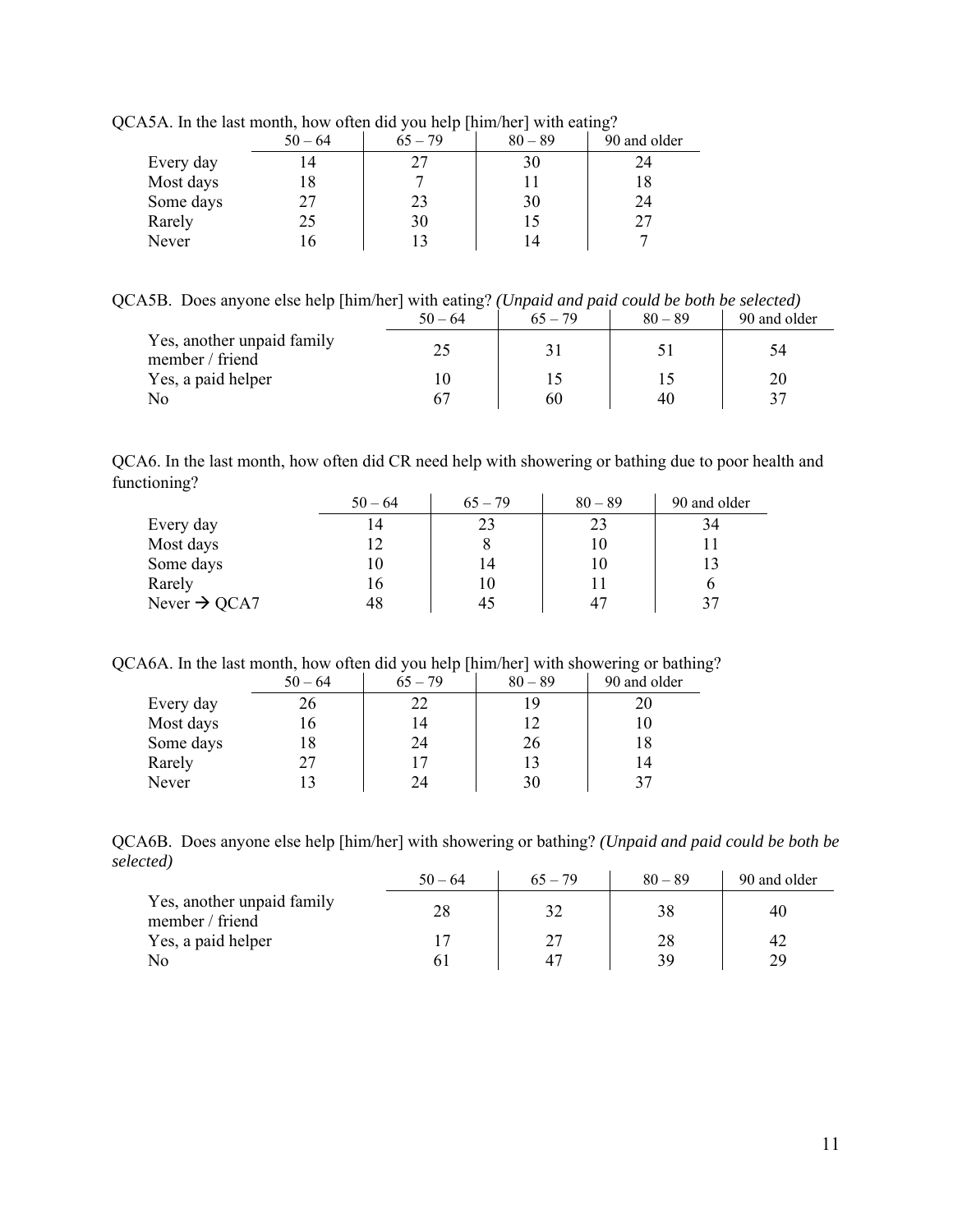QCA7. In the last month, how often did CR need help with dressing or grooming due to poor health and functioning?

| $\circ$                  | $50 - 64$ | $65 - 79$ | $80 - 89$ | 90 and older |
|--------------------------|-----------|-----------|-----------|--------------|
| Every day                | ا 4       | 23        | 22        | 29           |
| Most days                |           |           |           | 10           |
| Some days                |           | 15        | 17        |              |
| Rarely                   | 19        |           |           |              |
| Never $\rightarrow$ QCA8 |           | 42        | 43        | 37           |

QCA7A. In the last month, how often did you help CR with dressing or grooming?

|           | $50 - 64$ | $65 - 79$ | $\tilde{\phantom{a}}$<br>$80 - 89$ | 90 and older |
|-----------|-----------|-----------|------------------------------------|--------------|
| Every day |           |           | 22                                 |              |
| Most days | 24        |           | 10                                 | 21           |
| Some days | 25        | 29        | 35                                 | 32           |
| Rarely    | 23        | 24        | 19                                 |              |
| Never     |           |           | 14                                 |              |

QCA7B. Does anyone else help [him/her] with dressing or grooming? *(Unpaid and paid could be both be selected)*

|                                               | $50 - 64$ | $65 - 79$ | $80 - 89$ | 90 and older |
|-----------------------------------------------|-----------|-----------|-----------|--------------|
| Yes, another unpaid family<br>member / friend | 27        | 35        | 44        | 50           |
| Yes, a paid helper                            |           | 20        | 25        |              |
| No                                            | 62        |           | 4         | 29           |

QCA8. In the last month, how often CR need help with using the toilet due to poor health and functioning?

|                          | $50 - 64$ | $65 - 79$ | $80 - 89$ | 90 and older |
|--------------------------|-----------|-----------|-----------|--------------|
| Every day                |           |           |           |              |
| Most days                |           |           |           |              |
| Some days                |           |           |           |              |
| Rarely                   |           |           | 14        |              |
| Never $\rightarrow$ QCA9 | 69        | 66        | 65        | 58           |

QCA8A. In the last month, how often did you help CR with using the toilet?

|           | $50 - 64$ | . .<br>$65 - 79$ | $80 - 89$ | 90 and older |
|-----------|-----------|------------------|-----------|--------------|
| Every day | 26        | 34               | 27        |              |
| Most days | 19        |                  |           | 20           |
| Some days |           | 20               | 20        | 26           |
| Rarely    |           | 24               | 31        |              |
| Never     |           |                  |           | 4            |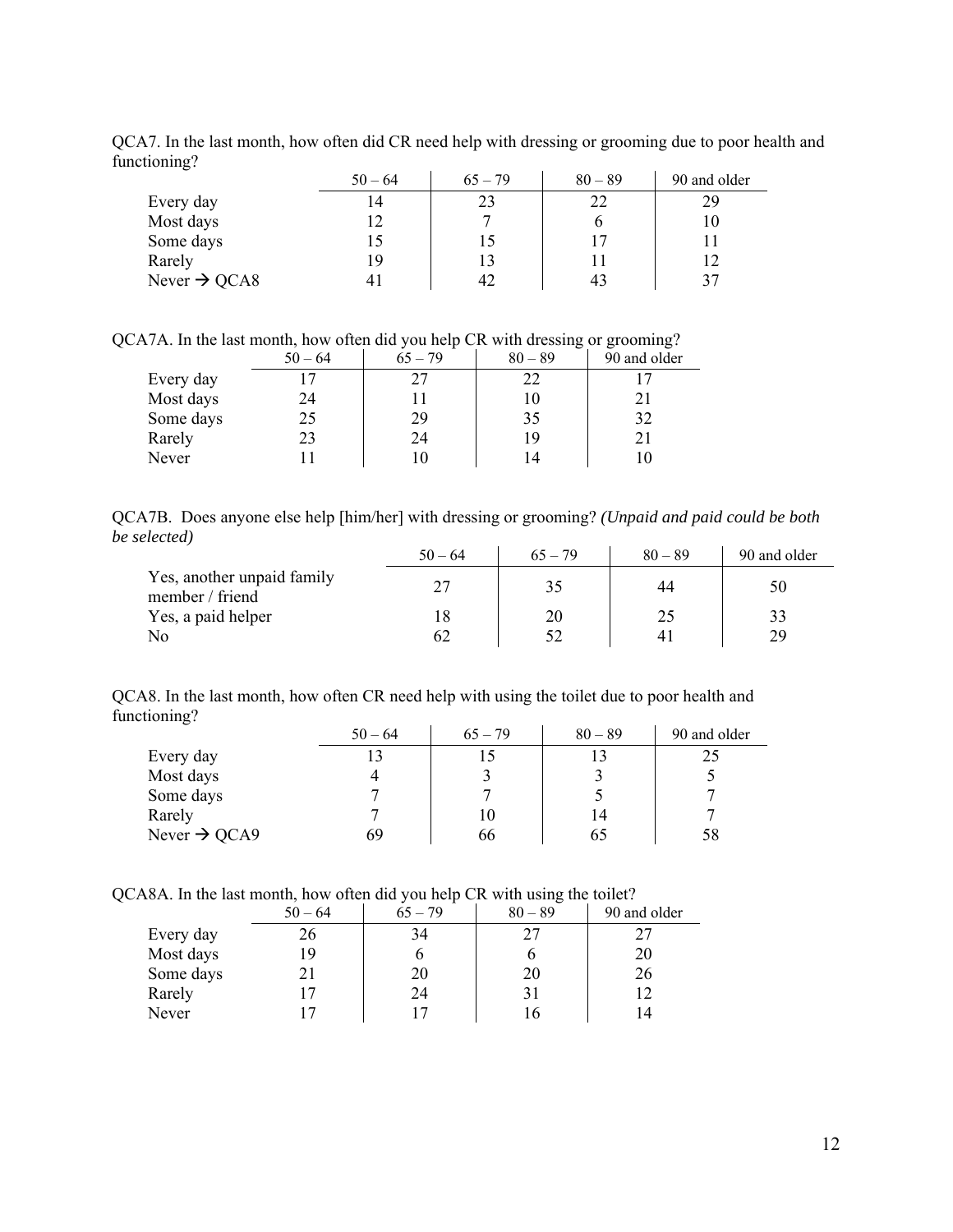| <u>coca /</u>                                 | $50 - 64$ | $65 - 79$ | $80 - 89$    | 90 and older |
|-----------------------------------------------|-----------|-----------|--------------|--------------|
| Yes, another unpaid family<br>member / friend | 28        | 39        | $50^{\circ}$ |              |
| Yes, a paid helper                            | 30        | 28        | 26           | 42           |
| No                                            | 55        | 45        |              |              |

QCA8B. Does anyone else help [him/her] with using the toilet? *(Unpaid and paid could be both be selected)*

QCA9. In the last month, how often did CR need help getting in and out of bed due to poor health and functioning?

|                           | $50 - 64$ | $65 - 79$ | $80 - 89$ | 90 and older |
|---------------------------|-----------|-----------|-----------|--------------|
| Every day                 |           |           |           |              |
| Most days                 |           |           |           |              |
| Some days                 | 10        |           |           |              |
| Rarely                    | 16        | 16        | 13        |              |
| Never $\rightarrow$ QCA10 |           | 55        | 64        | 58           |

QCA9A. In the last month, how often did you help CR get in and out of bed?

|           | $50 - 64$ | $65 - 79$ | $80 - 89$ | 90 and older |
|-----------|-----------|-----------|-----------|--------------|
| Every day | 16        | 22        | 20        | 23           |
| Most days | 15        |           |           | 16           |
| Some days | 25        | 20        | 25        | 26           |
| Rarely    | 29        | 36        | 35        |              |
| Never     | 15        | 4         |           | 19           |

QCA9B. Does anyone else help [him/her] get in and out of bed? *(Unpaid and paid could be both be selected)*

|                                               | $50 - 64$ | $65 - 79$ | $80 - 89$ | 90 and older |
|-----------------------------------------------|-----------|-----------|-----------|--------------|
| Yes, another unpaid family<br>member / friend | 37        |           | 48        | 66           |
| Yes, a paid helper                            | 19        |           | 20        |              |
| No                                            | 56        |           | 39        |              |

QCA10. In the last month, how often did CR need help getting around [his/her] home due to poor health and functioning?  $\mathcal{L}$  $\mathcal{L}$ 

|                           | $50 - 64$ | $65 - 79$ | $80 - 89$ | 90 and older |
|---------------------------|-----------|-----------|-----------|--------------|
| Every day                 |           |           |           |              |
| Most days                 |           |           |           |              |
| Some days                 |           |           | 12        |              |
| Rarely                    |           | 15        | 17        |              |
| Never $\rightarrow$ QCA11 | 48        | 46        | 55        | 45           |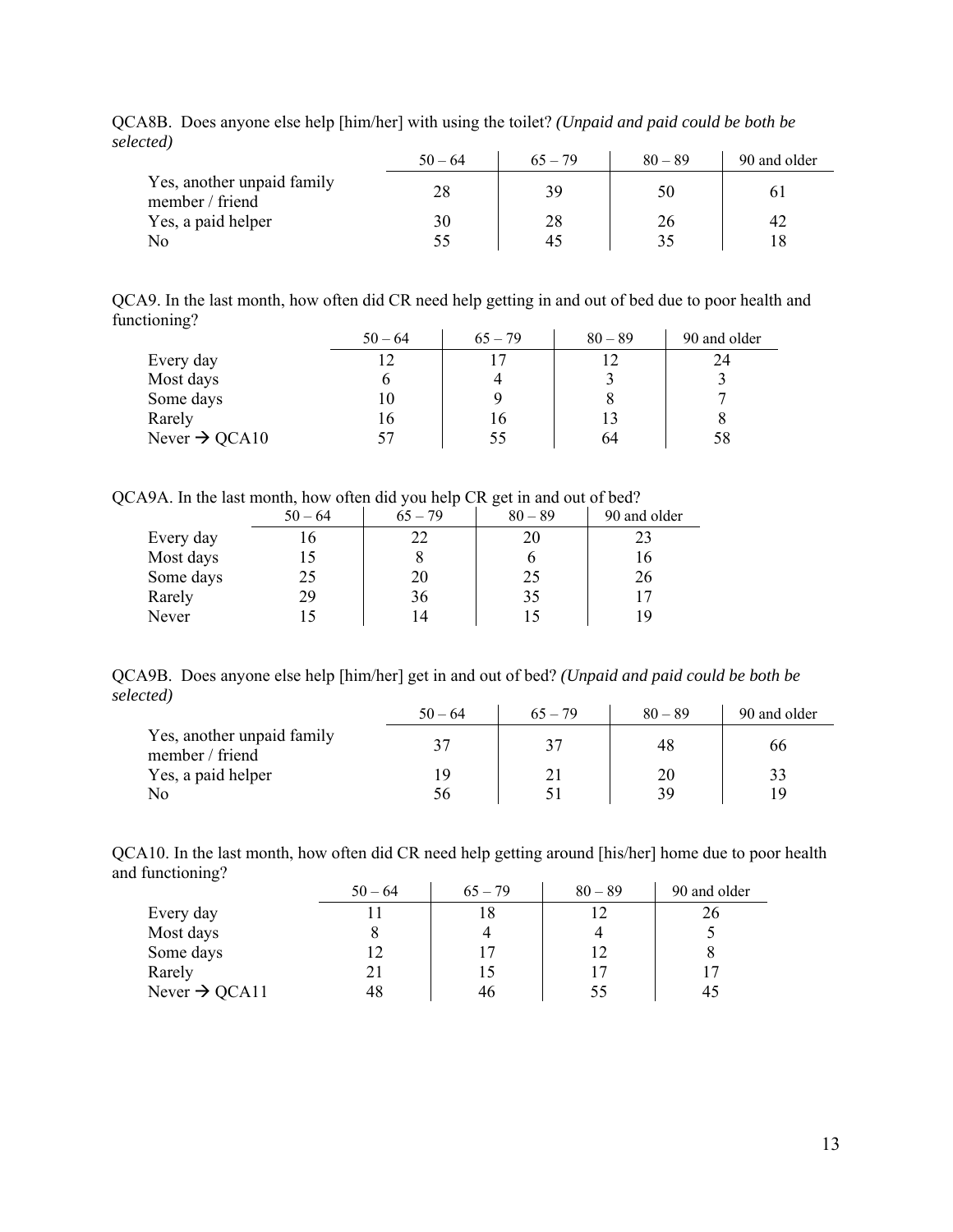|           | $50 - 64$ | $65 - 79$ | $80 - 89$ | 90 and older |
|-----------|-----------|-----------|-----------|--------------|
| Every day |           |           |           |              |
| Most days |           |           |           |              |
| Some days | 26        | 34        | 36        | 30           |
| Rarely    |           | 25        | 33        |              |
| Never     |           |           |           |              |

QCA10A. In the last month, how often did you help CR get around [his/her] home?

QCA10B. Does anyone else help [him/her] get around [his/her] home? *(Unpaid and paid could be both be selected)*

|                                               | $50 - 64$ | $65 - 79$ | $80 - 89$ | 90 and older |
|-----------------------------------------------|-----------|-----------|-----------|--------------|
| Yes, another unpaid family<br>member / friend | 46        | 42        | 56        |              |
| Yes, a paid helper                            |           | 18        | 20        |              |
| No                                            | 50        | 43        | 33        |              |

QCA11. In the last month, how often did CR need help leaving [his/her] home to go outside due to poor health and functioning?

|                                                   | $50 - 64$ | $65 - 79$ | $80 - 89$ | 90 and older |
|---------------------------------------------------|-----------|-----------|-----------|--------------|
| Every day                                         | 20        | 22        | 24        | 31           |
| Most days                                         | 10        |           | 12        | 12           |
| Some days                                         | 22        | 17        | 20        | 19           |
| Rarely                                            | 16        | 13        | 14        | 12           |
| Never $\rightarrow$ skip logic prior to<br>QCA12A | 33        | 37        | 30        | 27           |

QCA11A. In the last month, how often did you help CR leave [his/her] home to go outside?

|           | $50 - 64$ | $65 - 79$ | $80 - 89$ | 90 and older |
|-----------|-----------|-----------|-----------|--------------|
| Every day |           |           | 19        |              |
| Most days | 14        |           | 16        | 19           |
| Some days | 32        | 36        |           | 38           |
| Rarely    | 19        |           | 19        |              |
| Never     |           |           |           |              |

QCA11B. Does anyone else help [him/her] leave [his/her] home to go outside? *(Unpaid and paid could be both be selected)*

|                                               | $50 - 64$ | $65 - 79$ | $80 - 89$ | 90 and older |
|-----------------------------------------------|-----------|-----------|-----------|--------------|
| Yes, another unpaid family<br>member / friend | 46        | 56        | 60        | -69          |
| Yes, a paid helper                            |           | 14        |           |              |
| No                                            |           | 36        |           |              |

*Skip logic: QCA12A, QCA12B, and QCA12C were asked if CG responded he / she ever provided care on QCA5A, QCA6A, QCA7A, QCA8A, QCA9A, QCA10A, or QCA11A (i.e., response of every day, most days, some days, or rarely on one or more of these items)*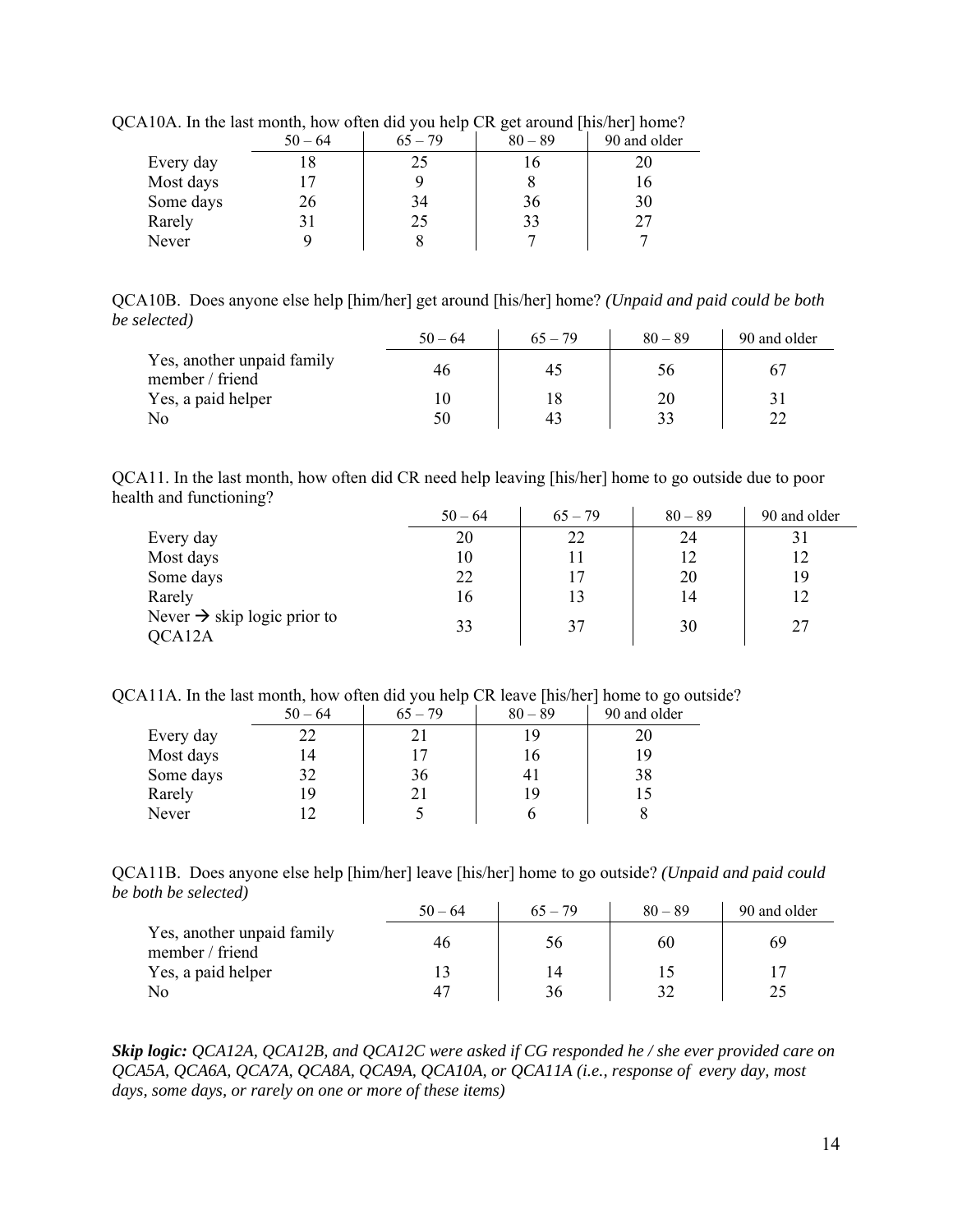QCA12A. In the last month when you helped CR with personal care, did you ever lift [him/her] from a seated or lying position?

| - -  | $50 - 64$ | 79<br>$\epsilon$ $\epsilon$ | $-89$<br>80 | 90 and older   |
|------|-----------|-----------------------------|-------------|----------------|
| Y es |           |                             | າ ດ<br>υu   | $\overline{1}$ |
| ANO. | υυ        |                             | ◡∠          |                |

QCA12B. [In the last month when you helped CR with personal care,] did you ever let [him/her] lean on you or support [his/her] weight?

|      | $-64$<br>$50^{\circ}$ | 79<br>n.<br>$\overline{\phantom{a}}$ | $-89$<br>80 | 90 and older |
|------|-----------------------|--------------------------------------|-------------|--------------|
| Y es | ∽                     |                                      |             |              |
|      | ↩                     |                                      | - -         |              |

QCA12C. [In the last month when you helped CR with personal care,] did you ever hold [him/her] steady while [he/she] walked or stood?

| -   | $-64$<br>50 | 79 | $-89$<br>80. | 90 and older |
|-----|-------------|----|--------------|--------------|
| Yes |             | oc |              |              |
| No  | ້           |    |              |              |

QCA13. In the last month, how often did you drive CR places?

|           | $50 - 64$ | $65 - 79$ | $80 - 89$ | 90 and older |
|-----------|-----------|-----------|-----------|--------------|
| Every day |           | 14        |           |              |
| Most days | 22.       | 18        |           |              |
| Some days | 26        | 34        | 43        | 38           |
| Rarely    |           | 14        | 17        | 22           |
| Never     | 26        | 20        |           | 20           |

QCA14. In the last month, how often did you go with CR in a van, shuttle or cab, or take public transportation -- the bus, subway, train, or light rail – with [him/her]?

| . .        | .<br>$50 - 64$ | -<br>$65 - 79$ | $80 - 89$ | 90 and older |
|------------|----------------|----------------|-----------|--------------|
| Every day  |                |                |           |              |
| Most days  |                |                |           |              |
| Some days  |                |                |           |              |
| Rarely     |                |                |           |              |
| Never      | 55             | 58             | 61        | 62           |
| Do not use | 24             | 29             | 29        | 28           |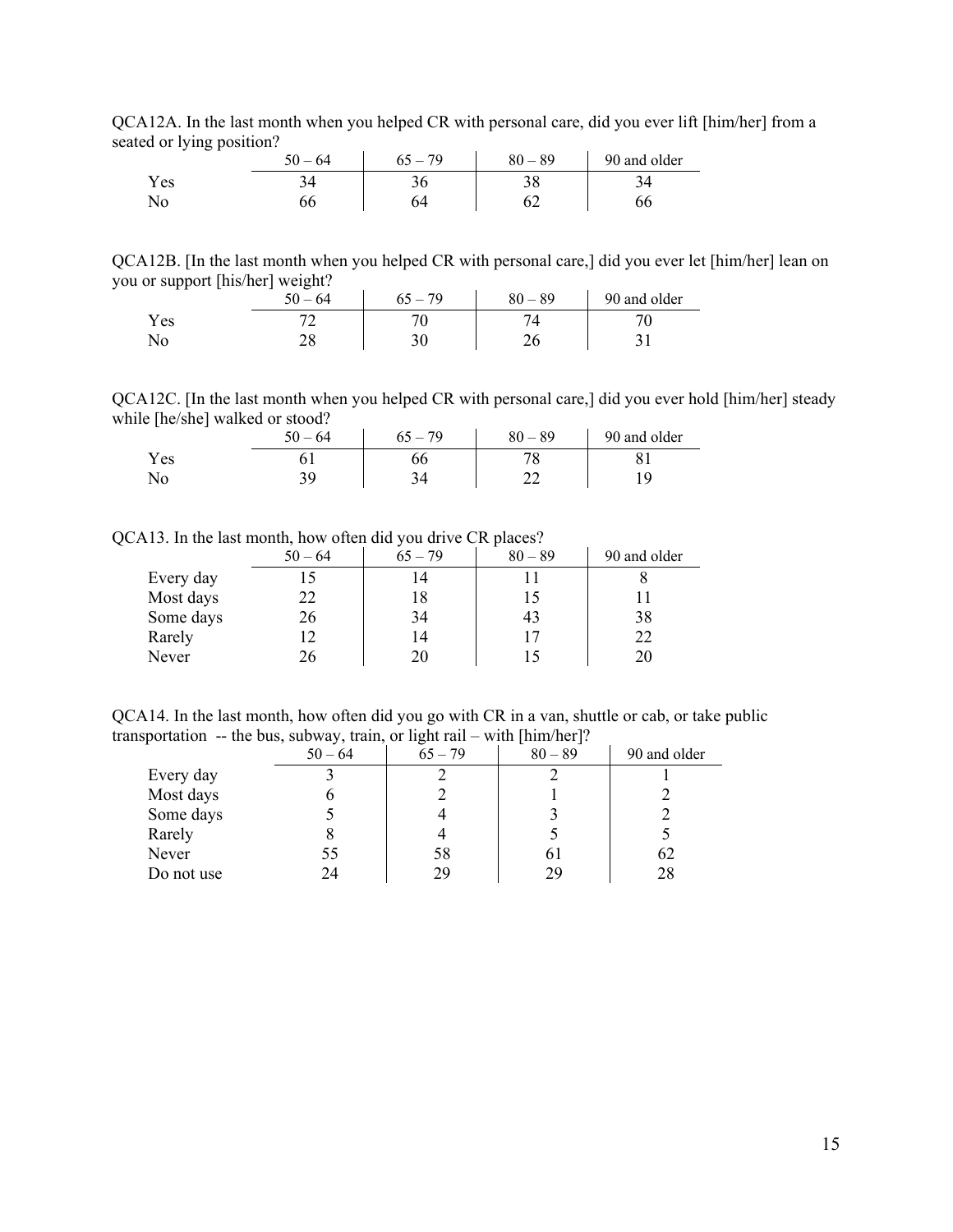*Caregivers of persons living in assisted living were not asked QCA15A through QCA19 if they indicated they did not help the care recipient with medical / nursing task care (medical / nursing tasks screener question SCRNMNT).* 

QCA15PRE. The next few questions are about help related to CR's health care.

| QCA15A. In the last month, did you ever help CR keep track of [his/her] medications? |    |    |    |    |  |
|--------------------------------------------------------------------------------------|----|----|----|----|--|
| 90 and older<br>$80 - 89$<br>$65 - 79$<br>$50 - 64$                                  |    |    |    |    |  |
| Yes                                                                                  | 59 | 56 | 66 | 64 |  |
| $N_{\Omega}$                                                                         |    |    | 34 |    |  |

QCA15A1. In the last month, did you ever actually give CR [his/her] medications?

| , wi ii wi iii iii viit ivyyv iiiviivii vyiv | $50 - 64$ | $65 - 79$ | $-1$ $-1$ $-1$ $-1$ $-1$ $-1$ $-1$ $-1$<br>$80 - 89$ | ----------------<br>90 and older |
|----------------------------------------------|-----------|-----------|------------------------------------------------------|----------------------------------|
| Yes                                          |           |           |                                                      |                                  |
|                                              |           |           |                                                      |                                  |

QCA15A2. How are these drugs administered? *(multiple responses could be selected)* 

|                                                 | $50 - 64$ | $65 - 79$ | $80 - 89$ | 90 and older |
|-------------------------------------------------|-----------|-----------|-----------|--------------|
| Orally (by mouth as pills, capsules,<br>liquid) | 99        | 97        | 99        | 99           |
| Insulin injection                               |           | 20        |           |              |
| Other injection                                 |           |           |           |              |
| Infusion pump                                   |           |           |           |              |
| Inhaler                                         | 17        | 14        | 13        |              |
| Suppository                                     | 6         |           |           |              |
| Medication patch                                |           |           |           |              |
| Spray                                           |           |           | h         |              |
| Eye/Ear drops                                   | 13        | 14        | 22        | 17           |
| Other                                           |           | 9         |           | n            |

QCA15B. [In the last month, did you ever help CR] take shots or injections?

| <b>.</b> | -<br>$-64$ | 70 | ັ<br>$80 - 89$ | 90 and older |
|----------|------------|----|----------------|--------------|
| r es     |            |    |                |              |
| 1NO      |            | -  | Q۵             |              |

| QCA15C. [In the last month, did you ever help CR] manage medical tasks like ostomy care, IVs, or |  |  |  |
|--------------------------------------------------------------------------------------------------|--|--|--|
| testing blood?                                                                                   |  |  |  |

|      | $50 - 64$ | 70<br>$\overline{\phantom{a}}$ | $80 - 89$ | 90 and older |
|------|-----------|--------------------------------|-----------|--------------|
| Y es |           |                                |           |              |
| No   | ر ر       |                                |           |              |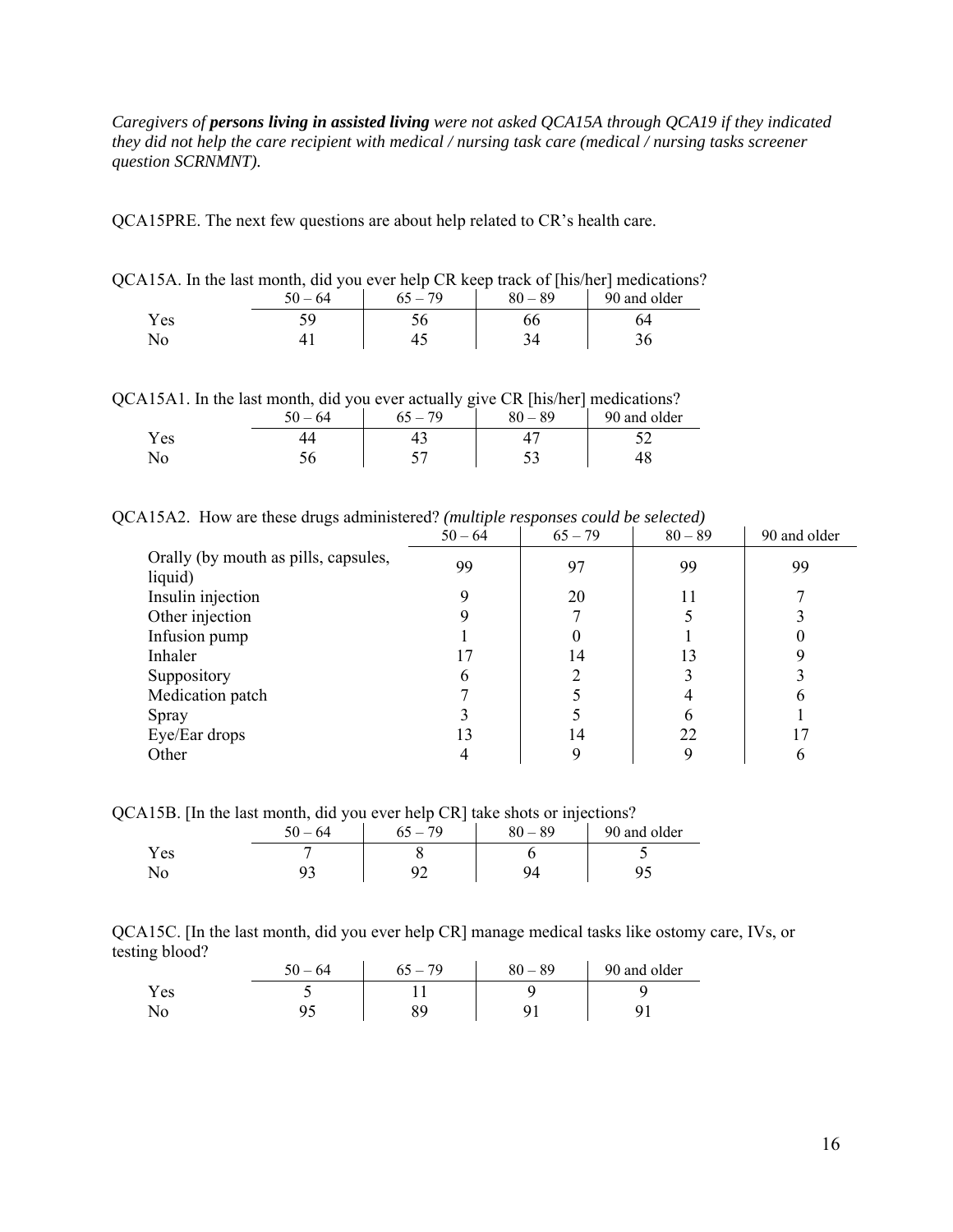QCA15D. [In the last month, did you ever help CR] with exercises [he/she] was supposed to do?

|     | $-64$<br>٢0 | 79 | 89<br>80 | 90 and older |
|-----|-------------|----|----------|--------------|
| Yes |             |    | -        |              |
|     |             |    | -        |              |

QCA15E. [In the last month, did you ever help CR] with a special diet?

|       | $50 - 64$ | 79 | $80 - 89$ | 90 and older |
|-------|-----------|----|-----------|--------------|
| Y es  | ን ሰ<br>υc | υc |           |              |
| ⊥ 1 ∪ | 71        |    |           |              |

QCA15F. [In the last month, did you ever help CR] care for [his/her] teeth or dentures?

|      | 64 | 79<br>$65 -$ | $80 - 89$ | 90 and older |
|------|----|--------------|-----------|--------------|
| Y es |    |              |           |              |
| ΝO   | ບຸ | ◡∠           |           |              |

QCA15G. [In the last month, did you ever help CR] care for [his/her] feet, like clipping nails?

|      | 64<br>50 | 79<br>$65 -$ | $80 - 89$ | 90 and older |
|------|----------|--------------|-----------|--------------|
| Y es |          | υv           |           |              |
|      |          |              |           |              |

QCA15H. [In the last month, did you ever help CR] with skin care related to wounds or sores?

| . .        | $-64$<br>50 | $\overline{\phantom{a}}$<br>$\overline{\phantom{a}}$<br>.79 | $-89$<br>80 | 90 and older |
|------------|-------------|-------------------------------------------------------------|-------------|--------------|
| Y es       | ∠∪          | ን ሰ<br>υc                                                   | ر _         |              |
| $\sqrt{0}$ |             |                                                             |             |              |

QCA15I. [In the last month, did you ever help CR] with assistive devices for mobility like canes or walkers?

|     | $-64$ | . 79 | $80 - 89$ | 90 and older |
|-----|-------|------|-----------|--------------|
| Yes | ັ     |      |           |              |
|     |       |      |           | . .          |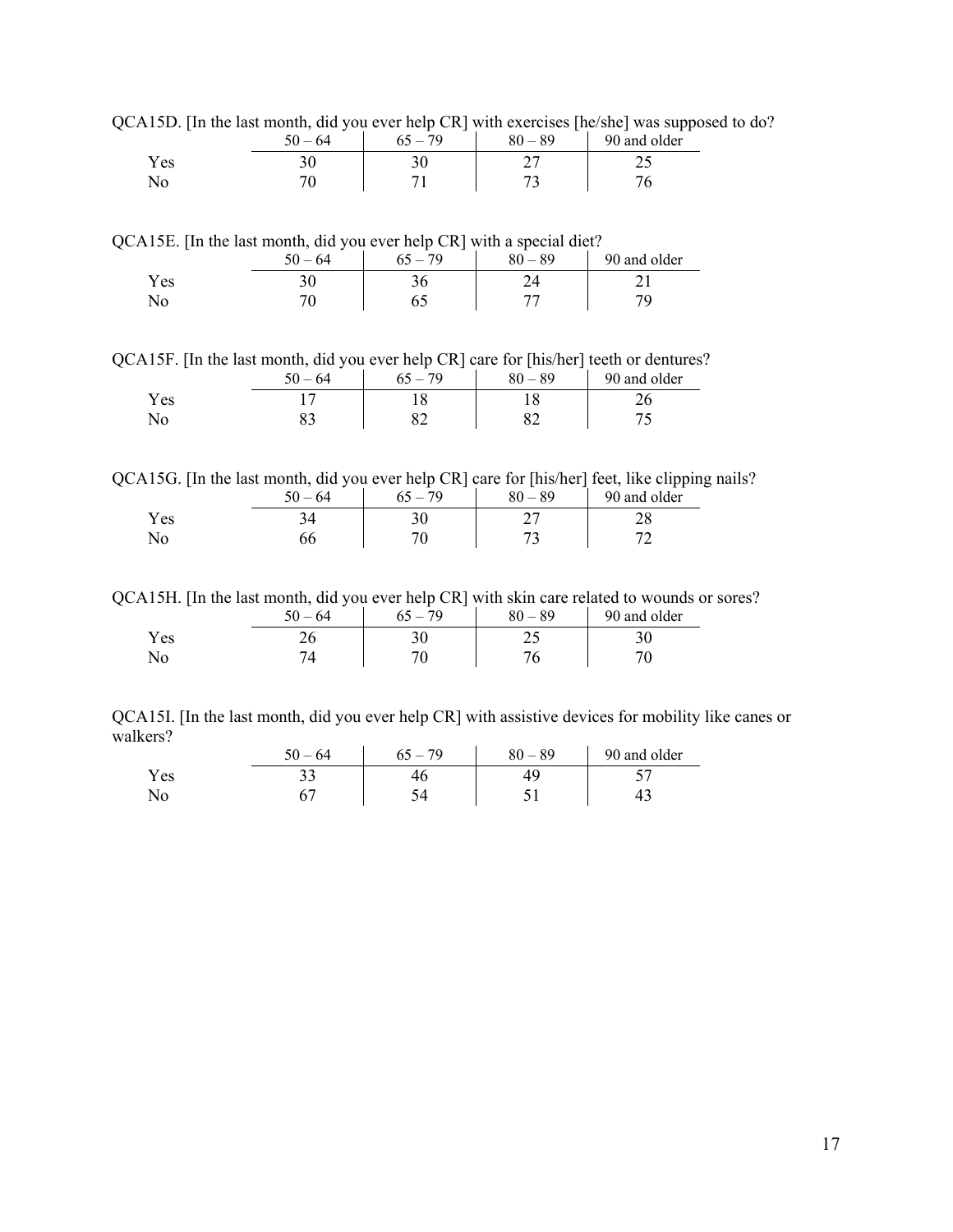### *Caregivers were only asked QCA15J through QCA19 if they indicated they did help the care recipient with medical / nursing task care (medical / nursing task screener question SCRNMNT).*

You indicated at the beginning of the survey that you perform some medical/nursing tasks. Many different tasks are considered medical/nursing tasks even though they are done at home. Some require equipment; others do not. Which of the following additional medical tasks do you perform?

QCA15J. [In the last month, did you ever] use incontinence equipment like catheters, supplies like adult diapers, or administer enemas?

|      | $\epsilon$ $\alpha$<br>$-64$<br>$\overline{\mathbf{v}}$ | $-79$<br>n | $80 - 89$ | 90 and older |
|------|---------------------------------------------------------|------------|-----------|--------------|
| Y es | υU                                                      | ັ້         |           | ັ            |
| 1NO  |                                                         |            |           |              |

QCA15K. [In the last month, did you ever] use meters/monitors (e.g., thermometer, glucometer, stethoscope, weight scales, blood pressure monitors, oxygen saturation monitors)?

|        | 64<br>50 | $-79$ | $-89$<br>80 | 90 and older |
|--------|----------|-------|-------------|--------------|
| Y es   |          |       |             | ັ            |
| $\sim$ |          |       | ັ           |              |

QCA15L. [In the last month, did you ever] administer test kits (bladder infection test, for example)?

|     | $50 - 64$ | $5 - 79$ | $80 - 89$ | 90 and older |
|-----|-----------|----------|-----------|--------------|
| Yes |           |          |           |              |
| No  |           |          |           |              |

QCA15M. [In the last month, did you ever] operate durable medical equipment (hospital beds, lifts, wheelchairs, scooters, toilet or bath chairs, geri-chairs, for example)?

|           | 64<br>٢0 | $-79$ | $80 - 89$ | 90 and older |
|-----------|----------|-------|-----------|--------------|
| Y es      |          |       |           |              |
| $\sim$ 10 | -        |       |           |              |

QCA15N. [In the last month, did you ever] operate mechanical ventilators, oxygen, tube feeding equipment, or home dialysis equipment?

|            | $-64$<br>50 | $-79$ | $-89$<br>80   | 90 and older |
|------------|-------------|-------|---------------|--------------|
| Y es       |             |       |               |              |
| <b>INU</b> | ◡∠          |       | $\Omega$<br>ັ |              |

QCA15O. [In the last month, did you ever] use telehealth equipment (cameras, sensors, phone lines to collect medical data in the home and transmit it to doctor or nurse)?

|      | $50 - 64$ | - 79 | $80 - 89$ | 90 and older |
|------|-----------|------|-----------|--------------|
| Y es |           |      |           |              |
|      |           |      | ۵ſ        | 90           |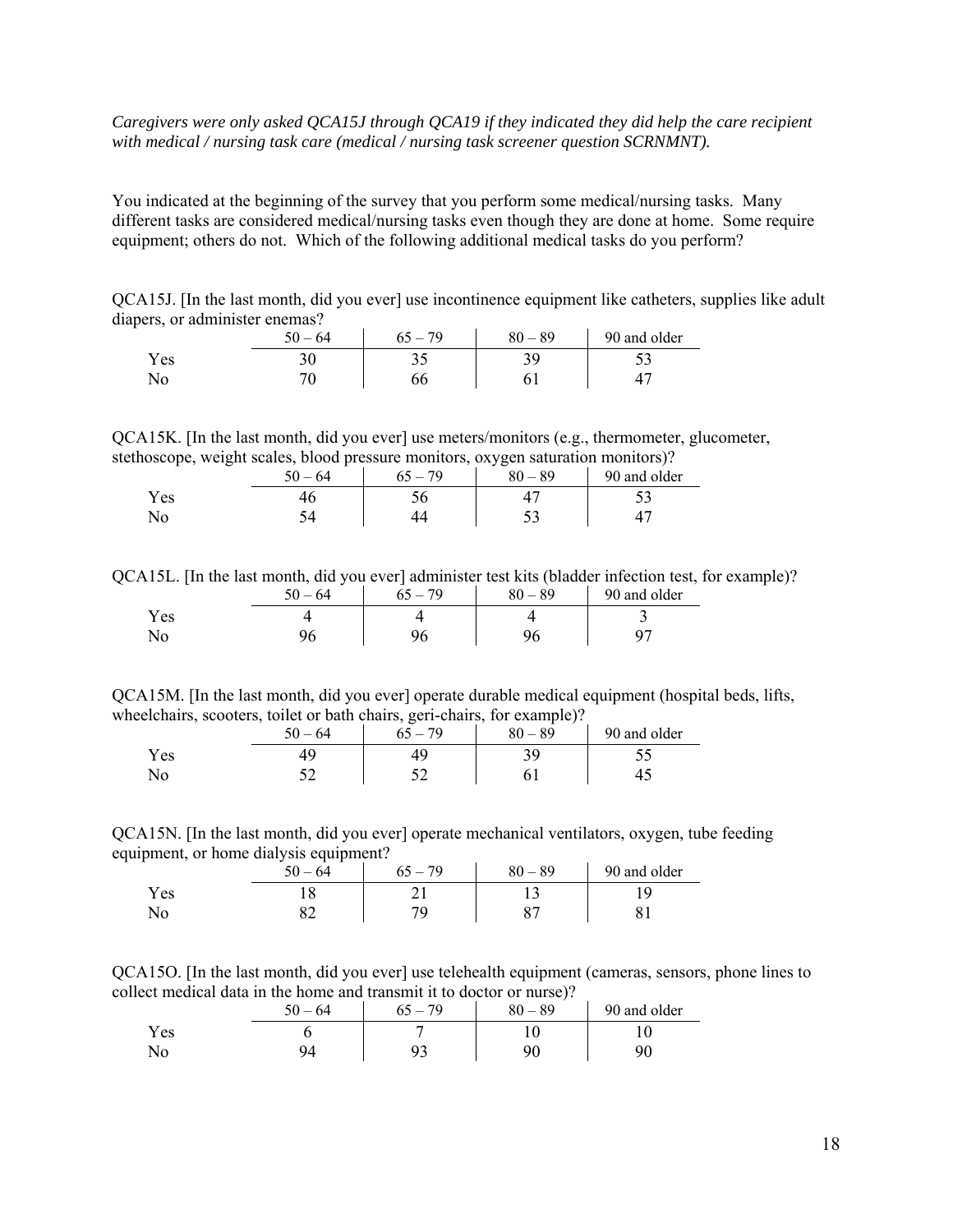*(If YES to any of QCA15A – QCA15O, ask QCA16 – QCA19; otherwise skip to QCA21)* 

QCA16. How difficult is it for you to do the medical and nursing tasks that are required to help CR? Please answer by choosing a number between 1 and 5, where 1 means not at all difficult and 5 means very difficult.

|                         | $50 - 64$ | $65 - 79$ | $80 - 89$ | 90 and older |
|-------------------------|-----------|-----------|-----------|--------------|
| 1. Not at all difficult |           | 58        |           | 94           |
|                         |           |           | 24        |              |
|                         |           |           |           |              |
|                         |           |           |           |              |
| 5. Very difficult       |           |           |           |              |

QCA17. Did anyone prepare you to do these tasks?

|                        | $50 - 64$ | $65 - 79$ | $80 - 89$ | 90 and older |
|------------------------|-----------|-----------|-----------|--------------|
| r es                   | ∼         |           | ر ب       | ∸            |
| $No \rightarrow QCA21$ |           |           |           |              |

| QCA18. Who prepared you to do the medical and nursing tasks needed to help CR? (multiple responses |  |  |                              |  |  |
|----------------------------------------------------------------------------------------------------|--|--|------------------------------|--|--|
| could be selected)                                                                                 |  |  |                              |  |  |
|                                                                                                    |  |  | - 21   20 - 1 00 00   00 111 |  |  |

|                                                   | $50 - 64$ | $65 - 79$ | $80 - 89$ | 90 and older |
|---------------------------------------------------|-----------|-----------|-----------|--------------|
| Hospital nurse                                    | 29        | 24        | 17        | 25           |
| Hospital doctor                                   | 16        | 5         |           |              |
| Primary care doctor                               | 13        | 9         | 23        |              |
| Nurse in doctor's office or<br>outpatient setting | 10        | 6         | 21        | 9            |
| Home care nurse                                   | 23        | 26        | 24        | 25           |
| Social worker/geriatric care<br>manager           | 3         | 2         | 6         | 0            |
| Physical or occupational therapist                | 16        | 12        | 27        | 14           |
| Pharmacist                                        |           |           | 11        |              |
| Medical supply technician                         |           |           | 11        |              |
| Friend or neighbor                                |           |           | h         | 14           |
| You learned on your own                           | 26        | 24        | 31        | 23           |
| Other                                             | 45        | 46        | 41        | 46           |

QCA19. How well do you feel that person prepared you to take on these medical and nursing tasks?

|               | $50 - 64$ | $65 - 79$ | $80 - 89$ | 90 and older |
|---------------|-----------|-----------|-----------|--------------|
| Very well     |           |           |           |              |
| Somewhat well |           |           |           | 26           |
| Not well      |           |           |           |              |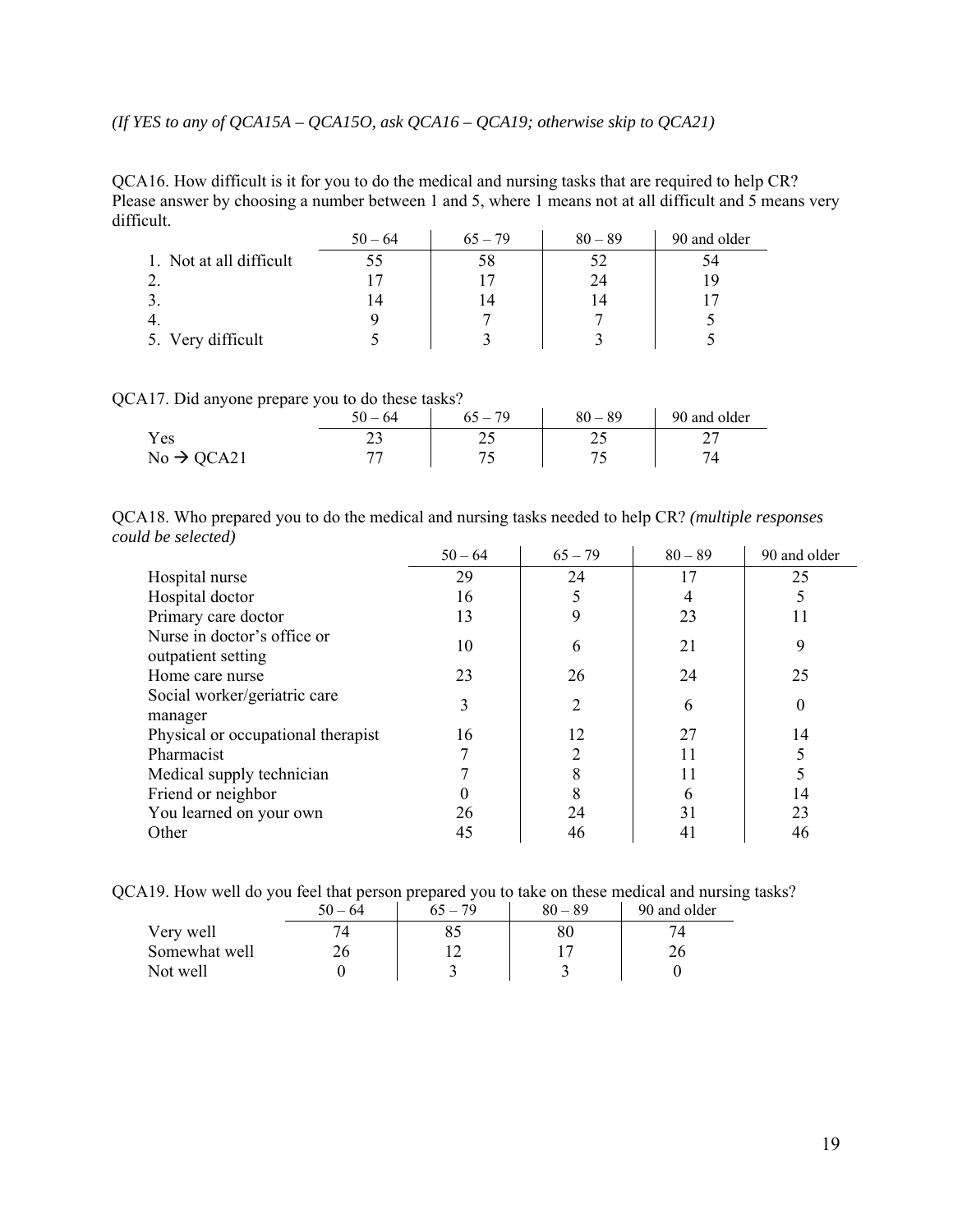| $\mu$ is a complete that there is interested to $\mu$ mainly throw has presented by the second throughout $\sigma$ , while $\mu$ |           |           |           |              |  |  |
|----------------------------------------------------------------------------------------------------------------------------------|-----------|-----------|-----------|--------------|--|--|
|                                                                                                                                  | $50 - 64$ | $65 - 79$ | $80 - 89$ | 90 and older |  |  |
| None $\rightarrow$ QCA24PRE                                                                                                      |           |           |           |              |  |  |
| One time                                                                                                                         |           |           |           |              |  |  |
| 2 times                                                                                                                          | 14        |           |           |              |  |  |
| 3 or more times                                                                                                                  |           |           |           |              |  |  |

QCA21. During that last 12 months, how many times has [he/she] been hospitalized overnight?

QCA22. When [he/she] was in the hospital, were you included by health care workers, like nurses, doctors, or social workers, in discussions about CR's care? Would you say…

|                                | $50 - 64$ | $65 - 79$ | $80 - 89$ | 90 and older |
|--------------------------------|-----------|-----------|-----------|--------------|
| Yes, all the time              |           | 56        | 59        | 60           |
| Only some of the time          | 20        | 29        |           |              |
| No, and you should have been   |           |           |           |              |
| No, but you did not need to be |           |           |           |              |

QCA23. Before CR left the hospital or was discharged, did you receive clear instructions about any medical or nursing tasks you would need to perform for [him/her]?

| $\tilde{\phantom{a}}$ | $50 - 64$ | 70 | $80 - 89$ | 90 and older |
|-----------------------|-----------|----|-----------|--------------|
| Yes                   | 59        |    | 70        |              |
| No                    | 94        |    |           |              |
| Not applicable        |           |    |           |              |

QCA23b. How prepared did you feel to take on any medical and nursing tasks after CRs hospitalization?

|               | $50 - 64$ | $65 - 79$ | $80 - 89$ | 90 and older |
|---------------|-----------|-----------|-----------|--------------|
| Very well     |           |           |           |              |
| Somewhat well |           |           |           |              |
| Not well      |           |           |           |              |

QCA24PRE. Now think about the last YEAR.

QCA24A. In the last year, did you ever make appointments for CR with a medical provider?

|     | . .<br>50.<br>·64 | __<br>70 | $-89$<br>80 | 90 and older |
|-----|-------------------|----------|-------------|--------------|
| Yes | ັ້                | ັ⊥       |             | ∼            |
| ΙNΟ | ັ                 |          | ັັ          | ∠∪           |

QCA24B. [In the last year, did you ever] speak to or email CR's medical provider about [his/her] care?

|     | $50 - 64$ | 70 | $80 - 89$ | 90 and older |
|-----|-----------|----|-----------|--------------|
| Yes | υu        |    |           |              |
|     |           | ັ  | ັ         |              |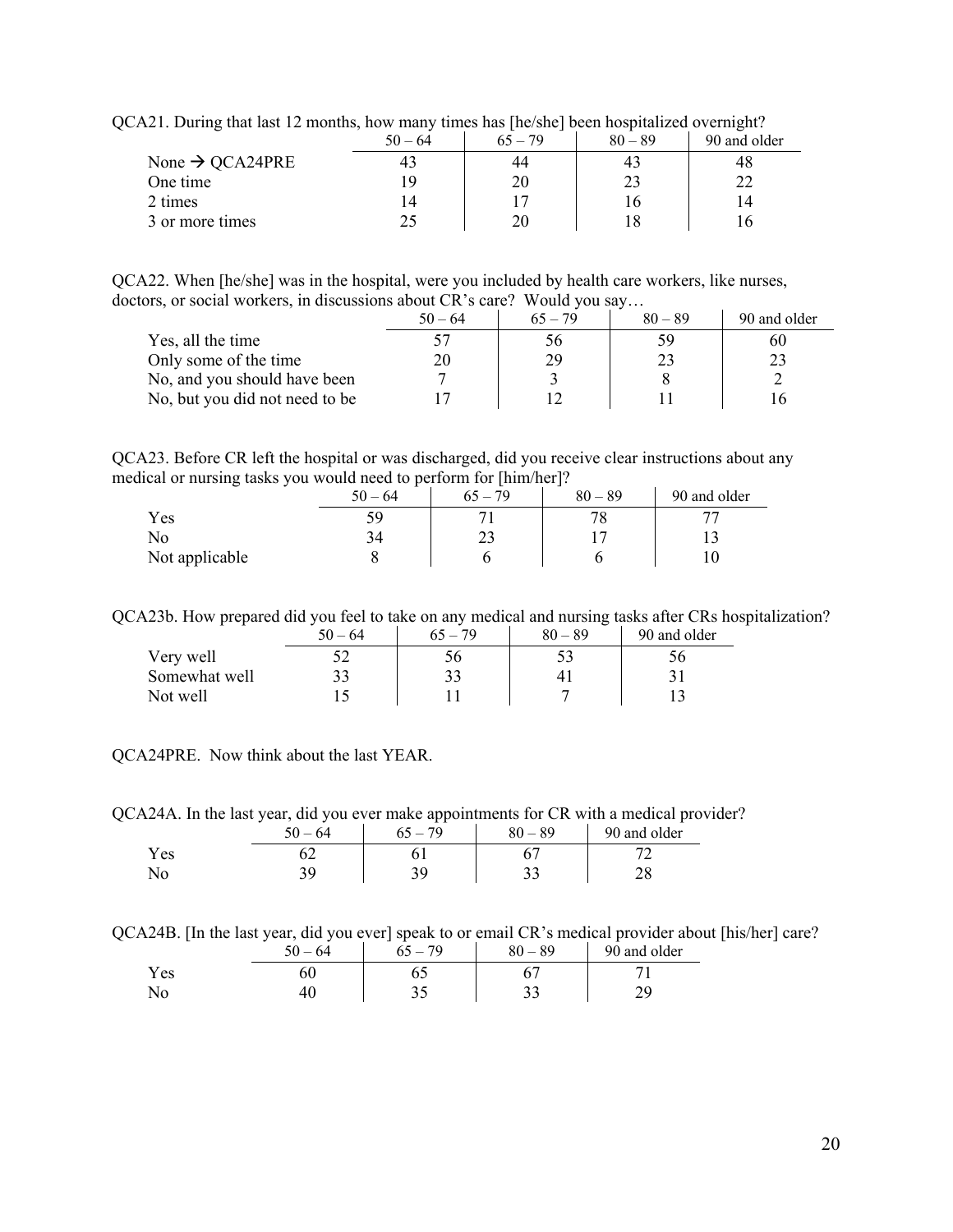QCA24B1. [In the last year, did you ever] go with the CR to appointments with a medical provider?

|     | $50 - 64$ | $-79$ | $80 - 89$ | 90 and older |
|-----|-----------|-------|-----------|--------------|
| Yes |           |       |           | 04           |
| No  |           |       |           |              |

QCA24C. [In the last year, did you ever] help [him/her] change or add a health insurance or prescription drug plan? [IF NEEDED: For example, changed or helped [him/her] change a Medicare supplemental plan or prescription drug plan , or helped [him/her] decide to join or leave a managed care plan.]

|     | $50 - 64$ | 79 | 89<br>$80 -$ | 90 and older |
|-----|-----------|----|--------------|--------------|
| Yes |           |    | ر ب          |              |
|     |           |    |              |              |

QCA24D. [In the last year, did you ever] handle any other health insurance matters related to [his/her] medical care? [IF NEEDED: This includes contacting Medicare or another insurer to find out what is covered, comparing plans or providers, finding out about bills, or filing a claim.]

|      | $\overline{\phantom{a}}$ | - - | $\overline{\phantom{a}}$<br>$-64$<br>50 | -<br>70 | 89<br>oΛ | _<br>$\sim$<br>90 and older |
|------|--------------------------|-----|-----------------------------------------|---------|----------|-----------------------------|
| Y es |                          |     | υc                                      |         |          | ້                           |
| No   |                          |     |                                         |         | 50       |                             |

QCA25. About how many hours per week on average do you help this person with personal care, routine household needs and/or medical/nursing tasks?

|                           | $50 - 64$ | $65 - 79$ | $80 - 89$ | 90 and older |
|---------------------------|-----------|-----------|-----------|--------------|
| 8 hours or less per week  | 42        | 40        | 42        |              |
| 9 to 19 hours per week    |           | 23        |           | 29           |
| 20 to 39 hours per week   |           |           |           |              |
| 40 or more hours per week |           |           |           |              |

QCA25b. Thinking about all of the ways you helped CR in the last month, did you help on a regular basis or did it vary? By regular schedule, we mean the same days or times every week.

| -                | $50 - 64$ | 70 | 89<br>$80 -$ | 90 and older |
|------------------|-----------|----|--------------|--------------|
| Regular schedule |           |    | ັ∼           |              |
| Varied           |           | 40 |              |              |

QCA26. For how long have you been helping this person with personal care routine household needs and/or medical/nursing tasks?

|                   | $50 - 64$ | $65 - 79$ | $80 - 89$ | 90 and older |
|-------------------|-----------|-----------|-----------|--------------|
| 3 months or less  |           |           |           |              |
| 4 to 12 months    |           |           |           |              |
| $1 - 2$ years     |           | 20        |           |              |
| $3 - 5$ years     | 29        | 26        | 31        | 28           |
| More than 5 years |           | 35        | 34        |              |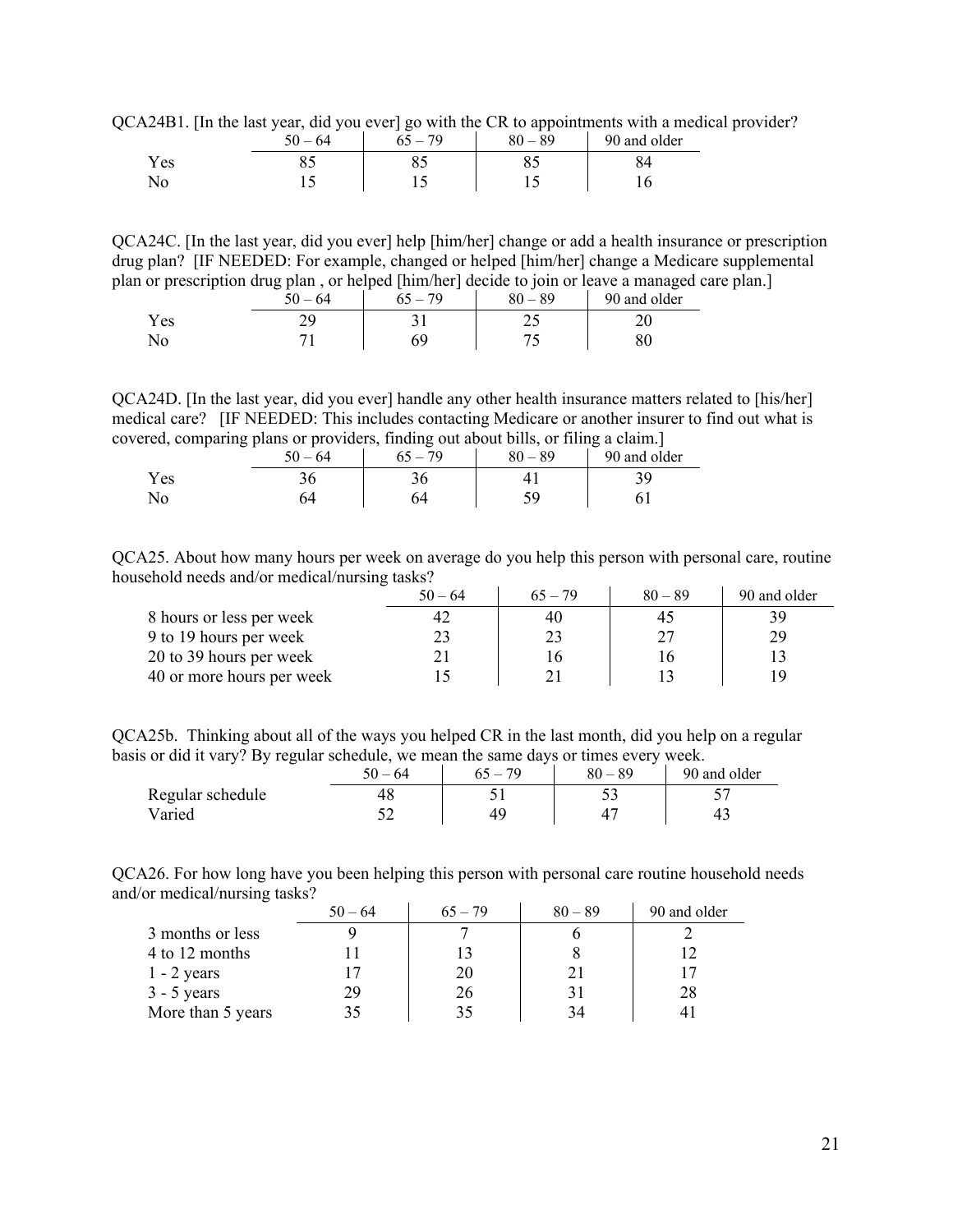|                                          | $50 - 64$ | $65 - 79$ | $80 - 89$ | 90 and older |
|------------------------------------------|-----------|-----------|-----------|--------------|
| Increased in the past month              | 36        |           | 39        |              |
| Been about the same in the past<br>month | 49        | 58        | 53        | 59           |
| Decreased in the past month              |           |           |           |              |

QCA27. Over the past month, has the amount you helped CR increased, decreased, or been about the same as before?

QCA28. Thinking ahead to next few months, do you think the amount you will help CR will increase, decrease, or be about the same as the past month?

|                        | $50 - 64$ | $65 - 79$ | $80 - 89$ | 90 and older |
|------------------------|-----------|-----------|-----------|--------------|
| Will increase          | 28        | 70        | 36        |              |
| Will be about the same |           | 58        | 59        | 59           |
| Will decrease          |           |           |           |              |

QCA29. Do you feel you had a choice in taking on this responsibility for caring for CR?

|       | 50<br>64 | 79 | 89 | 90 and older |
|-------|----------|----|----|--------------|
| Y es  |          |    |    | тc           |
| 1 N U |          |    | ັ∼ |              |

QCA30. In general, how worried are you about making a mistake or error, or unintentionally hurting CR while caring for him / her?

|                  | $50 - 64$ | $65 - 79$ | $80 - 89$ | 90 and older |
|------------------|-----------|-----------|-----------|--------------|
| Very worried     |           |           |           |              |
| Somewhat worried |           |           |           |              |
| Only a little    |           |           |           |              |
| Not at all       |           |           |           |              |

Illness, disability, and life circumstances may cause some people to suffer either physically or psychologically.

QCA31. I'd like to ask you to the degree to which you think CR has been suffering physically during the past month on a scale from 1 to 10 where 1 equals "CR has not been suffering physically," and 10 equals "CR has been suffering terribly".)

|                                           | $50 - 64$ | $65 - 79$ | $80 - 89$ | 90 and older |
|-------------------------------------------|-----------|-----------|-----------|--------------|
| 1 CR has not been suffering<br>physically | 15        | 10        | 13        |              |
|                                           |           |           | 10        |              |
|                                           | 13        |           | 16        |              |
|                                           |           |           | 10        |              |
|                                           |           | 14        | 16        | 14           |
| b                                         |           | 11        |           |              |
|                                           | 10        |           | 10        |              |
| 8                                         | 13        |           |           |              |
| 9                                         | h         |           |           |              |
| 10 CR has been suffering terribly         |           |           |           |              |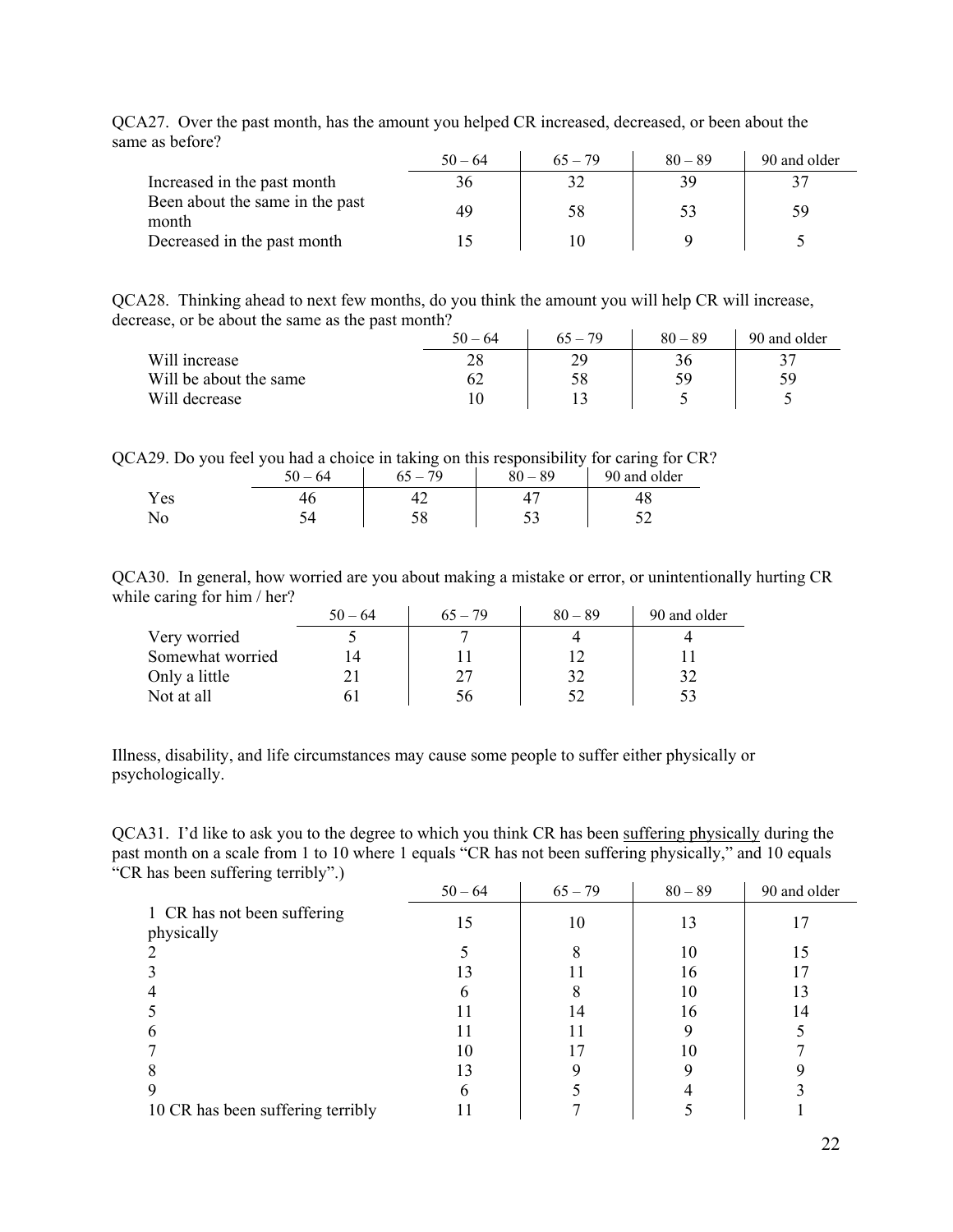| chologically / emotionally," and 10 equals "CR has been suffering terribly".) |           |           |           |              |
|-------------------------------------------------------------------------------|-----------|-----------|-----------|--------------|
|                                                                               | $50 - 64$ | $65 - 79$ | $80 - 89$ | 90 and older |
| 1 CR has not been suffering<br>physically                                     | 18        | 10        | 14        | 13           |
|                                                                               |           |           |           | 14           |
|                                                                               |           |           | 10        | 16           |
|                                                                               |           |           |           | 10           |
|                                                                               | 14        | 16        |           | 13           |
|                                                                               |           |           |           |              |
|                                                                               |           |           |           |              |
|                                                                               | 13        |           | 14        |              |
|                                                                               |           |           |           |              |
| 10 CR has been suffering terribly                                             |           |           |           |              |

QCA32. Now, please rate the degree to which you think CR has been suffering psychogically or emotionally during the past month on a scale from 1 to 10 where 1 equals "CR has not been suffering psychologically / emotionally," and 10 equals "CR has been suffering terribly".)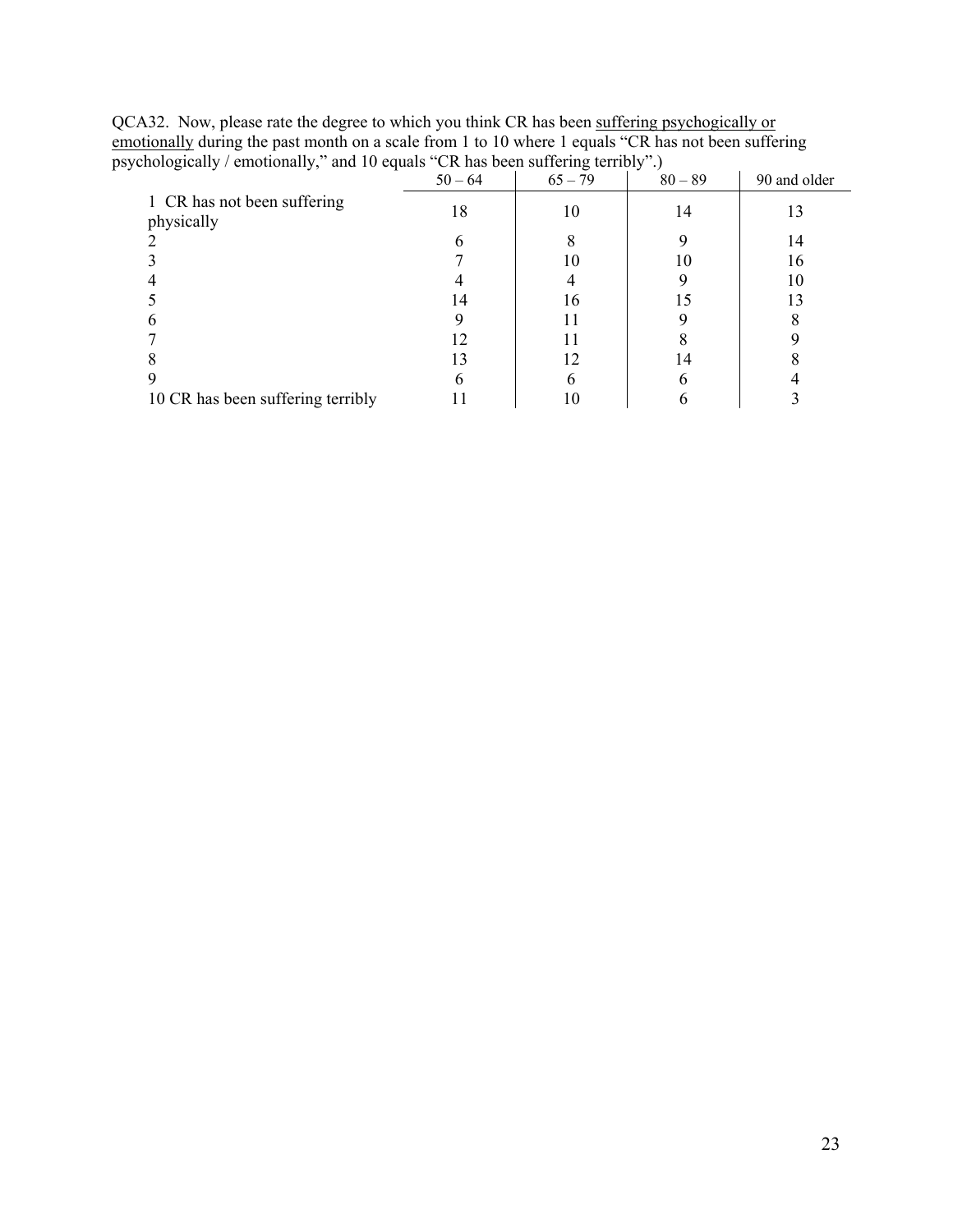# <span id="page-23-0"></span>**ASPECTS OF CAREGIVING**

QAC1PRE. Now we have a few questions about your relationship with CR.

|  |  |  | QAC1. How much do you enjoy being with [him/her]? |
|--|--|--|---------------------------------------------------|
|  |  |  |                                                   |
|  |  |  |                                                   |

| . .        | . .<br>-<br>$50 - 64$ | . .<br>-<br>$65 - 79$ | $80 - 89$ | 90 and older |
|------------|-----------------------|-----------------------|-----------|--------------|
| A lot      |                       | 69                    | 69        |              |
| Some       | ້⊥                    | າາ<br>∠∠              | 25        | 24           |
| A little   |                       |                       |           |              |
| Not at all |                       |                       |           |              |

QAC2. How much does [he/she] argue with you?

|            | . .<br>-<br>ັ<br>$50 - 64$     | ັ<br>$65 - 79$ | $80 - 89$ | 90 and older |
|------------|--------------------------------|----------------|-----------|--------------|
| A lot      |                                | 20             |           |              |
| Some       | דר<br>$\overline{\phantom{a}}$ | 29             | າາ        | 26           |
| A little   | 29                             | 27             | 29        | 27           |
| Not at all | __                             | 24             | 30        |              |

QAC3. How much does CR appreciate what you do for [him/her]?

|            | . .<br>$50 - 64$ | $65 - 79$ | $80 - 89$ | 90 and older |
|------------|------------------|-----------|-----------|--------------|
| A lot      | ٥Ž               | 78        |           |              |
| Some       |                  |           |           |              |
| A little   |                  | O         |           |              |
| Not at all |                  |           |           |              |

#### QAC4. How often does [he/she] get on your nerves?

|            | $50 - 64$ | $65 - 79$ | $80 - 89$ | 90 and older |
|------------|-----------|-----------|-----------|--------------|
| A lot      | 25        | 24        |           |              |
| Some       | 27        | 32        | 28        | 36           |
| A little   | 29        | 32        | 36        | 33           |
| Not at all | 19        |           | 18        | 1 Q          |

QAC4b. How would you say the quality of your relationship with CR has changed, if at all, since you began helping him/her? Would you say your relationship has…

|                        | $50 - 64$ | $65 - 79$ | $80 - 89$ | 90 and older |
|------------------------|-----------|-----------|-----------|--------------|
| Gotten much better     | ۱9        |           |           |              |
| Gotten somewhat better | 23        | 18        |           |              |
| Stayed about the same  | 43        | 48        | 49        | 47           |
| Gotten somewhat worse  | 14        | 14        |           |              |
| Gotten much worse      |           |           |           |              |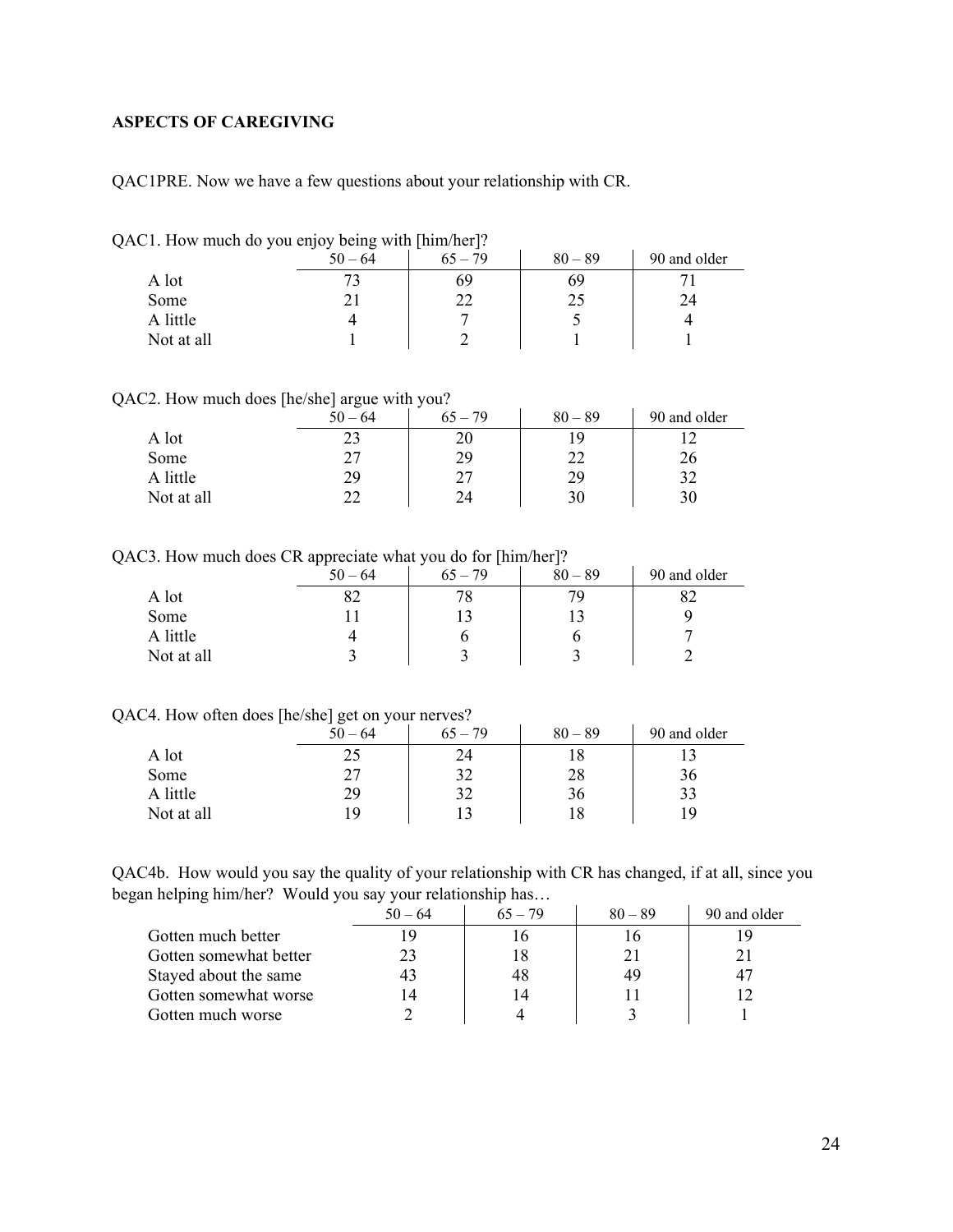QAC5PRE. Next we have a few questions about your experience helping CR. For each statement I read, please tell me whether this describes your situation very much, somewhat, or not so much.

QAC5A. Helping [him/her] has made you more confident about your abilities.

|             | <br>$50 - 64$ | $65 - 79$ | $80 - 89$ | 90 and older |
|-------------|---------------|-----------|-----------|--------------|
| Very much   |               | 4.        |           |              |
| Somewhat    | 30            | 33        | 42        |              |
| Not so much | 28            | 26        | ∠~        |              |

QAC5B. Helping [him/her] has taught you to deal with difficult situations.

|             | $50 - 64$     | $65 - 79$ | $80 - 89$ | 90 and older |
|-------------|---------------|-----------|-----------|--------------|
| Very much   | 49            |           | 44        | 46           |
| Somewhat    | າາ<br>دد      | 36        | 38        | 39           |
| Not so much | $\circ$<br>ΙO |           |           |              |

### QAC5C. Helping CR has brought you closer to [him/her].

| -           | $50 - 64$ | . .<br>-<br>$65 - 79$ | $80 - 89$ | 90 and older |
|-------------|-----------|-----------------------|-----------|--------------|
| Very much   | 49        | 49                    | 44        |              |
| Somewhat    |           | 30                    | າາ        |              |
| Not so much |           |                       | 1 Q       |              |

QAC5D. Helping CR gives you satisfaction that [he/she] is well cared for.

|             | $50 - 64$ | $65 - 79$ | $80 - 89$ | 90 and older |
|-------------|-----------|-----------|-----------|--------------|
| Very much   |           |           | $80\,$    |              |
| Somewhat    |           |           |           |              |
| Not so much |           |           |           |              |

QAC6A. Is helping CR financially difficult for you?

|     | $50 - 64$ | $-79$ | $80 - 89$ | 90 and older |
|-----|-----------|-------|-----------|--------------|
| Yes | -         |       | ∸         |              |
| No  |           |       |           | ◡∠           |

#### QAC6B. Is helping [him/her] emotionally difficult for you?

| $\sim$<br>-- | -<br>64 | .79<br>` — | $80 - 89$ | 90 and older |
|--------------|---------|------------|-----------|--------------|
| Y es         | ັ       |            | υJ        | UЧ           |
| ΙNΟ          |         |            |           |              |

QAC6C. Is helping [him/her] physically difficult for you?

| --    | - -<br>.<br>.<br>64<br>50 | -<br>79<br>$\epsilon$ $\epsilon$ | 80<br>89 | 90 and older |
|-------|---------------------------|----------------------------------|----------|--------------|
| Y es  |                           | ◡                                | ∠∪       | ر _          |
| 1 N U |                           |                                  |          |              |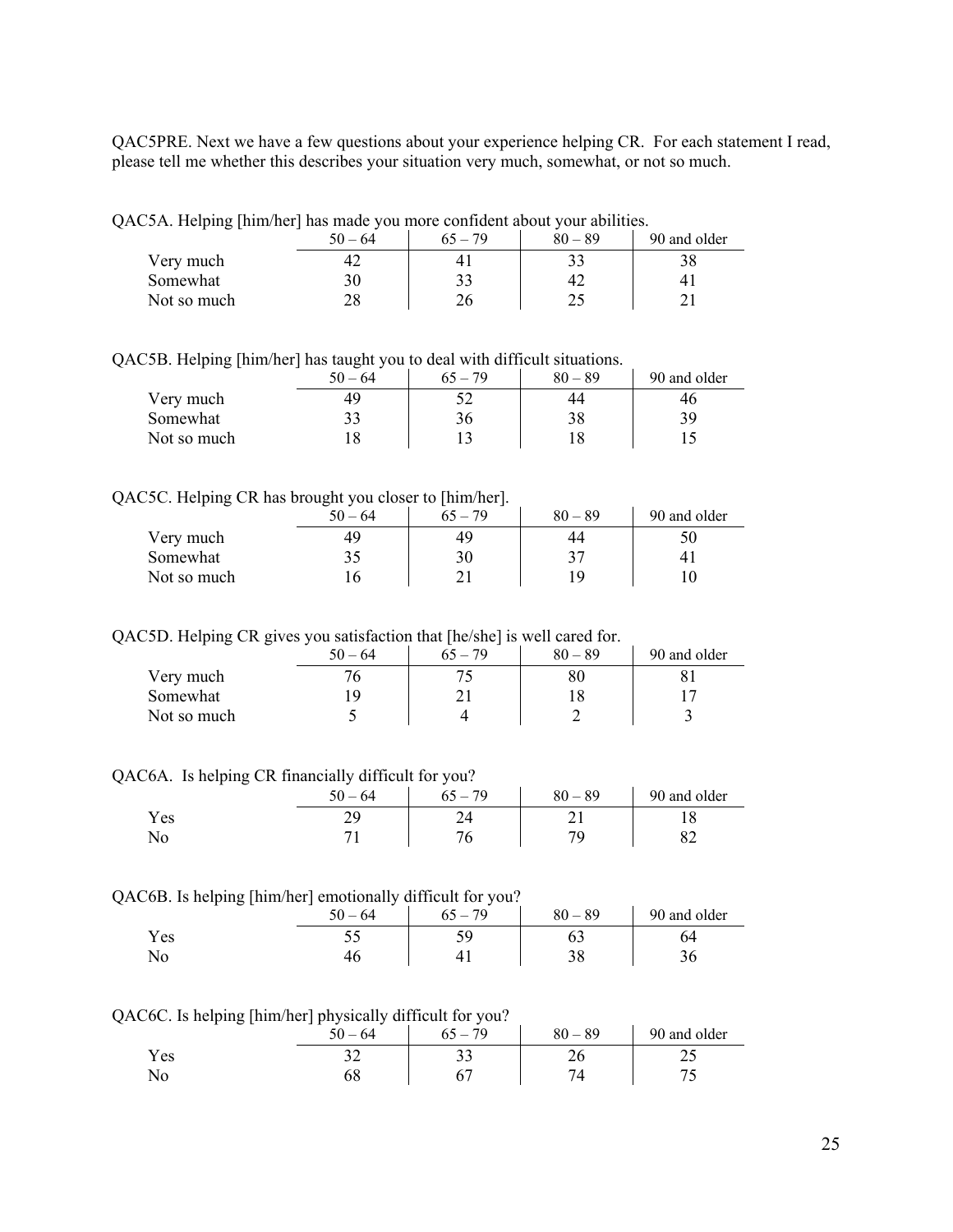QAC7A. Please tell me how difficult helping is by picking a number from 1 to 5. The number 5 means very difficult and the number 1 means a little difficult. How financially difficult is helping CR? *(Asked if "yes" to QAC6A)*

| ~                     | $50 - 64$ | $65 - 79$ | $80 - 89$ | 90 and older |
|-----------------------|-----------|-----------|-----------|--------------|
| 1. A little difficult |           |           |           |              |
|                       |           |           |           |              |
|                       | 28        |           | 30        | 34           |
|                       | 30        | 24        | 20        | 26           |
| 5. Very difficult     | 28        |           | 20        |              |

QAC7B. How emotionally difficult is helping [him/her]? *(Asked if "yes" to QAC6B)* 

|                       | $50 - 64$ | ັບເ<br>$65 - 79$ | $\cdot$<br>$80 - 89$ | ~<br>90 and older |
|-----------------------|-----------|------------------|----------------------|-------------------|
| 1. A little difficult |           |                  |                      |                   |
|                       | 24        |                  |                      | 24                |
| . ب                   | 28        | 25               |                      | 29                |
|                       | 20        | 25               | 26                   |                   |
| 5. Very difficult     | 1 Q       | 26               |                      |                   |

QAC7C. How physically difficult is helping [him/her]? *(Asked if "yes" to QAC6C)*

|                       | $50 - 64$ | $65 - 79$ | $80 - 89$ | 90 and older |
|-----------------------|-----------|-----------|-----------|--------------|
| 1. A little difficult |           |           |           |              |
|                       |           |           | 24        |              |
|                       |           | 32        | 36        |              |
|                       | 28        | 24        | 20        | 23           |
| 5. Very difficult     |           | 20        |           |              |

QAC8. In general, how much has your family disagreed over the details of [his/her] care? *(Asked if CR was related to CG)*   $\mathcal{L}$ 

|             | $50 - 64$ |     | $80 - 89$ | 90 and older |
|-------------|-----------|-----|-----------|--------------|
| Very much   |           |     |           |              |
| Somewhat    |           | l b |           |              |
| Not so much |           |     |           |              |

QAC9PRE. Please listen to a few more statements and answer whether this describes your situation very much, somewhat, or not so much.

QAC9A. You are exhausted when you go to bed at night.

|             | $\circ$<br>$50 - 64$ | $65 - 79$ | $80 - 89$ | 90 and older |
|-------------|----------------------|-----------|-----------|--------------|
| Very much   | 29                   |           |           |              |
| Somewhat    |                      | າາ        | 28        | 28           |
| Not so much | 39                   |           | 39        |              |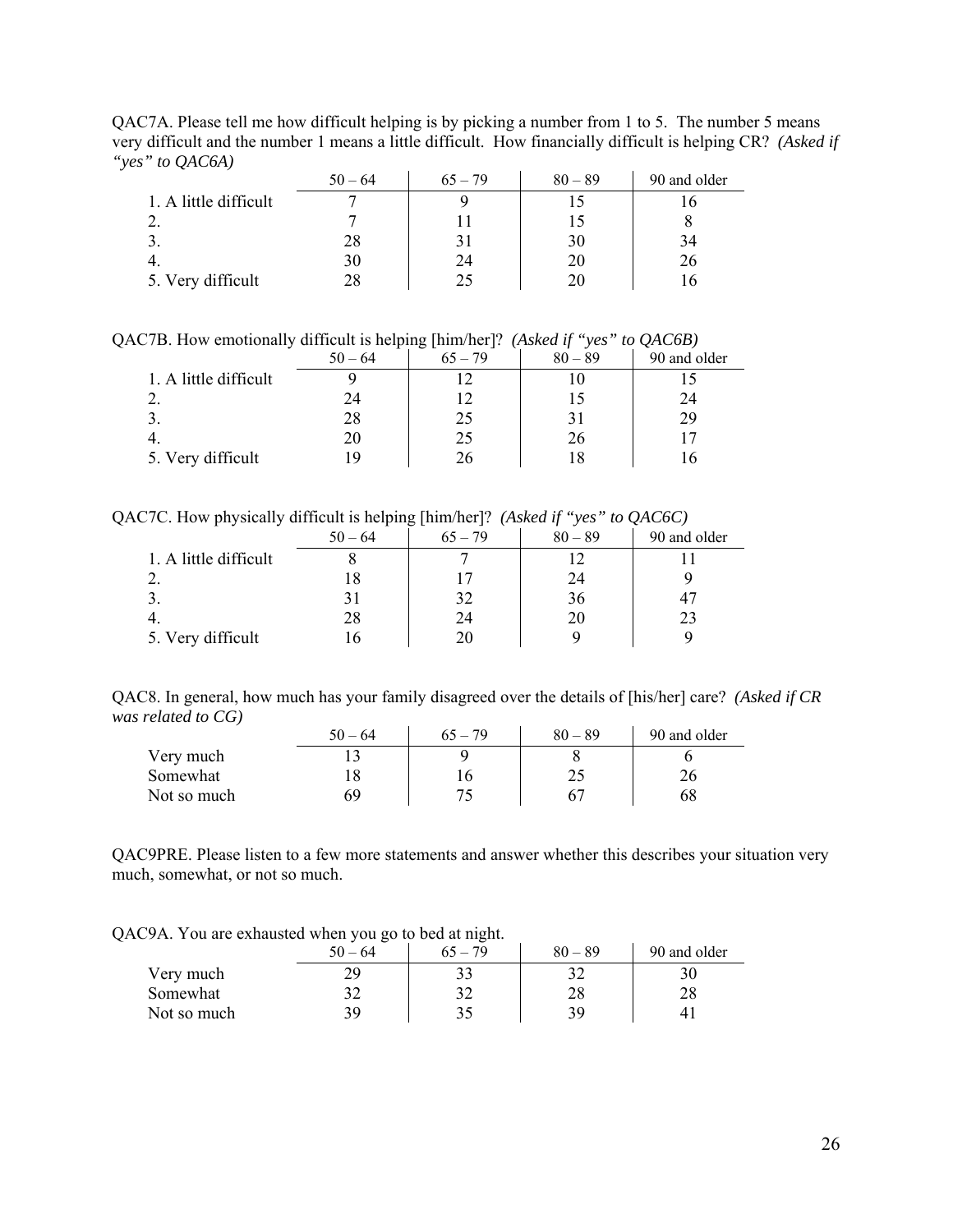QAC9B. You have more things to do than you can handle.

|             | $50 - 64$      | $65 - 79$ | $80 - 89$ | 90 and older |
|-------------|----------------|-----------|-----------|--------------|
| Very much   | 26             |           |           |              |
| Somewhat    | 34             | 34        | 34        | າາ           |
| Not so much | 4 <sub>1</sub> | 43        | 43        | 44           |

QAC9C. You don't have time for yourself.

|             | $50 - 64$ | $65 - 79$ | $80 - 89$ | 90 and older |
|-------------|-----------|-----------|-----------|--------------|
| Very much   |           |           | 26        |              |
| Somewhat    |           |           | ے ر       | າ 7          |
| Not so much | າາ        |           | 42        | 40           |

QAC9D. As soon as you get a routine going, CR's needs change.

| -<br>$\tilde{\phantom{a}}$ | ~<br>$50 - 64$ | $\sim$<br>$65 - 79$ | $\tilde{\phantom{a}}$<br>$80 - 89$ | 90 and older |
|----------------------------|----------------|---------------------|------------------------------------|--------------|
| Very much                  |                |                     |                                    |              |
| Somewhat                   | 26             | ົ                   |                                    |              |
| Not so much                |                |                     |                                    |              |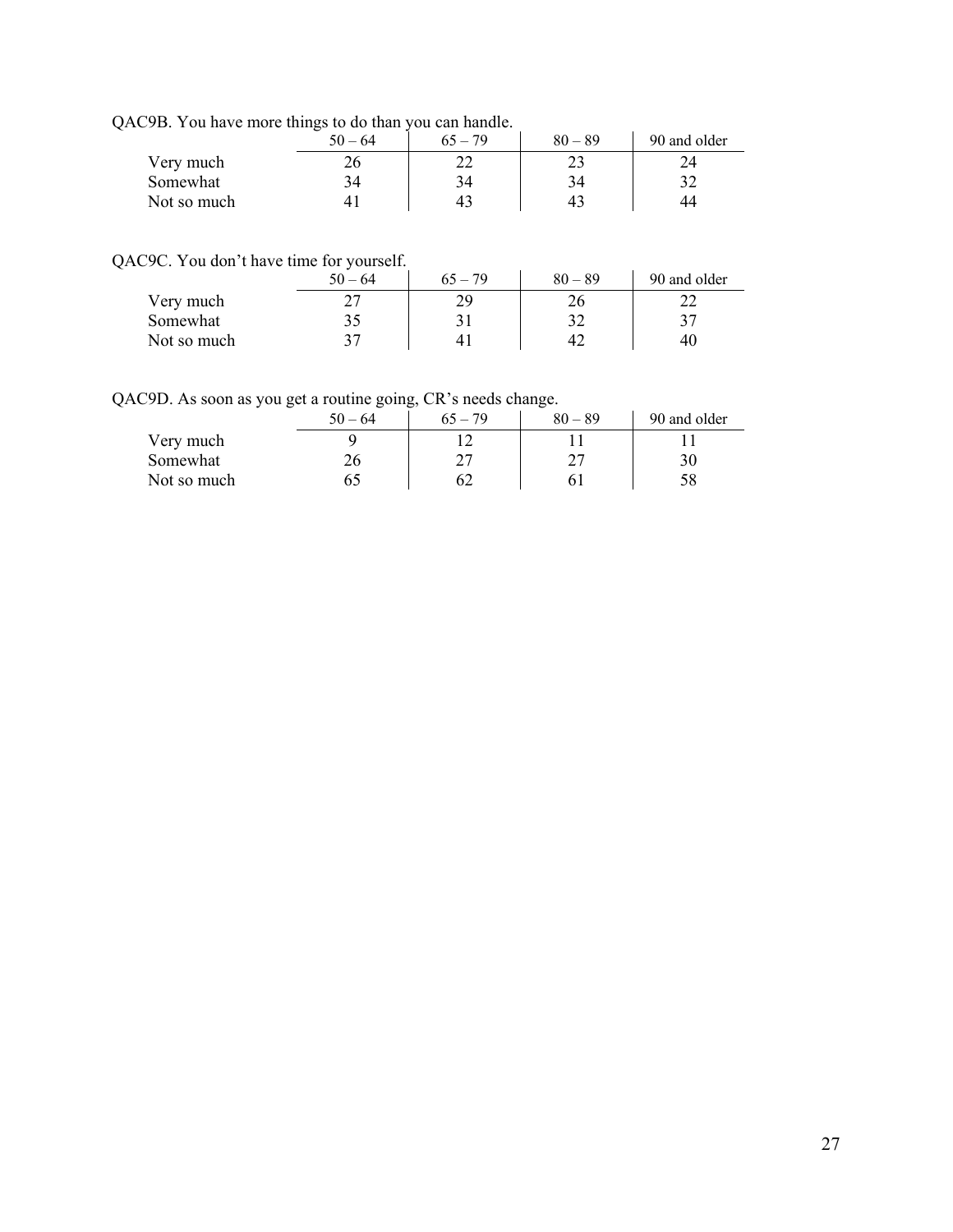#### <span id="page-27-0"></span>**SUPPORT ENVIRONMENT**

QSE1PRE. The next questions are about support you may be getting.

QSE1. Do you have friends or family that you talk to about important things in your life?

|      | $50 - 64$ | $65 - 79$ | $80 - 89$ | 90 and older |
|------|-----------|-----------|-----------|--------------|
| Y es |           | oσ        |           |              |
| No   |           |           |           |              |

QSE2. Do you have friends or family that help you with your daily activities, such as running errands, or helping you with things around the house?

|     | $50 - 64$ | $-79$ | $80 - 89$ | 90 and older |
|-----|-----------|-------|-----------|--------------|
| Yes |           |       | ◡▵        |              |
| No  | ັບ        | ◡◡    |           |              |

QSE3. Do you have friends or family that help you care for CR?

| -    | $-64$<br>50 | 70 | $80 - 89$ | 90 and older |
|------|-------------|----|-----------|--------------|
| Y es |             |    |           |              |
|      |             | ◡◡ |           |              |

QSE4. In the last year, have you gone to a support group for people who give care?

|     | 64 | 70 | _<br>$-89$<br>80 | 90 and older |
|-----|----|----|------------------|--------------|
| Yes |    |    |                  |              |
| No  |    |    |                  |              |

QSE4a. In the last year, have you used any service that took care of CR so that you could take some time away from helping?

|       | $-64$<br>50. | 79 | $-89$<br>80 | 90 and older |
|-------|--------------|----|-------------|--------------|
| Y es  |              |    | ∠∠          | ∠∪           |
| 1 N U |              | ບຸ |             |              |

QSE5. In the last year, have you received any training to help you take care of CR?

|      | $-64$ | $-79$ | $80 - 89$ | 90 and older |
|------|-------|-------|-----------|--------------|
| Y es |       |       |           |              |
|      |       | oo    | ∩∩        |              |

QSE6. In the last year, have you found financial help for CR, including helping [him/her] apply for Medicaid?

|      | $50 - 64$ | 79 | $80 - 89$ | 90 and older |
|------|-----------|----|-----------|--------------|
| Y es | ر بے      |    |           |              |
|      | ັ         | ບຸ |           |              |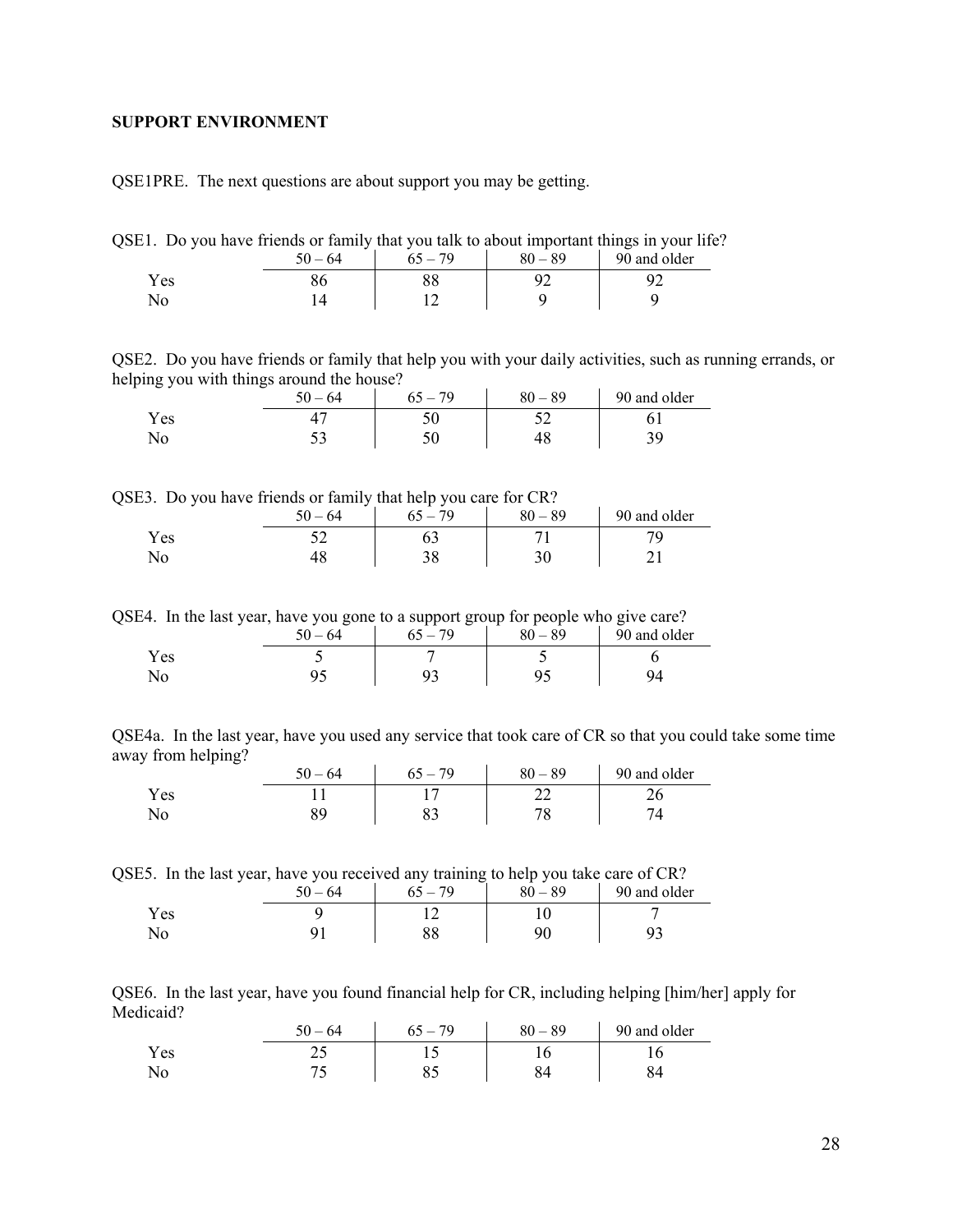QSE7. Have you ever looked for [A support group for people who provide care] or [A service to care for CR so you could take time away ] or [Training to help you care for CR] or [Information about how to get financial help for CR]? *(Asked regarding items the respondent did not say YES to)* 

| $\frac{1}{2}$  | $50 - 64$ | $65 - 79$ | $80 - 89$ | 90 and older |
|----------------|-----------|-----------|-----------|--------------|
| Yes            |           |           |           |              |
| N <sub>o</sub> |           |           |           |              |

QSE8. In the last year, have you helped [him/her] to get devices to get around more easily, such as a cane, walker, wheelchair, or scooter?

|      | 50<br>$-64$ | 70<br>$\overline{\phantom{0}}$<br>י י | 89<br>$80 -$ | 90 and older |
|------|-------------|---------------------------------------|--------------|--------------|
| Y es |             | +∋                                    | т.,          | τ            |
| ⊥◥◡  | ∼           |                                       | ັ            | --           |

QSE9. In the last year, have you [made your home safer] [helped CR make [his/her] home safer] by adding features such as a railing or a ramp, grab bars in the bathroom, a seat for the shower or tub, or an emergency call system?

| .<br>. | 50.<br>$-64$ | 79<br>$65 -$ | $80 - 89$ | 90 and older |
|--------|--------------|--------------|-----------|--------------|
| Y es   |              |              |           |              |
| 1NO    |              |              |           |              |

QSE10. In the last year, have you helped [him/her] find a paid helper to do household chores or personal care?

|      | $-64$ | 70<br>n | 89<br>$80 -$ | 90 and older |
|------|-------|---------|--------------|--------------|
| Y es |       |         | ر_           |              |
| ΝO   | υu    | ◡∠      |              |              |

**Shared Caregiving** *(Questions QSE11 through QSE16 were asked if the respondent indicated that he/she has family or friends to help care for CR in QSE3)*

You mentioned that you have other family or friends that help you care for CR. I'd now like to ask a few questions about that.

| QSE11. First, how many other family and friends help you care for CR? |                                      |  |
|-----------------------------------------------------------------------|--------------------------------------|--|
|                                                                       | $50-64$   $65-79$   $80-89$   90 and |  |
|                                                                       |                                      |  |

|               | -64<br>$50-$ | 70 | $80 - 89$ | 90 and older |
|---------------|--------------|----|-----------|--------------|
| One           | 7 E          | ۷b |           |              |
| Two           |              | 26 | າດ<br>20  |              |
| Three or more | 2 Q          |    |           | 14           |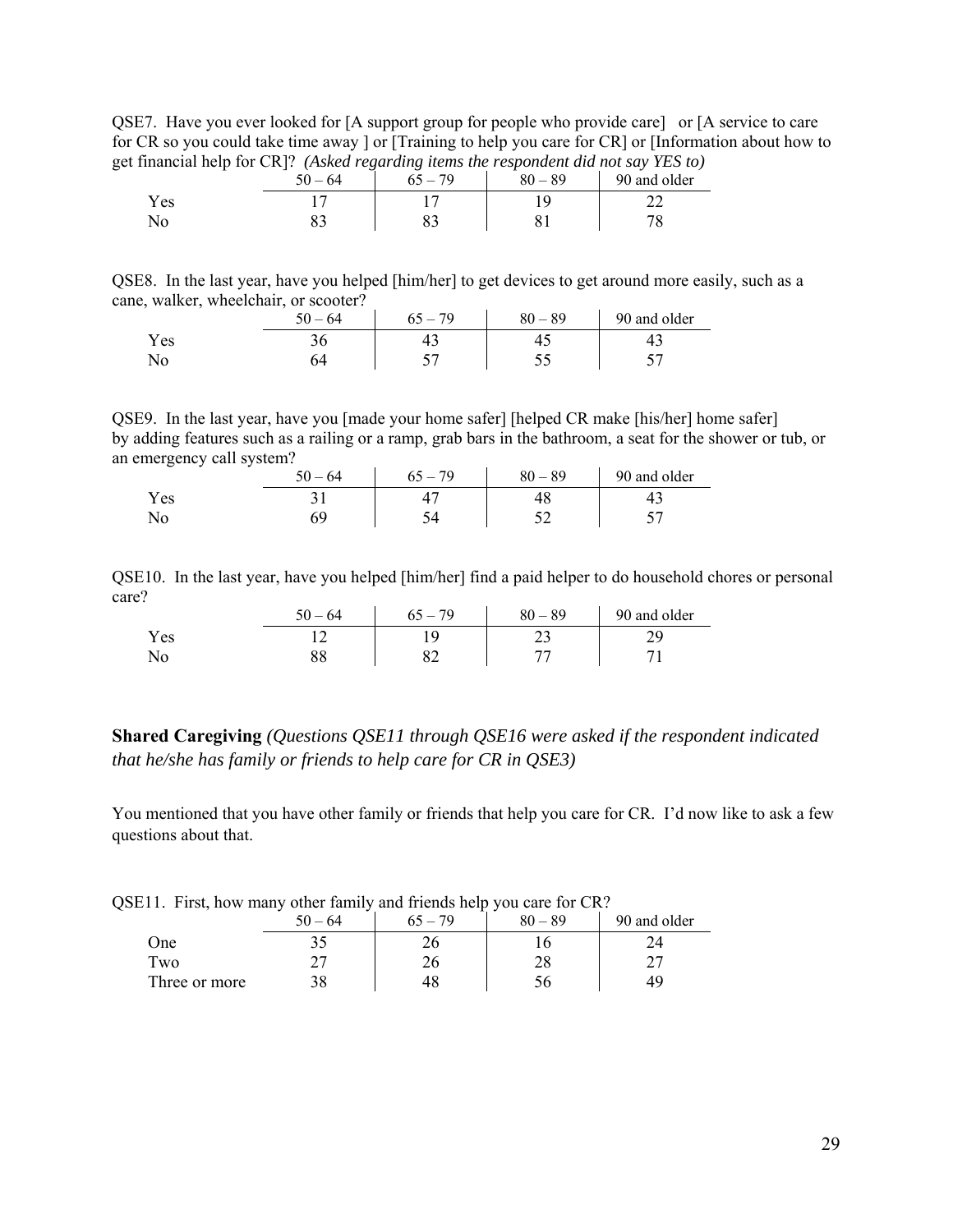|                                      | $50 - 64$ | $65 - 79$ | $80 - 89$ | 90 and older |
|--------------------------------------|-----------|-----------|-----------|--------------|
| Caregiver's Brother(s)               | כ ו       | 23        | 30        | 32           |
| CG's Sister(s)                       | 24        | 28        | 47        | 46           |
| CG's husband                         | 21        | 13        | 24        | 20           |
| CG's wife                            |           | h         |           |              |
| $CG's other relative(s) / in-law(s)$ | 57        | 61        | 55        | 44           |
| CG's friend(s)                       | 17        | 14        | 10        |              |
| Other                                | 27        | 25        | 24        |              |

QSE11A. Who is that (are they)? *(multiple responses accepted)*

QSE12. Which of the following best describes where this/these additional helper(s) live(s)? *(multiple responses accepted)*

|                                                      | $50 - 64$ | $65 - 79$ | $80 - 89$ | 90 and older |
|------------------------------------------------------|-----------|-----------|-----------|--------------|
| Live(s) with you                                     | 46        | 36        | 41        |              |
| Within twenty minutes of your home                   | 58        | 63        | 68        | 64           |
| Between twenty minutes and an hour<br>from your home | 20        | 22        | 29        | 27           |
| One to two hours from your home                      |           |           |           |              |
| Two to four hours away                               |           |           |           |              |
| More than four hours away                            |           | 10        |           |              |

QSE13. Which of the following best describes how you divide the tasks of caring for CR?

|                                                                       | $50 - 64$ | $65 - 79$ | $80 - 89$ | 90 and older |
|-----------------------------------------------------------------------|-----------|-----------|-----------|--------------|
| We complement each other $-$ we<br>each help CR with different tasks. |           | 31        | 33        | 26           |
| We help with the same things but<br>we divide the help over time.     |           | 19        | 16        | 19           |
| We share some tasks, and others we<br>do separately                   |           |           | 52        | 55           |

QSE14. Would you say that you or someone else is the "primary caregiver," or the person that provides MOST of the help for your CR?

|                                          | $50 - 64$ | $65 - 79$ | $80 - 89$ | 90 and older |
|------------------------------------------|-----------|-----------|-----------|--------------|
| Respondent is the primary caregiver      | 66        | 58        | 54        |              |
| Someone else is the primary<br>caregiver | 26        | 28        | 34        | 29           |
| Care is equally shared                   |           |           |           | 20           |

QSE15. To what extent would you say that you and the other caregiver(s) experience confilict or disagreement over coordinating care for the CR?

|                      | $50 - 64$ | $65 - 79$ | $80 - 89$ | 90 and older |
|----------------------|-----------|-----------|-----------|--------------|
| To a great extent    |           |           |           |              |
| To a moderate extent |           |           |           |              |
| Only a little        |           | 29        |           | 29           |
| Not at all           | 69        |           | 58        | 59           |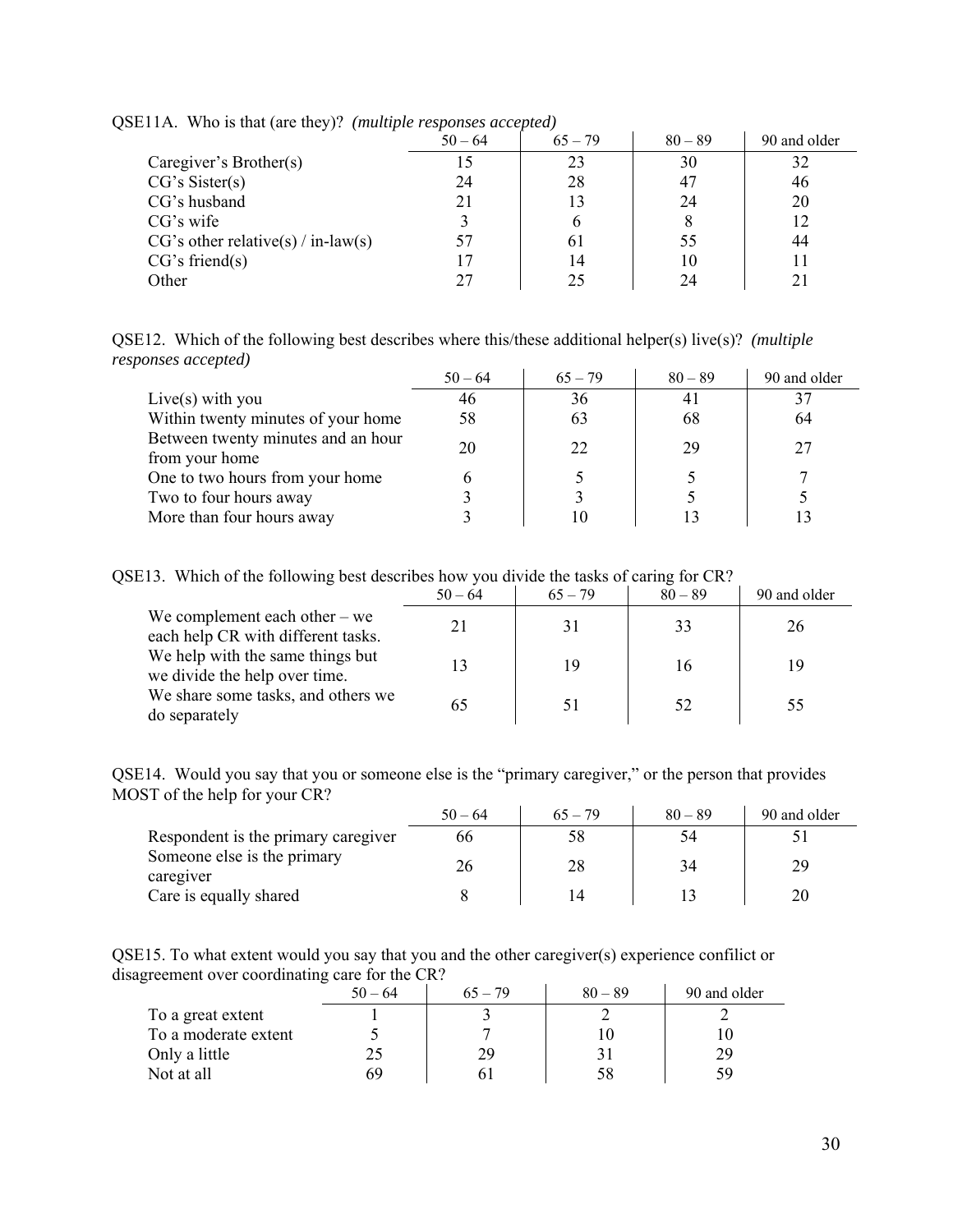|                         | $50 - 64$ | $65 - 79$ | $80 - 89$ | 90 and older |
|-------------------------|-----------|-----------|-----------|--------------|
| Very satisfied          |           | 62        | 68        | 68           |
| Moderately satisfied    |           | 30        | 26        |              |
| Moderately dissatisfied |           |           |           |              |
| Very dissatisfied       |           |           |           |              |

QSE16. Overall, how satisfied or dissatisifed are you with the care coordination between you and your family / friends?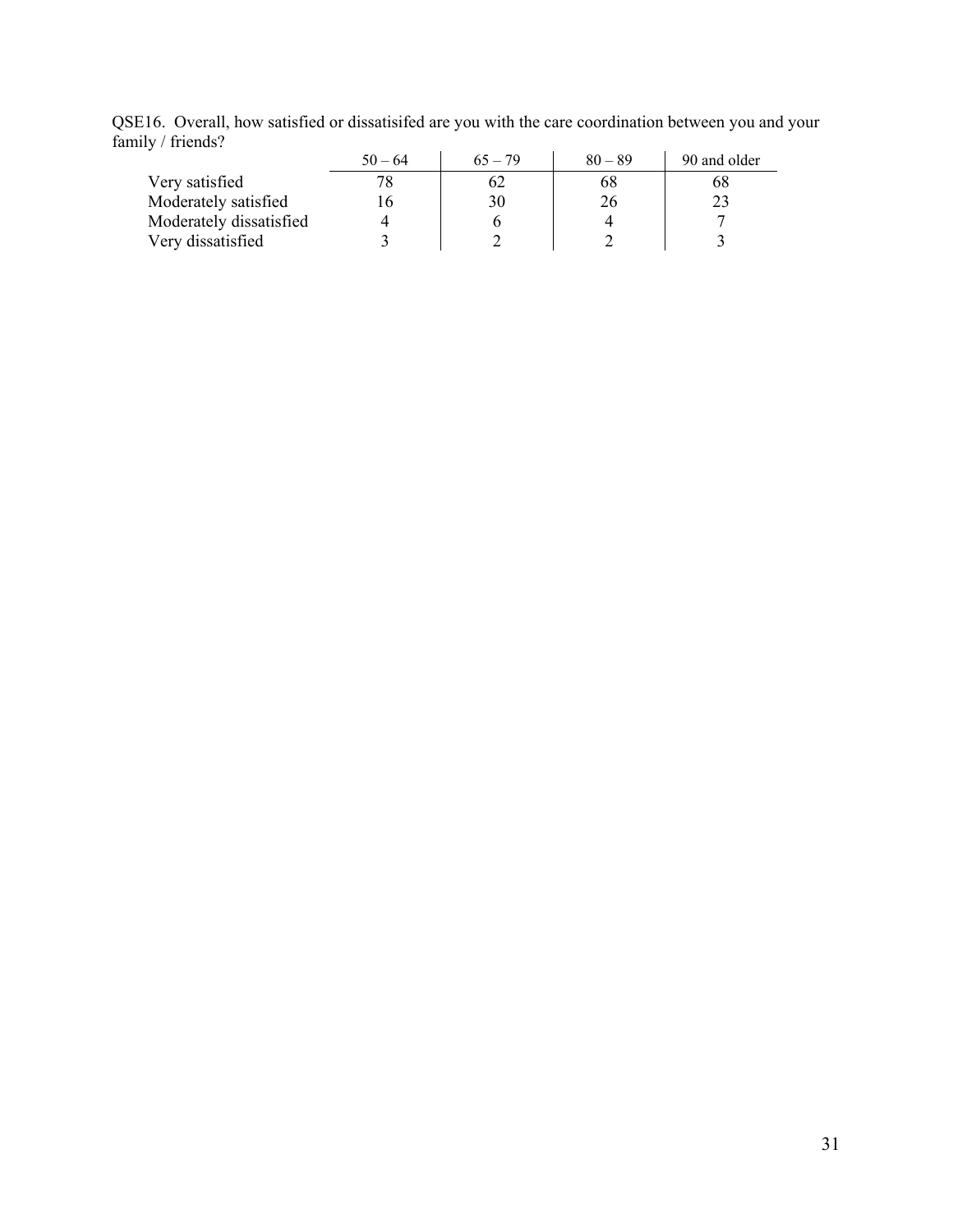## <span id="page-31-0"></span>**PARTICIPATION**

QPP1PRE. Now let's talk about other activities you may have done in the last month.

QPP1. In the last month, did you ever visit in person with friends or family NOT living with you, either at your home or theirs?

|      | 64<br>יי<br>$\overline{\phantom{a}}$ | 79 | $-89$<br>$\Omega$ | 90 and older |
|------|--------------------------------------|----|-------------------|--------------|
| Y es |                                      | ບບ | oo                | ິ            |
| 150  | . .                                  |    |                   |              |

QPP2. In the last month, did helping CR ever keep you from doing this [visiting in person with friends or family NOT living with you]?

|      | _ | --<br>$50 - 64$ | $-79$<br>65 | $80 - 89$ | 90 and older |
|------|---|-----------------|-------------|-----------|--------------|
| Y es |   |                 |             | ◡         | ر_ ر_        |
| No   |   |                 |             |           |              |

QPP3. How important is it to you to visit in person with friends or family NOT living with you?

|                    | $50 - 64$ | $65 - 79$ | $80 - 89$ | 90 and older |
|--------------------|-----------|-----------|-----------|--------------|
| Very important     |           |           |           |              |
| Somewhat important |           |           |           |              |
| Not so important   |           |           |           |              |

QPP4. In the last month, did you ever attend religious services?

|      | $-64$<br>$\sim$ | J<br>70<br>в. | $80 - 89$ | 90 and older |
|------|-----------------|---------------|-----------|--------------|
| Y es |                 | ◡◡            |           |              |
|      |                 |               | ັັ        | ت ب          |

QPP5. In the last month, did helping CR ever keep you from doing this [attending religious services]?

|     | $50 - 64$ | $65 - 79$ | $80 - 89$ | 90 and older |
|-----|-----------|-----------|-----------|--------------|
| Yes |           |           |           |              |
| No  |           |           |           | ٥o           |

#### QPP6. How important is it to you to attend religious services?

|                    | $50 - 64$ | $65 - 79$ | $80 - 89$ | 90 and older |
|--------------------|-----------|-----------|-----------|--------------|
| Very important     |           | 44        |           |              |
| Somewhat important |           | ר ר       |           |              |
| Not so important   |           | 29        |           |              |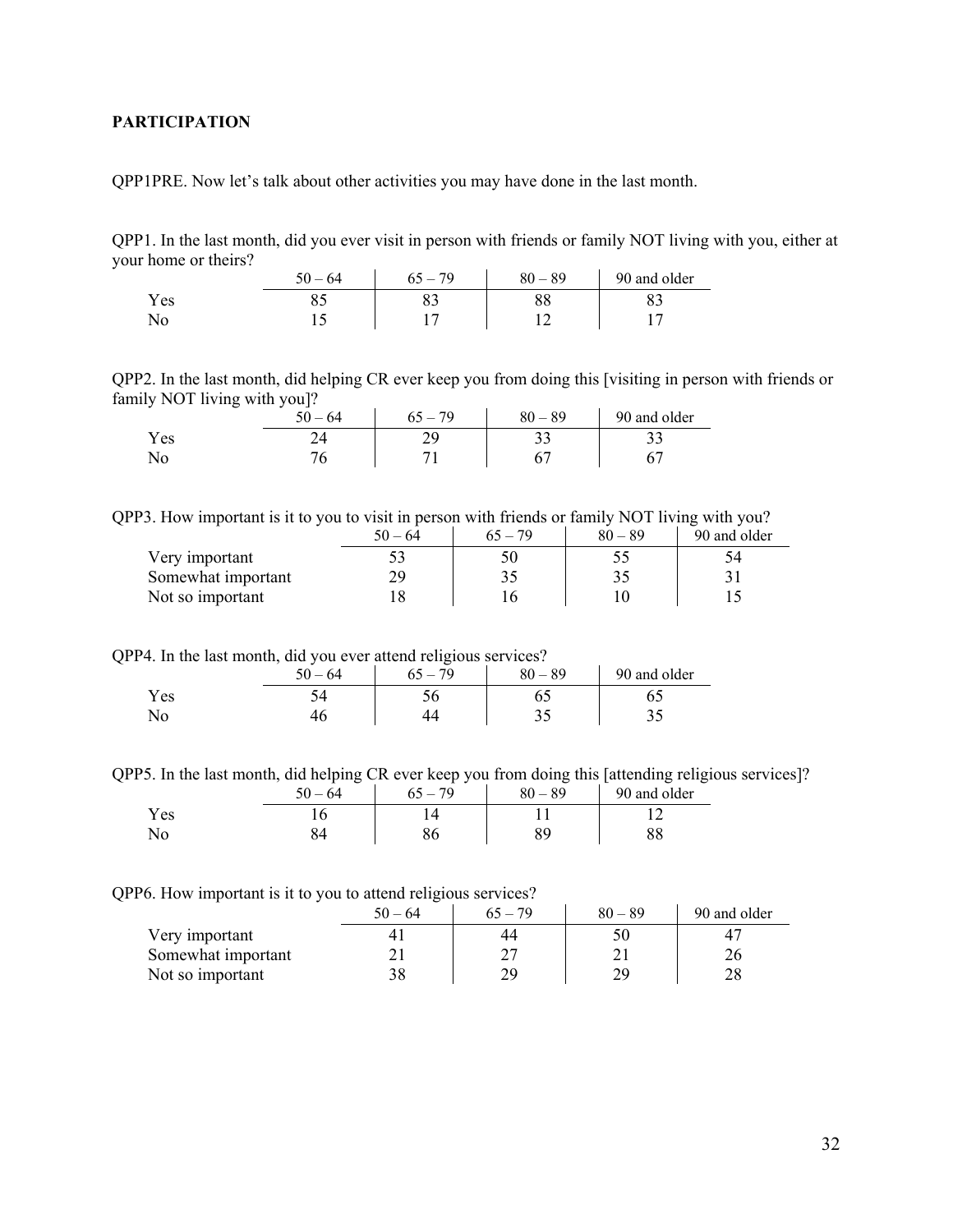QPP7. In the last month, [besides religious services,] did you ever participate in club meetings or group activities? [IF NEEDED: These could be any ongoing group activity including dinner or bridge clubs, neighborhood or political organizations, knitting or regular exercise groups.]

|     | $50 - 64$ | $65 - 79$ | $80 - 89$ | 90 and older |
|-----|-----------|-----------|-----------|--------------|
| Yes |           |           |           | ັ້           |
| No  |           |           |           |              |

QPP8. In the last month, did helping CR ever keep you from doing this [participating in club meetings or group activities [other than religious services]]? [IF NEEDED: These could be any ongoing group activity including dinner or bridge clubs, neighborhood or political organizations, knitting or regular exercise groups.]

| $\tilde{\phantom{a}}$<br>. . | $-64$<br>50 | 79 | $-89$<br>80 | 90 and older |
|------------------------------|-------------|----|-------------|--------------|
| Yes                          |             |    | ∠∪          | ر ب          |
| ΝO                           | ບພ          |    | or<br>ου    |              |

QPP9. How important is it to you to participate in club meetings or group activities [other than religious services]? [IF NEEDED: These could be any ongoing group activity including dinner or bridge clubs, neighborhood or political organizations, knitting or regular exercise groups.]

|                    | 50 – 64 | $65 - 79$ | $80 - 89$ | 90 and older |
|--------------------|---------|-----------|-----------|--------------|
| Very important     |         |           |           |              |
| Somewhat important |         | 20        |           |              |
| Not so important   |         | 40        |           |              |

QPP10. In the last month, [besides for club or group activities,] did you ever go out for enjoyment? This includes things like going out to dinner, a movie, to gamble, or to hear music or see a play.

|            | $\tilde{\phantom{a}}$<br>- | $\tilde{\phantom{a}}$<br>50<br>$-64$ | $\tilde{\phantom{a}}$<br>70<br>OJ | $80 - 89$ | 90 and older |
|------------|----------------------------|--------------------------------------|-----------------------------------|-----------|--------------|
| τT<br>Y es |                            | UΙ                                   | െ<br>◡∠                           |           | 84           |
| No         |                            |                                      |                                   |           |              |

QPP11. In the last month, did helping CR ever keep you from doing this [going out for enjoyment]? [IF NEEDED: This includes things like going out to dinner, a movie, to gamble, or to hear music or see a play.]

|            | $-64$ | 70<br>$\overline{\phantom{0}}$<br>n٦ | $80 - 89$ | 90 and older |
|------------|-------|--------------------------------------|-----------|--------------|
| Y es       |       | ∸                                    | ∸         | ን ሰ<br>υc    |
| $\sqrt{0}$ |       |                                      | ヮぃ        |              |

QPP12. How important is it to you to go out for enjoyment? [IF NEEDED: This includes things like going out to dinner, a movie, to gamble, or to hear music or see a play.]

|                    | $50 - 64$ | $65 - 79$ | $80 - 89$ | 90 and older |
|--------------------|-----------|-----------|-----------|--------------|
| Very important     |           | 48        |           |              |
| Somewhat important | 36        |           | 38        | 40           |
| Not so important   |           |           |           |              |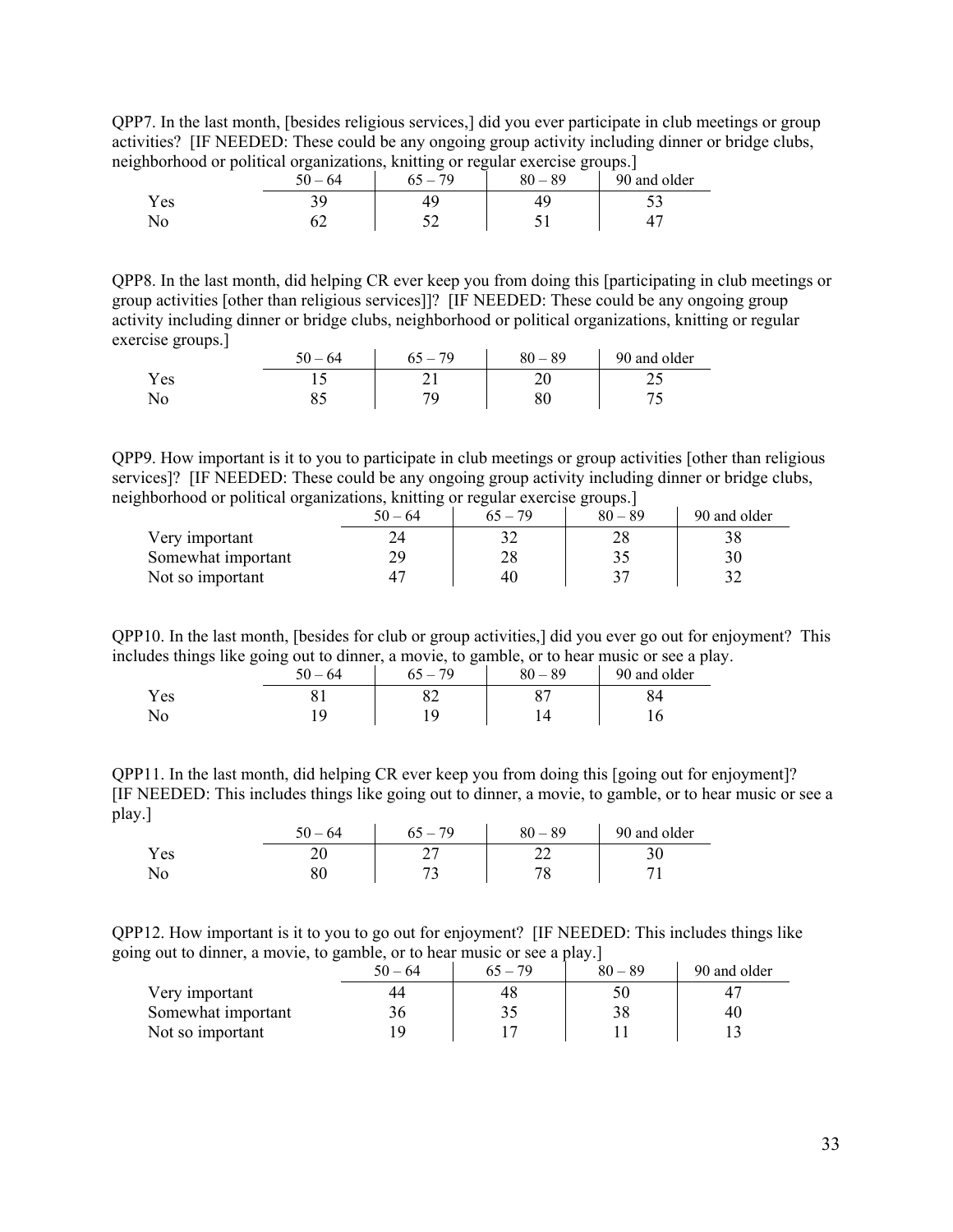QPP13. In the last month, did you ever do volunteer work?

|     | .<br>. .<br>$50 - 64$ | 70<br>$\overline{\phantom{0}}$ | $-89$<br>80 | 90 and older |
|-----|-----------------------|--------------------------------|-------------|--------------|
| Yes | ັ                     |                                |             |              |
|     |                       |                                |             |              |

QPP14. In the last month, did helping CR ever keep you from doing this [volunteer work]?

|      | 64<br>$\overline{\phantom{0}}$ | $-79$ | $80 - 89$ | 90 and older |
|------|--------------------------------|-------|-----------|--------------|
| Y es |                                |       |           | ◡            |
| No   |                                | ບບ    |           |              |

QPP15. In the last month, [besides as a job or volunteer work,] did you ever provide care to or look after a child or adult who cannot care for themselves? We mean someone besides CR.

|     | $50 - 64$ | -79 | $80 - 89$ | 90 and older |
|-----|-----------|-----|-----------|--------------|
| Yes |           |     |           | 39.          |
| No  | ou        |     | 60        |              |

QPP16. In the last month, did helping CR ever keep you from doing this [caring for a child or other adult]?

|     | $50 - 64$ | $5 - 79$ | $80 - 89$ | 90 and older |
|-----|-----------|----------|-----------|--------------|
| Yes |           |          |           |              |
| No  |           |          | o۵        | ╯            |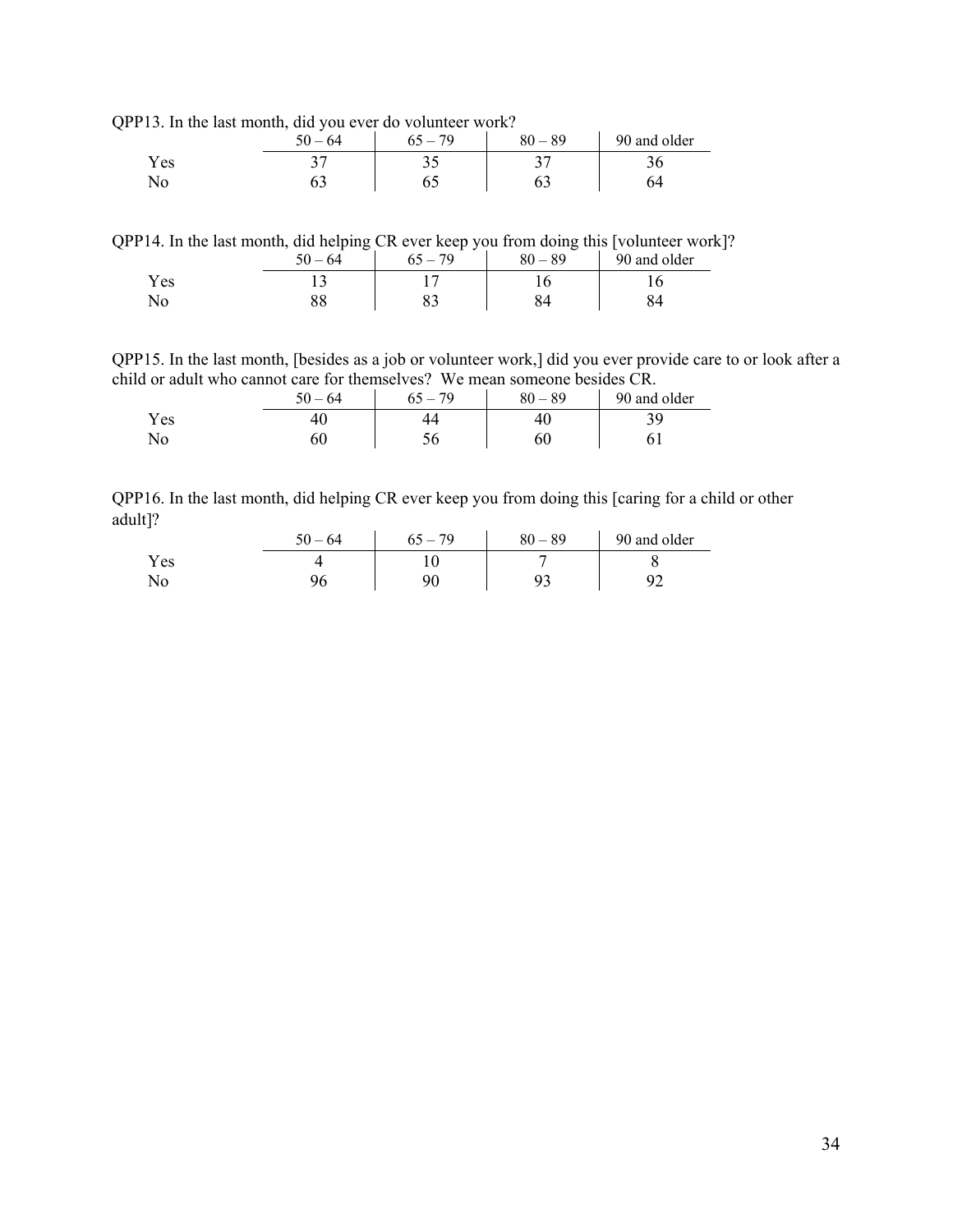# <span id="page-34-0"></span>**HEALTH**

QHE1. Would you say that in general, your health is excellent, very good, good, fair, or poor?

|           | $50 - 64$ | $65 - 79$ | $80 - 89$ | 90 and older |
|-----------|-----------|-----------|-----------|--------------|
| Excellent |           |           |           |              |
| Very good | 24        | 29        | 34        | 35           |
| Good      |           | 30        |           | 37           |
| Fair      | 24        | 22        | 10        |              |
| Poor      |           |           |           |              |

QHE2. Has a doctor ever told you that you had a heart attack or myocardial infarction?

|      | 50<br>$-64$ | $-79$ | $80 - 89$ | 90 and older |
|------|-------------|-------|-----------|--------------|
| Y es |             |       |           |              |
|      |             |       |           |              |

QHE3. Has a doctor ever told you that you had any other heart disease including angina or congestive heart failure?

|     | $50 - 64$ | 79<br>$65 - 7$ | $80 - 89$ | 90 and older |
|-----|-----------|----------------|-----------|--------------|
| Yes |           |                |           |              |
| No  |           |                |           |              |

QHE4. [Has a doctor ever told you that you had] high blood pressure or hypertension?

|      | 50<br>$-64$ | 70  | -<br>$-89$<br>oΛ | ___<br>90 and older |
|------|-------------|-----|------------------|---------------------|
| Y es |             |     |                  |                     |
|      |             | IJΟ |                  |                     |

QHE5. [Has a doctor ever told you that you had] arthritis?

|      | $-64$<br>יי | 79 | $-89$<br>80. | 90 and older |
|------|-------------|----|--------------|--------------|
| Y es |             | ັ  |              | тU           |
|      |             |    |              |              |

QHE6. [Has a doctor ever told you that you had] osteoporosis or thinning of the bones?

|     | 50.<br>$-64$ | $65 - 79$ | $80 - 89$ | 90 and older |
|-----|--------------|-----------|-----------|--------------|
| Yes |              | ر ب       |           |              |
| No  |              |           |           |              |

QHE7. [Has a doctor ever told you that you had] diabetes?

|      | $-64$ | 79 | $-89$<br>80 | 90 and older |
|------|-------|----|-------------|--------------|
| Y es | ◡     |    |             |              |
|      |       |    |             |              |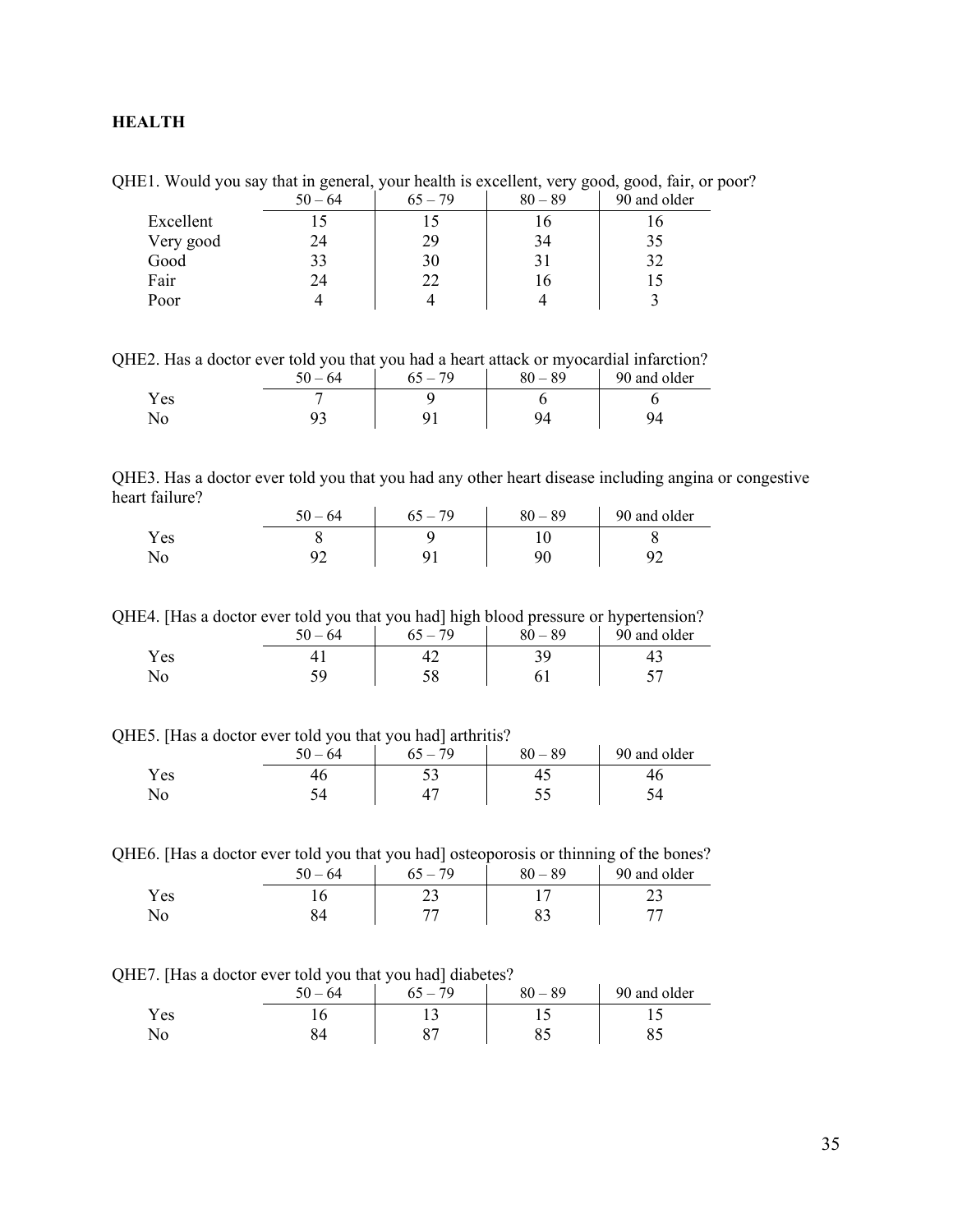|      | $50 - 64$ | $5 - 79$<br>65. | $80 - 89$ | 90 and older |
|------|-----------|-----------------|-----------|--------------|
| Y es | ر ب       | ∠∪              |           |              |
|      |           |                 | QΟ        | Jľ           |

QHE8. [Has a doctor ever told you that you had] lung disease, such as emphysema, asthma, or chronic bronchitis?

QHE9. [Has a doctor ever told you that you had] cancer?

|      | 64<br>50.<br>$\overline{\phantom{0}}$ | 79 | $80 - 89$ | 90 and older |
|------|---------------------------------------|----|-----------|--------------|
| Y es |                                       |    |           |              |
| 1NO  | oo                                    |    | ou        |              |

QHE10PRE. Now I have a few questions about health problems.

QHE10. In the last month, have you been bothered by pain?

|      | 64<br>50 | . 70<br>65 | $80 - 89$ | 90 and older |
|------|----------|------------|-----------|--------------|
| Y es |          | υ.         |           |              |
| No   | J .      | ◡          | ್ರ        |              |

QHE12. In the last month, did you have any breathing problems, including shortness of breath or difficulty breathing?

| . .<br>_ | 50<br>$-64$ | 70 | $-89$<br>80 | 90 and older |
|----------|-------------|----|-------------|--------------|
| Yes      | <u>_</u>    | ∠∪ |             |              |
| No       |             |    |             |              |

QHE14. In the last month, did you have limited strength or movement in your shoulders, arms, or hands?

|     | $50 - 64$ | 79<br>$65 - 7$ | $-89$<br>80 | 90 and older |
|-----|-----------|----------------|-------------|--------------|
| Yes |           | ت ب            | ∠∪          | 2 Q<br>ر ب   |
| No  |           |                | ∼           |              |

QHE16. In the last month, did you have limited strength in your hips, legs, knees, or feet?

|      | 64 | 70 | $-89$ | 90 and older |
|------|----|----|-------|--------------|
| Y es |    |    |       |              |
|      | ບບ |    |       |              |

QHE18. In the last month, did you have low energy or were you easily exhausted?

|     | $50 - 64$ | $ -$<br>$65 - 79$ | $80 - 89$ | 90 and older |
|-----|-----------|-------------------|-----------|--------------|
| Yes | ັ         |                   |           |              |
|     |           |                   |           |              |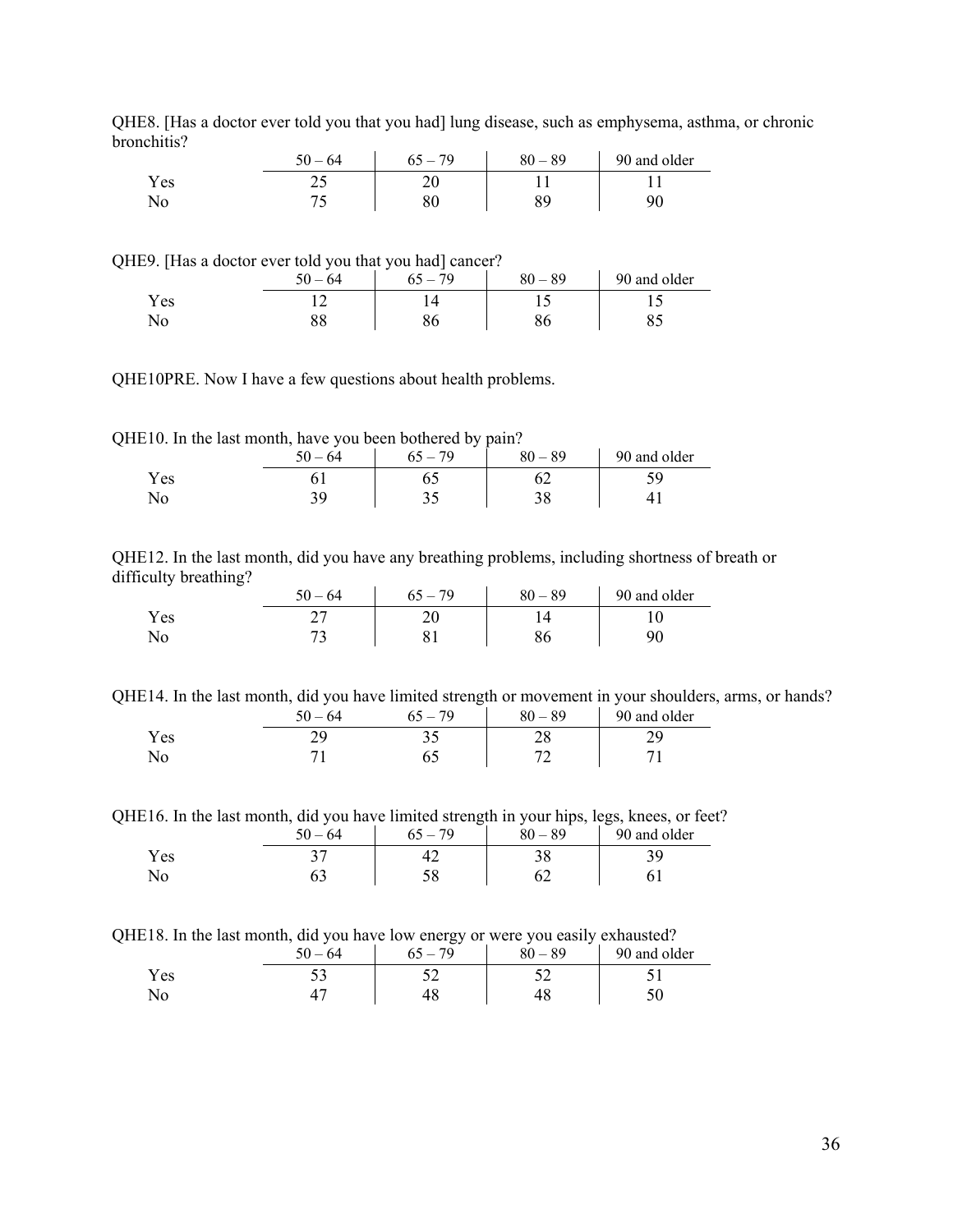|             | $50 - 64$ | $65 - 79$ | $80 - 89$ | 90 and older |  |  |
|-------------|-----------|-----------|-----------|--------------|--|--|
| Every night |           |           |           |              |  |  |
| Most nights |           |           |           | 14           |  |  |
| Some nights | 29        | 32        | 36        |              |  |  |
| Rarely      |           | 23        | 26        | 30           |  |  |
| Never       |           | ۱Q        |           |              |  |  |

QHE20. In the last month, on nights when you woke up before you wanted to, how often did you have trouble falling back asleep?

QHE21. In the last month, how often did helping CR cause your sleep to be interrupted?

|             | $50 - 64$ | $65 - 79$ | $80 - 89$ | 90 and older |
|-------------|-----------|-----------|-----------|--------------|
| Every night |           |           |           |              |
| Most nights |           |           |           |              |
| Some nights |           | 23        |           |              |
| Rarely      | 29        | 20        | 24        |              |
| Never       |           |           |           |              |

QHE23a. How tall are you? *(see BMI below)* QHE23b. How tall are you? *(see BMI below)* QHE22. How much do you currently weigh? *(see BMI below)* 

BMI categories:

|                                  | $50 - 64$ | $65 - 79$ | $80 - 89$ | 90 and older |
|----------------------------------|-----------|-----------|-----------|--------------|
| $\leq$ 18.5 (underweight)        |           |           |           |              |
| $18.5 - 24.9$ (normal)           | 23        | 20        | 31        | 34           |
| $25.0 - 29.9$ (overweight)       | 29        | 39        | 36        | 38           |
| $30.0 - 34.9$ (moderately obese) | 26        | 22        | 22        | 22           |
| $35.0 - 39.9$ (severely obese)   | 15        | 10        |           |              |
| $40.0 + (very severely obese)$   |           |           |           |              |

QHE24. Have you lost 10 or more pounds in the last 12 months?

|                         | $50 - 64$ | 79<br>$65 -$ | $80 - 89$ | 90 and older |
|-------------------------|-----------|--------------|-----------|--------------|
| Y es                    | ັ         |              | ∸         | ∠~           |
| $No \rightarrow QHE25A$ |           |              | רי<br>~   |              |

## QHE24a. Were you trying to lose weight?

|            | 64<br>50 | 79 | $80 - 89$ | 90 and older |
|------------|----------|----|-----------|--------------|
| Y es       |          |    |           | υo           |
| <b>INO</b> | ັບ       | ັ  | ر_        |              |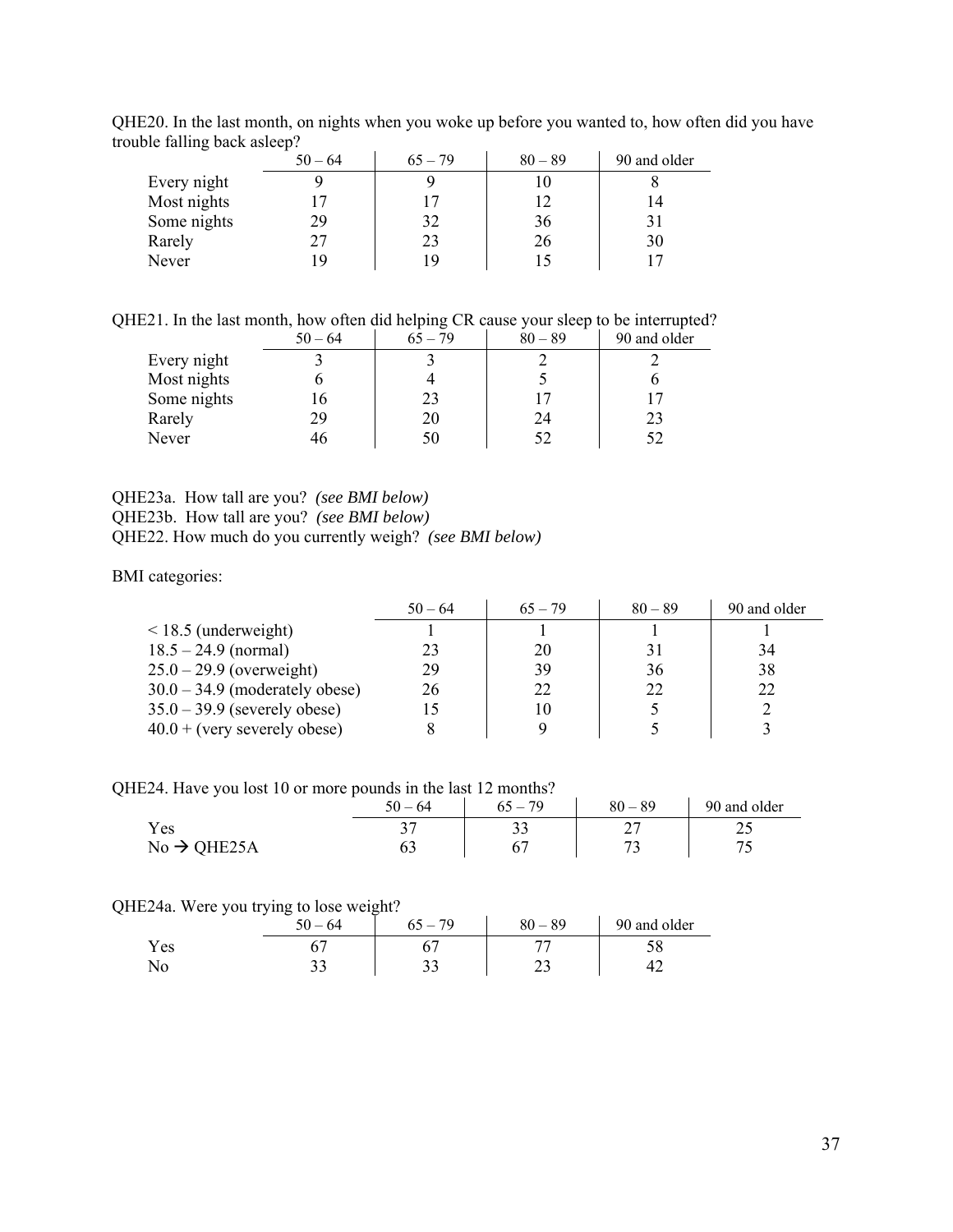| --0       | $50 - 64$      | $65 - 79$ | $80 - 89$ | 90 and older |
|-----------|----------------|-----------|-----------|--------------|
| Every day | $\overline{ }$ | 18        |           |              |
| Most days | 47             | 43        | 44        | 52           |
| Some days | 25             | 29        | 33        | 29           |
| Rarely    | l ()           |           |           | 10           |
| Never     |                |           |           |              |

QHE25a. Thinking about the last month, how often did you feel cheerful?

QHE25b. Thinking about the last month, how often did you feel calm and peaceful?

|           | $50 - 64$ | $65 - 79$      | $80 - 89$ | 90 and older |
|-----------|-----------|----------------|-----------|--------------|
| Every day |           |                |           |              |
| Most days | 34        | 4 <sub>1</sub> | 37        | 43           |
| Some days | 35        | 27             | 37        | 34           |
| Rarely    | 14        |                |           |              |
| Never     |           |                |           |              |

QHE25c. [Thinking about the last month,] how often did you feel full of life?

|           | $\overline{\phantom{0}}$ |           |           |           |              |
|-----------|--------------------------|-----------|-----------|-----------|--------------|
|           |                          | $50 - 64$ | $65 - 79$ | $80 - 89$ | 90 and older |
| Every day |                          |           |           |           |              |
| Most days |                          | 34        | 32        | 31        | 34           |
| Some days |                          | 26        | 28        | 37        | 33           |
| Rarely    |                          |           | 20        | 13        |              |
| Never     |                          |           |           |           |              |

QHE25d. [Thinking about the last month,] how often did you feel bored?

| ~         | $50 - 64$ | $65 - 79$ | $80 - 89$ | 90 and older |
|-----------|-----------|-----------|-----------|--------------|
| Every day |           |           |           |              |
| Most days |           |           |           |              |
| Some days | 22        | 22        | フフ        |              |
| Rarely    | 30        | 30        |           | 35           |
| Never     | 35        | 39        |           | 39           |

QHE25e. [Thinking about the last month,] how often did you feel lonely?

|           | $50 - 64$ | $65 - 79$ | $80 - 89$ | 90 and older |
|-----------|-----------|-----------|-----------|--------------|
| Every day |           |           |           |              |
| Most days |           |           |           |              |
| Some days |           | 18        | 23        | 20           |
| Rarely    | 24        | 28        | 28        | 33           |
| Never     |           |           | 41        |              |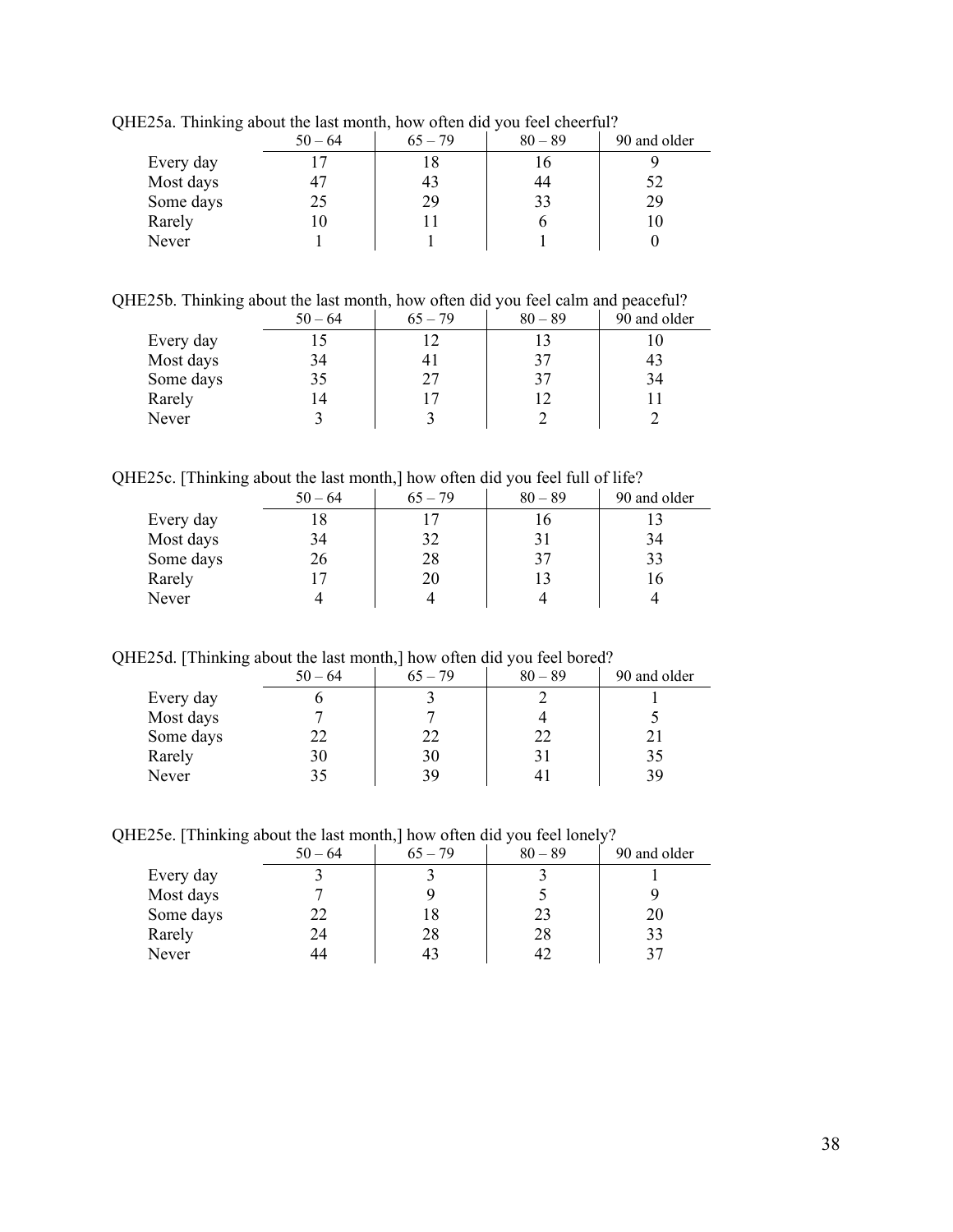|           | $50 - 64$ | $65 - 79$ | $80 - 89$ | 90 and older |
|-----------|-----------|-----------|-----------|--------------|
| Every day |           |           |           |              |
| Most days |           |           |           |              |
| Some days | 45        | 47        | 48        | 48           |
| Rarely    | 32        |           |           | 37           |
| Never     |           |           |           |              |

QHE25f. [Thinking about the last month,] how often did you feel upset?

QHE26a. Over the last month, how often have you had little interest or pleasure doing things?

|                         | $50 - 64$ | $65 - 79$ | $80 - 89$ | 90 and older |
|-------------------------|-----------|-----------|-----------|--------------|
| Not at all              |           |           | 56        | 59           |
| Several days            | 28        |           | 34        | 34           |
| More than half the days |           |           |           |              |
| Nearly every day        |           |           |           |              |

QHE26b. [Over the last month, how often have you] felt down, depressed, or hopeless?

|                         | $50 - 64$ | $65 - 79$ | $80 - 89$ | 90 and older |
|-------------------------|-----------|-----------|-----------|--------------|
| Not at all              |           |           |           | ٢g           |
| Several days            | 30        | 29        |           |              |
| More than half the days |           |           |           |              |
| Nearly every day        |           |           |           |              |

QHE26c. [Over the last month, how often have you] felt nervous, anxious, or on edge?

|                         | $50 - 64$ | $65 - 79$      | $80 - 89$ | 90 and older |
|-------------------------|-----------|----------------|-----------|--------------|
| Not at all              |           | 40             | 39        |              |
| Several days            |           | 4 <sub>1</sub> | 47        |              |
| More than half the days |           |                |           |              |
| Nearly every day        |           |                |           |              |

QHE26d. [Over the last month, how often have you] been unable to stop or control worrying?

|                         | $50 - 64$ | $65 - 79$ | $80 - 89$ | 90 and older |
|-------------------------|-----------|-----------|-----------|--------------|
| Not at all              | эb        | 49        | 50        | 50           |
| Several days            |           |           |           | 32           |
| More than half the days |           |           |           |              |
| Nearly every day        |           |           |           |              |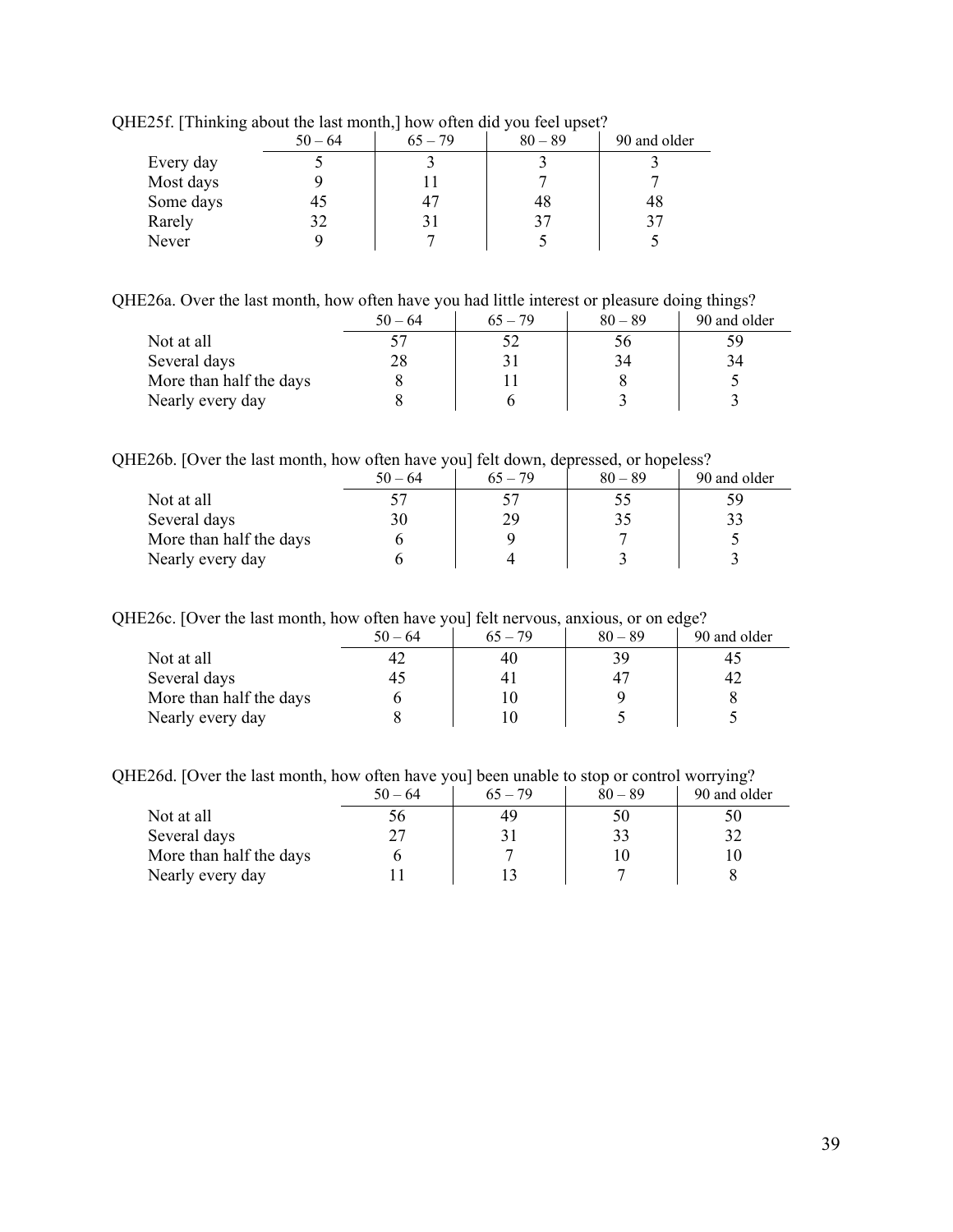## <span id="page-39-0"></span>**HEALTH LITERACY AND NUMERACY**

QLN1PRE. The next few questions are about your abilities and skills in understanding medical information when you have a health problem.

|              | O<br>$50 - 64$ | $65 - 79$ | $80 - 89$ | 90 and older |
|--------------|----------------|-----------|-----------|--------------|
| Not at all   |                |           |           |              |
| A little bit |                |           |           |              |
| Somewhat     |                |           |           |              |
| Quite a bit  |                | 26        | 28        | 32           |
| Extremely    | 54             | 59        | 57        | 52           |

QLN1. How confident are you filling out medical forms by yourself?

|  | QLN2. How often do you need to have someone help you when you read instructions, pamphlets, or |  |  |  |
|--|------------------------------------------------------------------------------------------------|--|--|--|
|  | other written material from a doctor or pharmacy?                                              |  |  |  |

|           | $50 - 64$ | $65 - 79$ | $80 - 89$ | 90 and older |
|-----------|-----------|-----------|-----------|--------------|
| Never     | 64        | 66        |           |              |
| Rarely    |           | 25        | 20        |              |
| Sometimes |           |           |           |              |
| Often     |           |           |           |              |
| Always    |           |           |           |              |

|                                    | QLN3. How often do you have problems learning about a medical condition because of difficulty |  |  |
|------------------------------------|-----------------------------------------------------------------------------------------------|--|--|
| understanding written information? |                                                                                               |  |  |

| ັ         | $50 - 64$ | $65 - 79$ | $80 - 89$ | 90 and older |
|-----------|-----------|-----------|-----------|--------------|
| Never     | 66        | 66        | 66        | 01           |
| Rarely    | 24        | 25        | 23        | 28           |
| Sometimes |           |           |           | 10           |
| Often     |           |           |           |              |
| Always    |           |           |           |              |

QLN4PRE. As a caregiver, you might be asked to help CR understand medical information like test results, diagnoses, or the likelihood of side effects of various medications. This can sometimes involve working with and understanding numbers. The next few questions are designed to measure your ability to work with numbers. Many people have trouble with some of these questions, so don't worry if you find any of them difficult. Just do the best you can.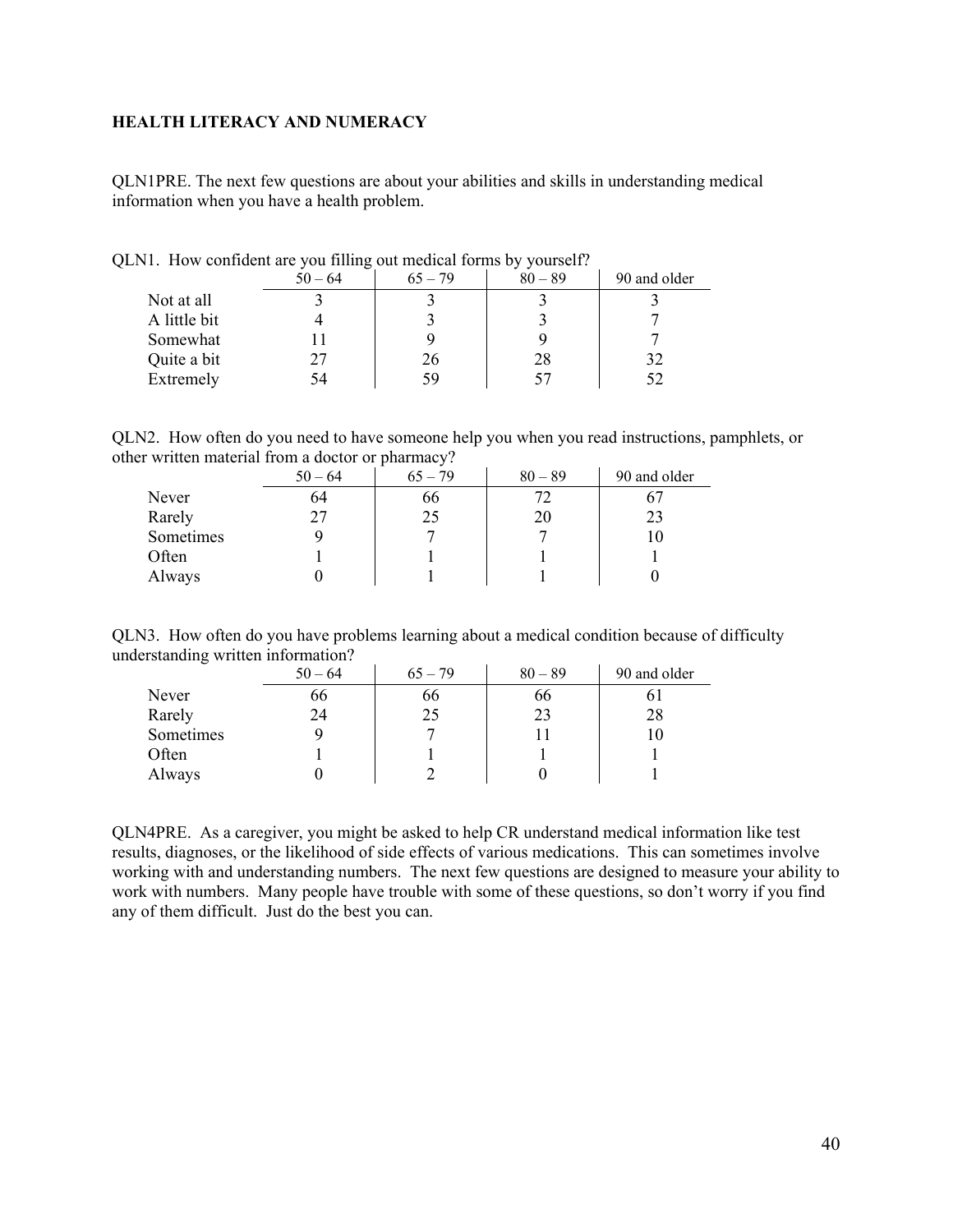QLN4. Which of the following numbers represents the biggest risk of getting a disease (1 in 100; 1 in 1,000; or 1 in 10)?

|           | $50 - 64$ | 79 | $-89$<br>80 | 90 and older |
|-----------|-----------|----|-------------|--------------|
| Correct   |           |    |             | 64           |
| Incorrect | ر _       |    | n 1<br>ັ    |              |

QLN5. If the chance of getting a disease is 10%, how many people out of 1000 would be expected to get the disease? *(open-ended question; responses categorized for presentation)*

| _______   | $50 - 64$ | -<br>70 | __<br>$-89$<br>80 | 90 and older |
|-----------|-----------|---------|-------------------|--------------|
| Correct   | ◡∠        |         | ou                |              |
| Incorrect |           | --      |                   |              |

QLN6. If the chance of getting a disease is 20 out of 100, this would be the same as having a what percent chance of getting the disease? *(open-ended question; responses categorized for presentation)*

| ▱<br>▱    | .<br>50 – 64 | .<br>$65 - 79$ | $80 - 89$ | .<br>90 and older |
|-----------|--------------|----------------|-----------|-------------------|
| Correct   |              |                | 70        |                   |
| Incorrect |              |                |           |                   |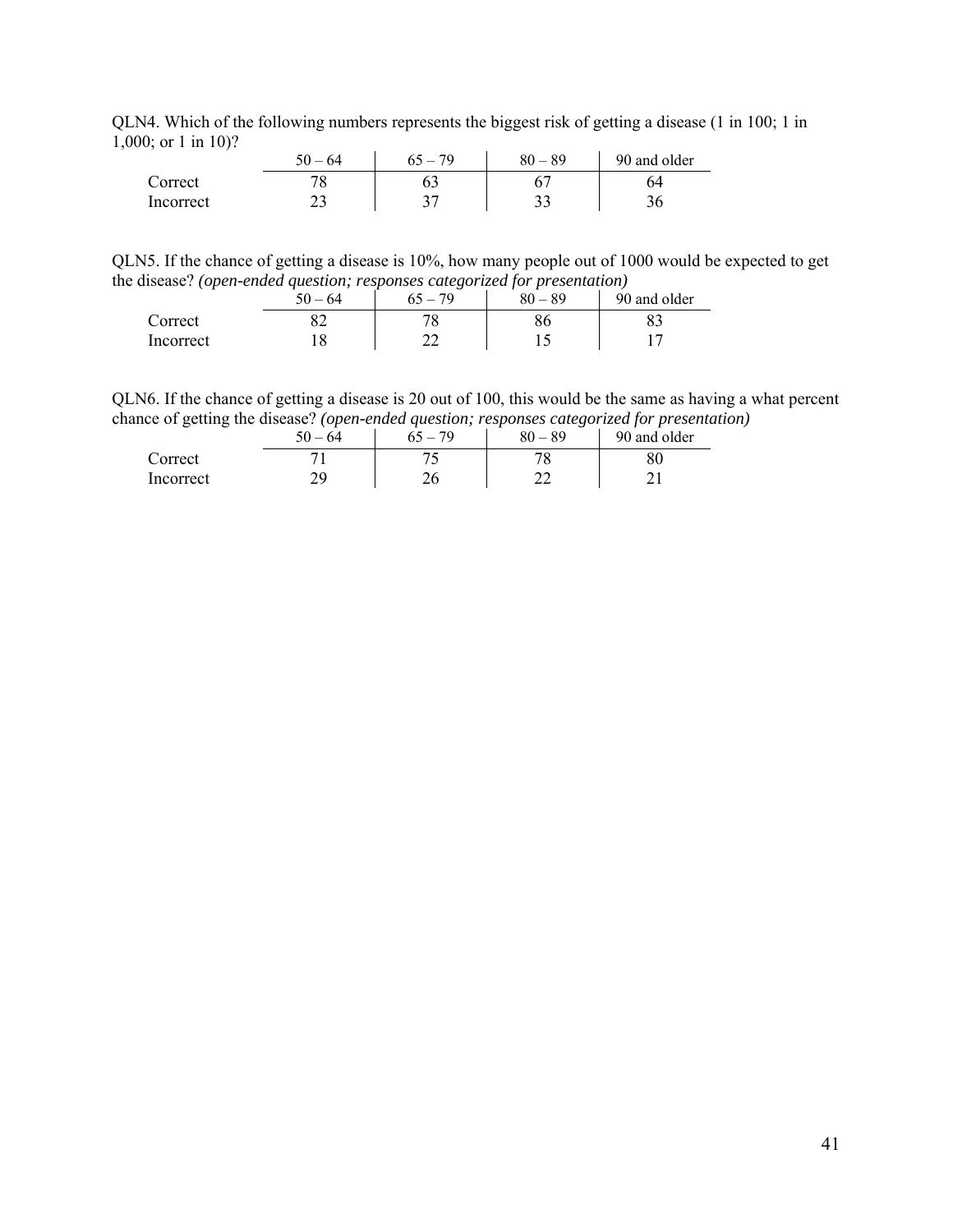## <span id="page-41-0"></span>**EMPLOYMENT AND CAREGIVING**

QEC1PRE. Now I'd like to ask you some questions about work and jobs you may have had.

QEC1. Did you do any work for pay in the last week? By the last week, I mean the last full week beginning on a Sunday and ending on a Saturday.

|                                                                 | $50 - 64$ | $65 - 79$ | $80 - 89$ | 90 and older |
|-----------------------------------------------------------------|-----------|-----------|-----------|--------------|
| $Yes \rightarrow OEC4$                                          | 50        | 45        |           | 38           |
| No                                                              |           |           | 20        | 25           |
| Retired / don't work anymore $\rightarrow$<br>OEC <sub>16</sub> |           | 35        | 28        |              |

QEC2. Do you have a job from which you were absent last week because of illness, vacation, or some other reason?  $\mathcal{L}^{\mathcal{L}}$ 

|                                                                 | $50 - 64$ | $65 - 79$ | $80 - 89$ | 90 and older |
|-----------------------------------------------------------------|-----------|-----------|-----------|--------------|
| $Yes \rightarrow QEC4$                                          |           |           |           |              |
| No                                                              |           | 03        | 74        | 68           |
| Retired / don't work anymore $\rightarrow$<br>OEC <sub>16</sub> | 10        | 29        |           | 28           |

QEC3. In the last week, were you looking for a job or were you on layoff from a job?

|                                                     | $50 - 64$ | $65 - 79$ | $80 - 89$ | 90 and older |
|-----------------------------------------------------|-----------|-----------|-----------|--------------|
| Yes, looking for a job $\rightarrow$ QEC16          |           |           |           |              |
| Yes, on layoff $\rightarrow$ QEC16                  |           |           |           |              |
| $No \rightarrow$ QEC16                              |           | 74        |           | 58           |
| Retired / don't work anymore $\rightarrow$<br>OEC16 |           |           |           |              |

QEC4. Last week, did you have more than one job, including part-time, evening, or weekend work?

|     | $-64$ | 79 | $-89$<br>80 | 90 and older |
|-----|-------|----|-------------|--------------|
| Yes |       |    |             |              |
| No  |       |    |             |              |

QEC5. How many total hours per week do you usually work? *(open-ended question; categorized for display)* 

|             | $50 - 64$ | $65 - 79$ | $80 - 89$ | 90 and older |
|-------------|-----------|-----------|-----------|--------------|
| 20 or fewer |           |           |           |              |
| $21 - 39$   |           | 18        |           |              |
| 40 or more  |           | 59        |           | 64           |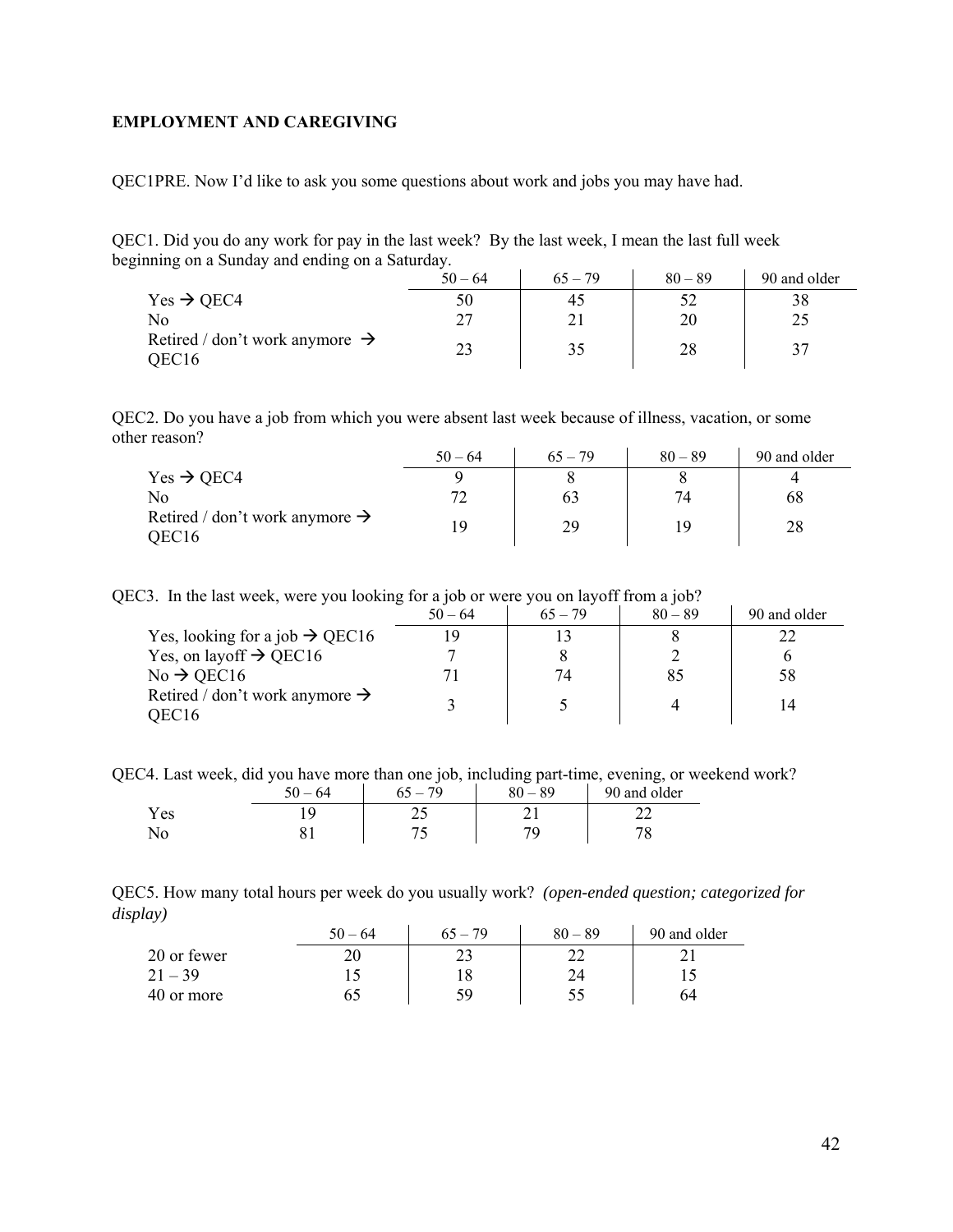| QEC6. [On your main job do / Do] you have flexible work hours that allow you to vary or make changes |  |  |
|------------------------------------------------------------------------------------------------------|--|--|
| in the time you begin and end work?                                                                  |  |  |

| -    | J | $50 - 64$ | $65 - 79$ | $80 - 89$ | 90 and older |
|------|---|-----------|-----------|-----------|--------------|
| Y es |   |           |           | DΨ.       |              |
|      |   |           |           |           |              |

#### QEC7. [On your main job do / Do] you usually work a daytime schedule or some other schedule?

|                     | $50 - 64$ | $-79$ | $80 - 89$ | 90 and older |
|---------------------|-----------|-------|-----------|--------------|
| Daytime             |           | ってい   |           |              |
| Some other schedule |           |       |           |              |

### *If response to QEC2 was yes, skip to QEC9A*

QEC8. Now thinking back over the last month, were you ever absent from work for any reason?

|                        | $50 - 64$ | $1 - 79$ | $80 - 89$ | 90 and older |
|------------------------|-----------|----------|-----------|--------------|
| Yes                    |           | 4u       |           | 20           |
| $No \rightarrow QEC12$ | ັ         | 60       | ັ         |              |

QEC9A. I will read a few reasons people miss work. For each one, please say "yes" if this was a reason you missed work over the last month, and say "no" if you did not miss work for this reason.

You were on vacation.

|     | $50 - 64$ | 70<br>$\overline{\phantom{0}}$ | $-89$<br>80 | 90 and older |
|-----|-----------|--------------------------------|-------------|--------------|
| Yes | ∠∪        |                                | ገ(ኔ<br>∼    | ີ~           |
| N0  |           |                                |             |              |

#### QEC9B. You were sick.

|     | $50 - 64$ | - 79<br>$65 - 7$ | $80 - 89$ | 90 and older |
|-----|-----------|------------------|-----------|--------------|
| Yes | ັ         | т.,              |           |              |
| No  |           |                  | ر ب       | υo           |

#### QEC9C. You took time off to help CR.

|      | -<br>$50 - 64$ | 79 | $-89$<br>80 | 90 and older |
|------|----------------|----|-------------|--------------|
| Y es |                |    | ر ب         |              |
|      |                |    |             |              |

#### QEC9D. Other family members were sick.

|      | $50 - 64$ | 79<br>$\overline{\phantom{a}}$ | $-89$<br>80 | 90 and older |
|------|-----------|--------------------------------|-------------|--------------|
| Y es |           | ∠∪                             |             |              |
|      | ου        |                                |             | $70^{\circ}$ |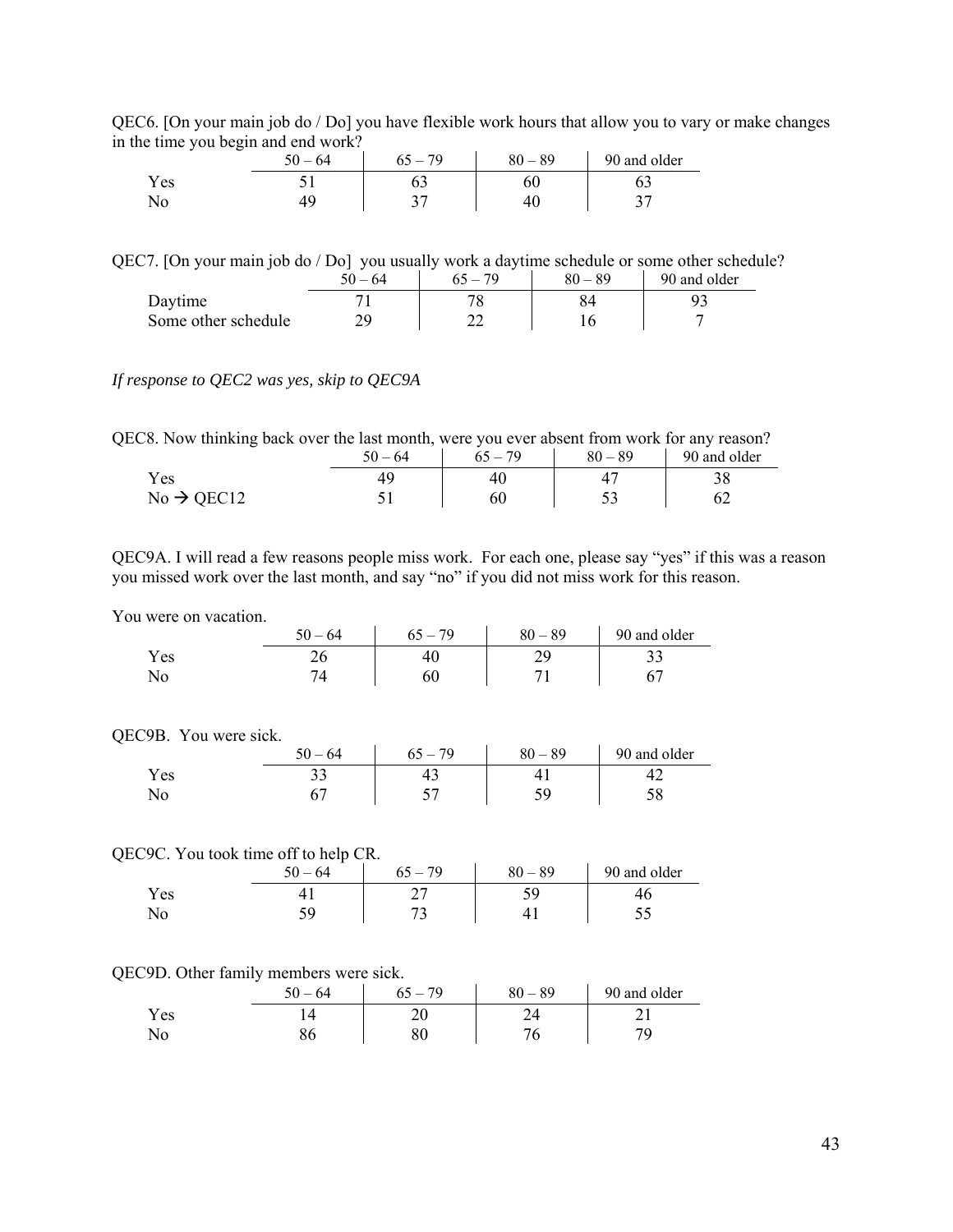| $\min_{\mathbf{z}}$ for a foo, taking classes. F |           |           |           |              |  |  |
|--------------------------------------------------|-----------|-----------|-----------|--------------|--|--|
|                                                  | $50 - 64$ | $65 - 79$ | $80 - 89$ | 90 and older |  |  |
| Y es                                             |           |           | ◡         |              |  |  |
| No                                               |           |           |           |              |  |  |

QEC9E. You took personal time for other reasons. [IF NEEDED: For example, a school visit for a child, looking for a job, taking classes.]

*If response to QEC9C was yes, ask QEC10; otherwise, skip to QEC12* 

QEC10. You said one of the reasons you were absent from work last month was because you were helping CR. About how many days of work did you miss last month to do this?

| ັ             | $50 - 64$ | . 79 | $80 - 89$ | 90 and older |
|---------------|-----------|------|-----------|--------------|
| One           | 44        |      |           |              |
| Two           | . .       |      |           |              |
| Three or more | 39        |      | ົ         |              |

QEC12. We are interested in whether helping CR affects you at work. In the last month, did helping [him/her] make it harder for you to get your work done?

|                        | ▱<br>$50 - 64$ | $65 - 79$ | $80 - 89$ | 90 and older |
|------------------------|----------------|-----------|-----------|--------------|
| Yes                    |                |           |           |              |
| $No \rightarrow QEC14$ |                | 76        |           |              |

QEC13. Please tell me how much helping CR affected you at work by picking a number from 1 to 10. The number 10 means helping [him/her] made your work a lot harder and the number 1 means helping [him/her] made your work a little harder.

| -                 | $50 - 64$ | $65 - 79$ | $80 - 89$ | 90 and older |
|-------------------|-----------|-----------|-----------|--------------|
| 1 A little harder | 19        |           |           | 20           |
|                   | 0         | 12        | 13        |              |
|                   | 13        | 27        | 22        |              |
|                   |           |           | 17        | 25           |
|                   | 13        |           | 17        | 20           |
|                   | 13        |           |           |              |
|                   | 6         |           |           |              |
|                   | 25        |           |           |              |
| 10 A lot harder   | 6         |           |           |              |

QEC14. [On your main job does / Does] your supervisor know that you are caring for CR?

|      | 50<br>$-64$ | --<br>$\sim$<br>79 | _<br>80<br>89<br>$\overline{\phantom{0}}$ | 90 and older |
|------|-------------|--------------------|-------------------------------------------|--------------|
| Y es | -           |                    | ےں                                        | ບປ           |
| ΝO   | ¬∼<br>-     | -                  | U                                         |              |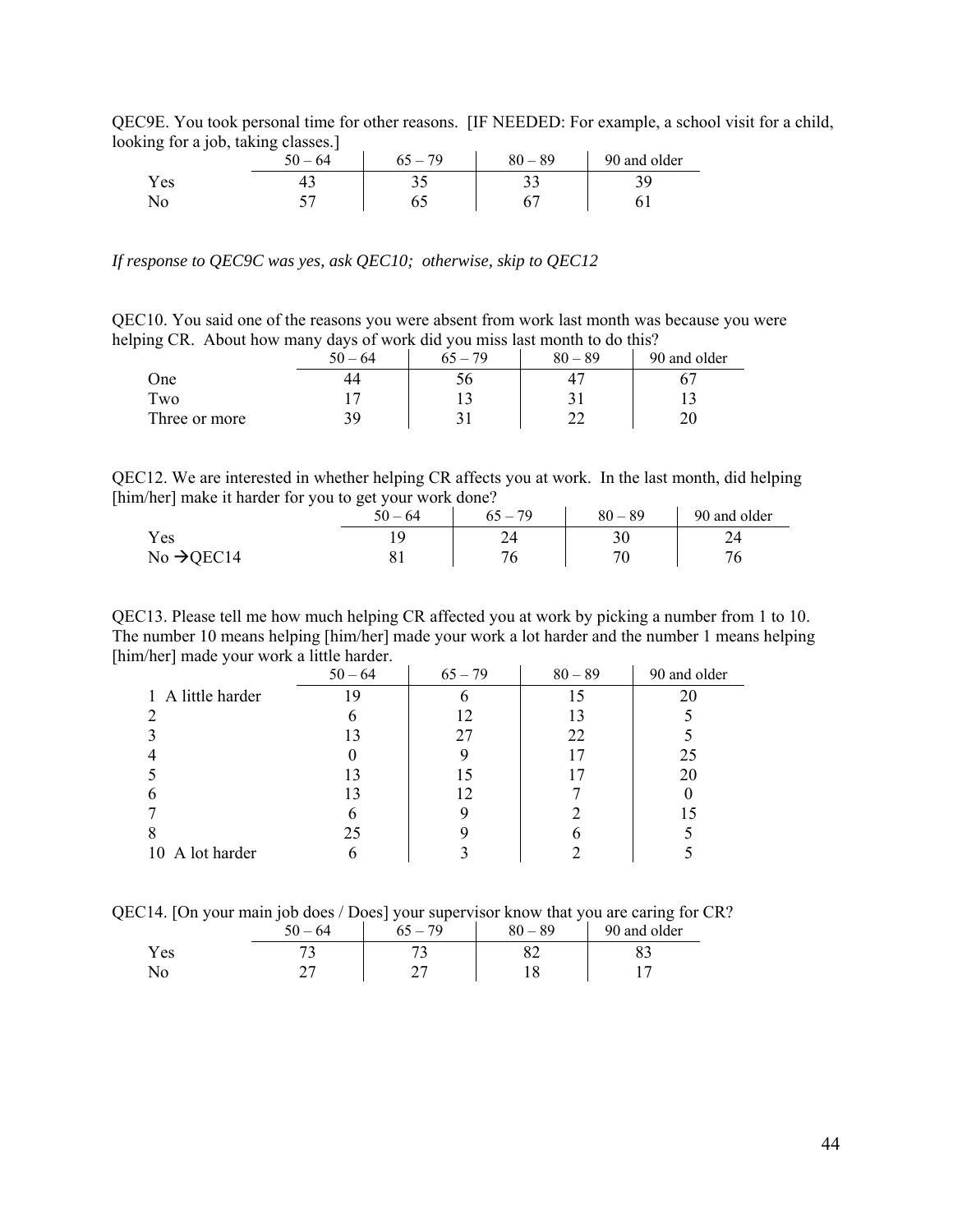| $s$ ponses accepica)                                                                                                           | $50 - 64$ | $65 - 79$ | $80 - 89$ | 90 and older |
|--------------------------------------------------------------------------------------------------------------------------------|-----------|-----------|-----------|--------------|
| Telecommuting or working from<br>home                                                                                          | 26        | 29        | 34        | 33           |
| Programs like information, referrals,<br>counseling, or an employee<br>assistance program, to help<br>caregivers like yourself | 32        | 36        | 41        | 27           |
| Paid leave, where you could take<br>paid time off from work for several<br>weeks to care for a family member                   | 35        | 35        | 35        | 28           |
| Paid sick days                                                                                                                 | 51        | 57        | 54        | 52           |
| None of the above                                                                                                              | 31        | 26        | 26        | 33           |

QEC15. For employees in your position, which of the following does your employer offer? *(multiple responses accepted)*

QEC16. As a result of caregiving, did you ever experience any of the following things at work? *(multiple responses accepted)*

|                                                                              | $50 - 64$ | $65 - 79$ | $80 - 89$ | 90 and older |
|------------------------------------------------------------------------------|-----------|-----------|-----------|--------------|
| Went in late, left early, or took time<br>off during the day to provide care | 42        | 39        | 47        | 40           |
| Took a leave of absence 17                                                   | 17        | 10        |           | 14           |
| Went from working full-time to<br>part-time, or cut back your hours          | 20        | 15        | 13        | 13           |
| Turned down a promotion                                                      |           |           |           |              |
| Lost any of your job benefits                                                |           |           |           |              |
| Gave up working entirely                                                     | 14        | 14        |           | 12           |
| Retired early                                                                | 14        | 13        |           | 18           |
| Received a warning about your<br>performance or attendance at work           | 6         |           |           |              |
| None of the above                                                            |           | 43        |           | 43           |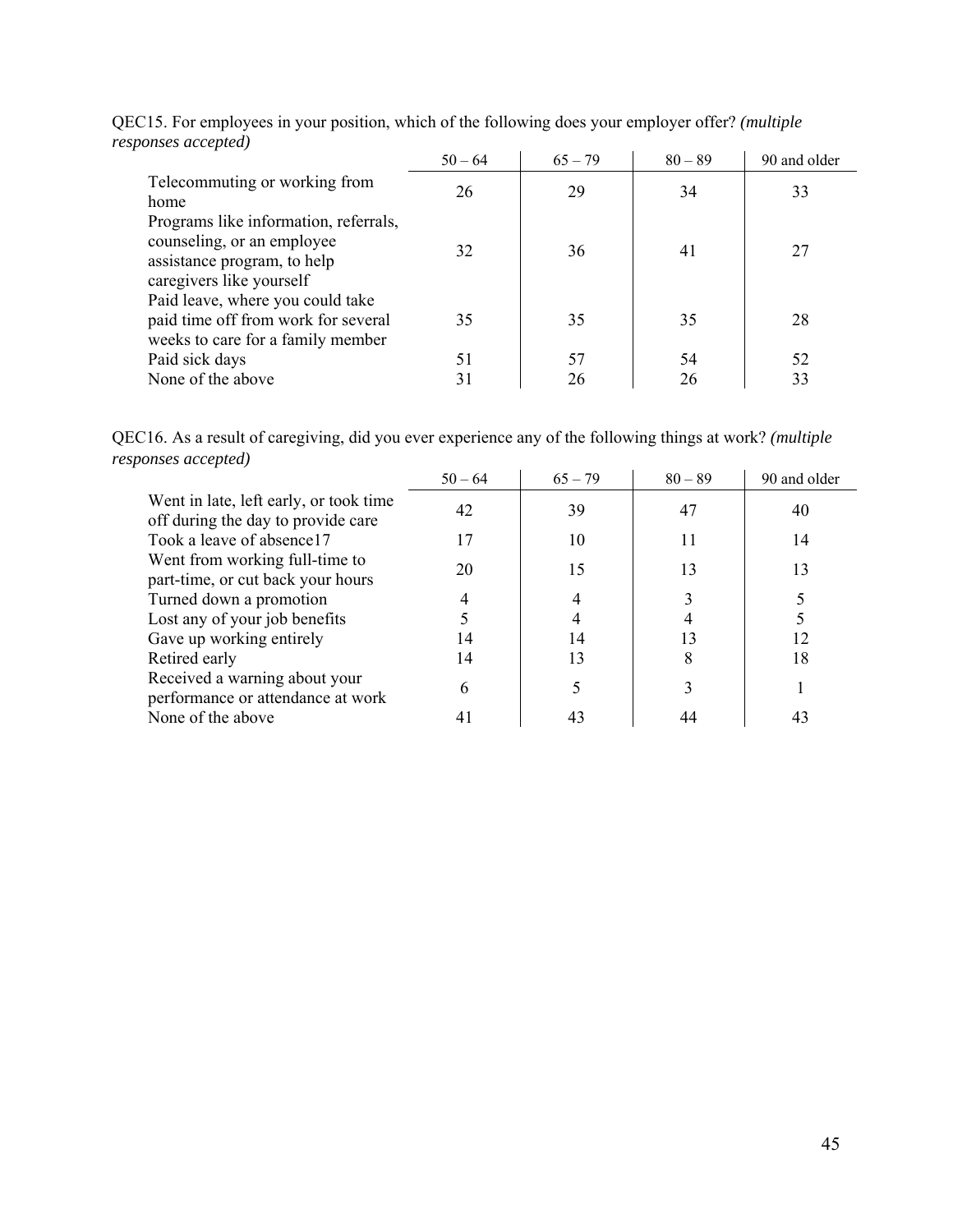## <span id="page-45-0"></span>**DEMOGRAPHICS**

| .      |           |           |           |              |  |
|--------|-----------|-----------|-----------|--------------|--|
|        | $50 - 64$ | $65 - 79$ | $80 - 89$ | 90 and older |  |
| Male   |           |           |           |              |  |
| Female |           |           |           |              |  |

### QDE1. INTERVIEWER: RECORD PERSON'S SEX

## QDE2. What is your age now? *(categorized for display)*

|             | $50 - 64$ | . .<br>$65 - 79$ | $80 - 89$ | 90 and older |
|-------------|-----------|------------------|-----------|--------------|
| 44 or under | 29        |                  |           |              |
| $45 - 54$   |           | 28               | 20        |              |
| $55 - 64$   | 40        | 20               | 50        | 45           |
| 65 or older | 19        | 40               | 24        | 40           |

QDE3. What is your current marital status? Are you:

|                                                          | $50 - 64$ | $65 - 79$ | $80 - 89$ | 90 and older |
|----------------------------------------------------------|-----------|-----------|-----------|--------------|
| Married                                                  |           | 63        | 63        |              |
| Living with a partner in a marital-<br>like relationship |           |           |           |              |
| Divorced or separated                                    |           |           |           |              |
| Widowed                                                  |           |           |           |              |
| Single/never married                                     | 26        |           |           | 20           |

QDE4. Are you of Hispanic or Latino descent?

|            | 50<br>64<br>$\overline{\phantom{m}}$ | $-79$ | $80 - 89$ | 90 and older |
|------------|--------------------------------------|-------|-----------|--------------|
| τT<br>Y es |                                      | ້     |           |              |
| . ∨0∖      | ۵Q<br>76                             | 07    | 00        | $100\,$      |

QDE5. How would you describe your race or ethnicity? *(multiple responses accepted)* 

|                                   | $50 - 64$ | $65 - 79$ | $80 - 89$ | 90 and older |
|-----------------------------------|-----------|-----------|-----------|--------------|
| Caucasian/White                   |           |           |           |              |
| Asian/Pacific Islander            |           |           |           |              |
| American Indian or Alaskan Native |           |           |           |              |
| Black or African-American         | 28        |           |           |              |
| None of the above                 |           |           |           |              |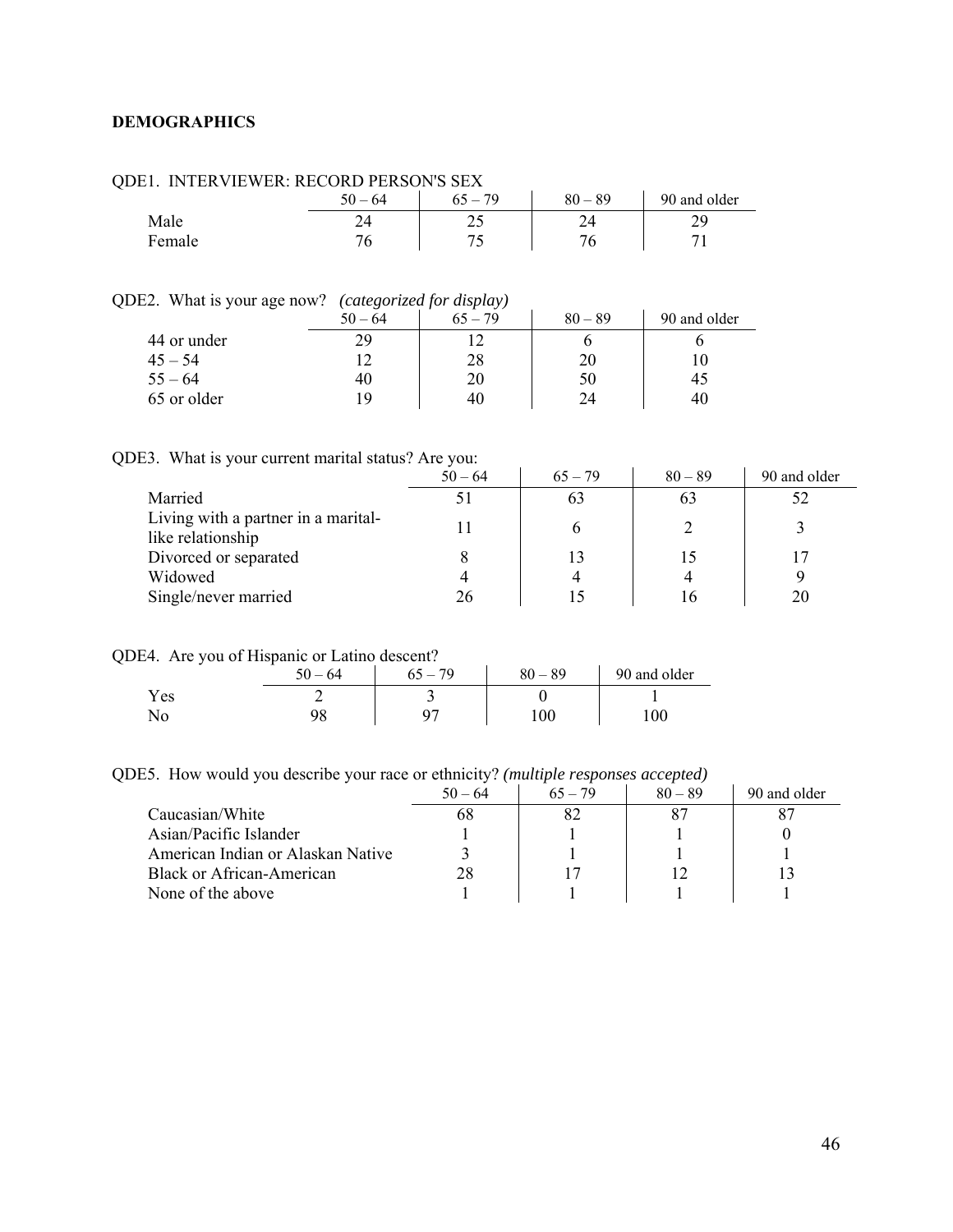|                                  | $50 - 64$ | $65 - 79$ | $80 - 89$ | 90 and older |
|----------------------------------|-----------|-----------|-----------|--------------|
| Eighth grade or less             |           |           |           |              |
| Some high school                 |           |           |           |              |
| High school graduate or GED      | 20        | 23        |           |              |
| Some college, no degree          | 31        | 20        | 19        | 16           |
| Associate's degree, occupational | 10        |           |           |              |
| Associate's degree, academic     |           |           |           |              |
| Bachelor's degree                |           | 23        | 30        | 28           |
| Master's degree                  |           |           | 16        | 22           |
| Professional degree              |           |           |           |              |
| Doctoral degree                  |           |           |           |              |

QDE6. What is the highest level of education you have completed?

QDE7. What are your current living arrangements? Do you …

| --- -------- -- ---- <del>-</del> --------   | $50 - 64$ | $65 - 79$ | $80 - 89$ | 90 and older |
|----------------------------------------------|-----------|-----------|-----------|--------------|
| Live alone $\rightarrow$ QDE11PRE            |           |           | ∣4        |              |
| Live in a household with family or<br>others | 90        | 86        | 86        |              |
| Have some other living<br>arrangements       |           |           |           |              |

QDE8. Including you, how many adults, age 18 and older, currently live in your household?

|       | $50 - 64$ | $65 - 79$ | $80 - 89$ | 90 and older |
|-------|-----------|-----------|-----------|--------------|
| One   |           |           |           |              |
| Two   | 67        | 65        | 64        | 66           |
| Three | 18        | 22        | 22        | 25           |
| Four  | 0         |           |           |              |
| Five  |           |           |           |              |
| Six   |           |           |           |              |

QDE9. How many children under age 18 currently live in your household?

|            | $50 - 64$ | $65 - 79$ | $80 - 89$ | 90 and older |
|------------|-----------|-----------|-----------|--------------|
| Zero       | 73        | 78        | 81        | 90           |
| One        | 13        |           | 13        |              |
| Two        |           |           |           |              |
| Three      |           |           |           |              |
| Four       |           |           |           |              |
| Five       |           |           |           |              |
| <b>Six</b> |           |           |           |              |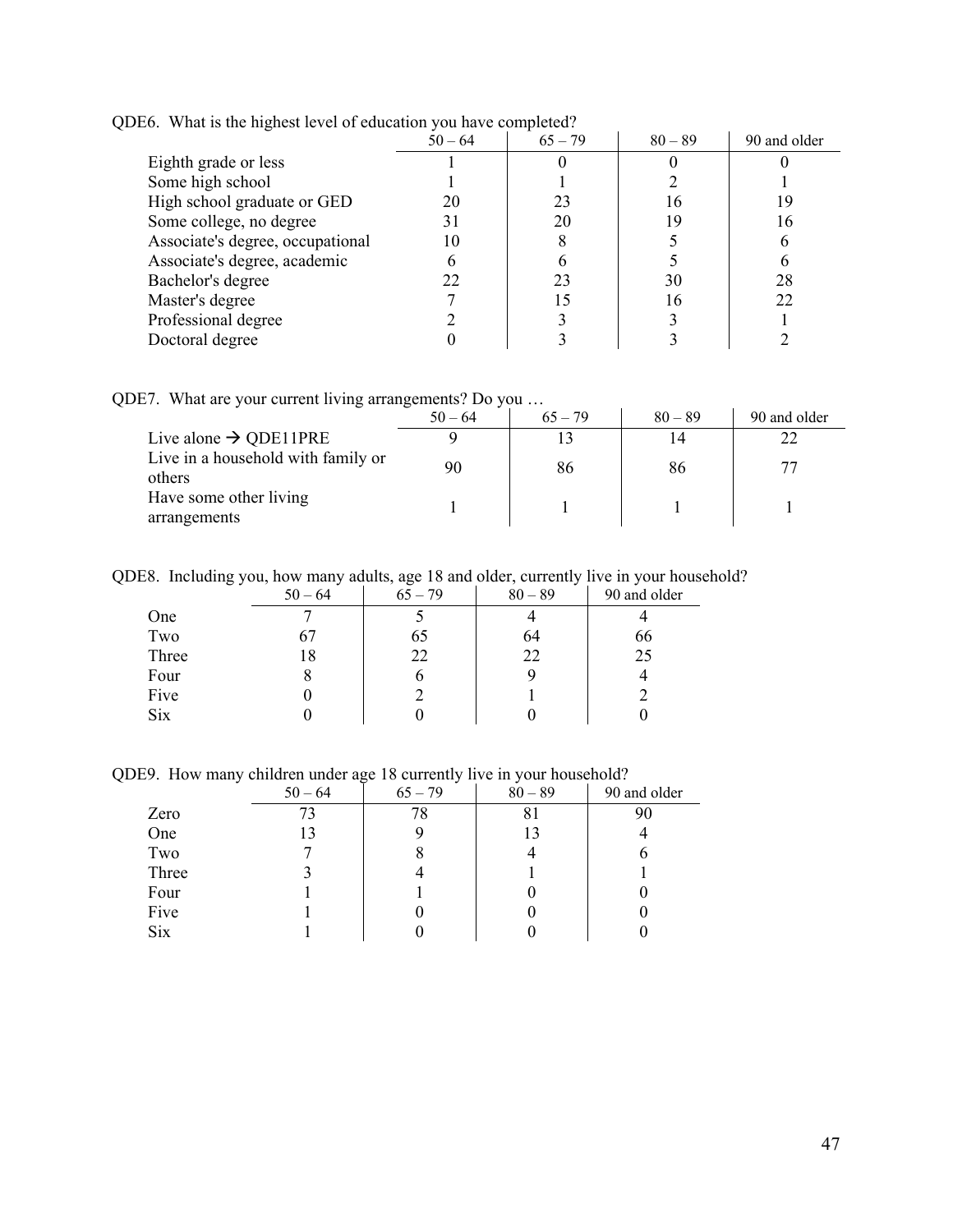|                          | $50 - 64$ | $65 - 79$ | $80 - 89$ | 90 and older |
|--------------------------|-----------|-----------|-----------|--------------|
| Your spouse / partner    |           | 80        | 76        |              |
| Your child(ren)          | 40        | 32        | 33        | 26           |
| Your grandchild(ren)     |           |           |           |              |
| Your parent $(s)$        |           |           | 22        | 27           |
| Other relatives of yours |           |           |           |              |
| Non-relatives            |           |           |           |              |

QDE10. What is the relationship of each of these people to you? *(multiple responses accepted)* 

QDE11PRE. And now just a couple questions about CR.

QDE11. What is the highest level of education [he/she] completed?

|                                  | $50 - 64$ | $65 - 79$ | $80 - 89$ | 90 and older |
|----------------------------------|-----------|-----------|-----------|--------------|
| Eighth grade or less             |           |           |           |              |
| Some high school                 |           |           |           |              |
| High school graduate or GED      | 35        | 44        | 50        | 54           |
| Some college, no degree          | 19        |           |           |              |
| Associate's degree, occupational | 14        |           |           |              |
| Associate's degree, academic     |           |           |           |              |
| Bachelor's degree                |           |           |           |              |
| Master's degree                  |           |           |           |              |
| Professional degree              |           |           |           |              |
| Doctoral degree                  |           |           |           |              |

QDE12. Is [he/she] of Hispanic or Latino descent?

| -    | 64<br>50<br>$\equiv$ | $65 - 79$ | $80 - 89$ | 90 and older |
|------|----------------------|-----------|-----------|--------------|
| Y es |                      |           |           |              |
| No   | ገር                   | ۵a        | 100       | 00           |

QDE13. How would you describe [his/her] race or ethnicity? *(multiple responses accepted)*

|                                   | $50 - 64$ | $65 - 79$ | $80 - 89$ | 90 and older |
|-----------------------------------|-----------|-----------|-----------|--------------|
| Caucasian/White                   |           |           |           |              |
| Asian/Pacific Islander            |           |           |           |              |
| American Indian or Alaskan Native |           |           |           |              |
| <b>Black or African-American</b>  | 29        |           |           |              |
| None of the above                 |           |           |           |              |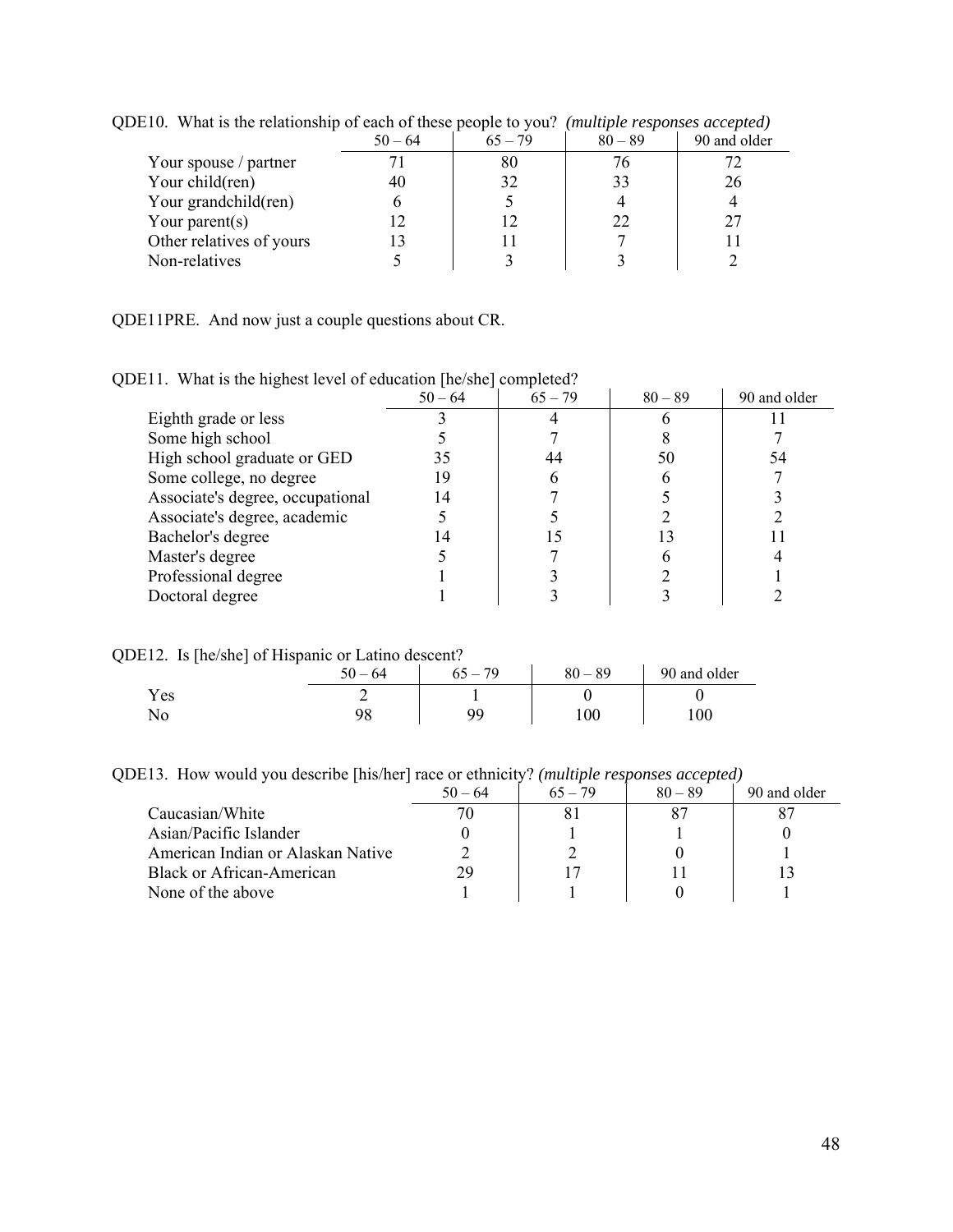## <span id="page-48-0"></span>**INFORMATION / SERVICES / POLICY**

QIN1. In your experience as a caregiver, have you ever had a doctor, nurse, or social worker ask you about what you need to help care for CR?

| ັ    | $50 -$<br>64 | 70<br>$\ddot{\phantom{0}}$ | $-89$<br>80 | 90 and older |
|------|--------------|----------------------------|-------------|--------------|
| Y es | ر. ر         |                            | 35<br>ັ     |              |
| No   | ິ            |                            | ບ           |              |

QIN2. In your experience as a caregiver, have you ever had a doctor, nurse, or social worker ask you what you need to take care of yourself?

|      | $50 - 64$ | $65 - 79$ | $80 - 89$ | 90 and older |
|------|-----------|-----------|-----------|--------------|
| Y es |           |           |           |              |
| ΝO   | ບມ        |           |           |              |

QIN2b. How difficult is it for you to communicate when necessary with healthcare professional such as doctors, nurses, social workers, pharmacists, and rehabilitation therapists about CR's needs for care? Please answer by using a number between 1 and 5, where 1 means not at all difficult and 5 means very difficult.

|                         | $50 - 64$ | $65 - 79$ | $80 - 89$ | 90 and older |
|-------------------------|-----------|-----------|-----------|--------------|
| 1. Not at all difficult |           |           |           |              |
|                         |           |           |           |              |
|                         |           |           |           |              |
|                         |           |           |           |              |
| 5. Very difficult       |           |           |           |              |

QIN2c. How difficult is it for you to communicate when necessary with healthcare professional such as doctors, nurses, social workers, pharmacists, and rehabilitation therapists about your own needs for information and support as a caregiver? Please answer by using a number between 1 and 5, where 1 means not at all difficult and 5 means very difficult.

|                         | $50 - 64$ | $65 - 79$ | $80 - 89$ | 90 and older |
|-------------------------|-----------|-----------|-----------|--------------|
| 1. Not at all difficult |           | 69        |           | oð           |
|                         |           |           |           |              |
|                         |           |           |           |              |
|                         |           |           |           |              |
| 5. Very difficult       |           |           |           |              |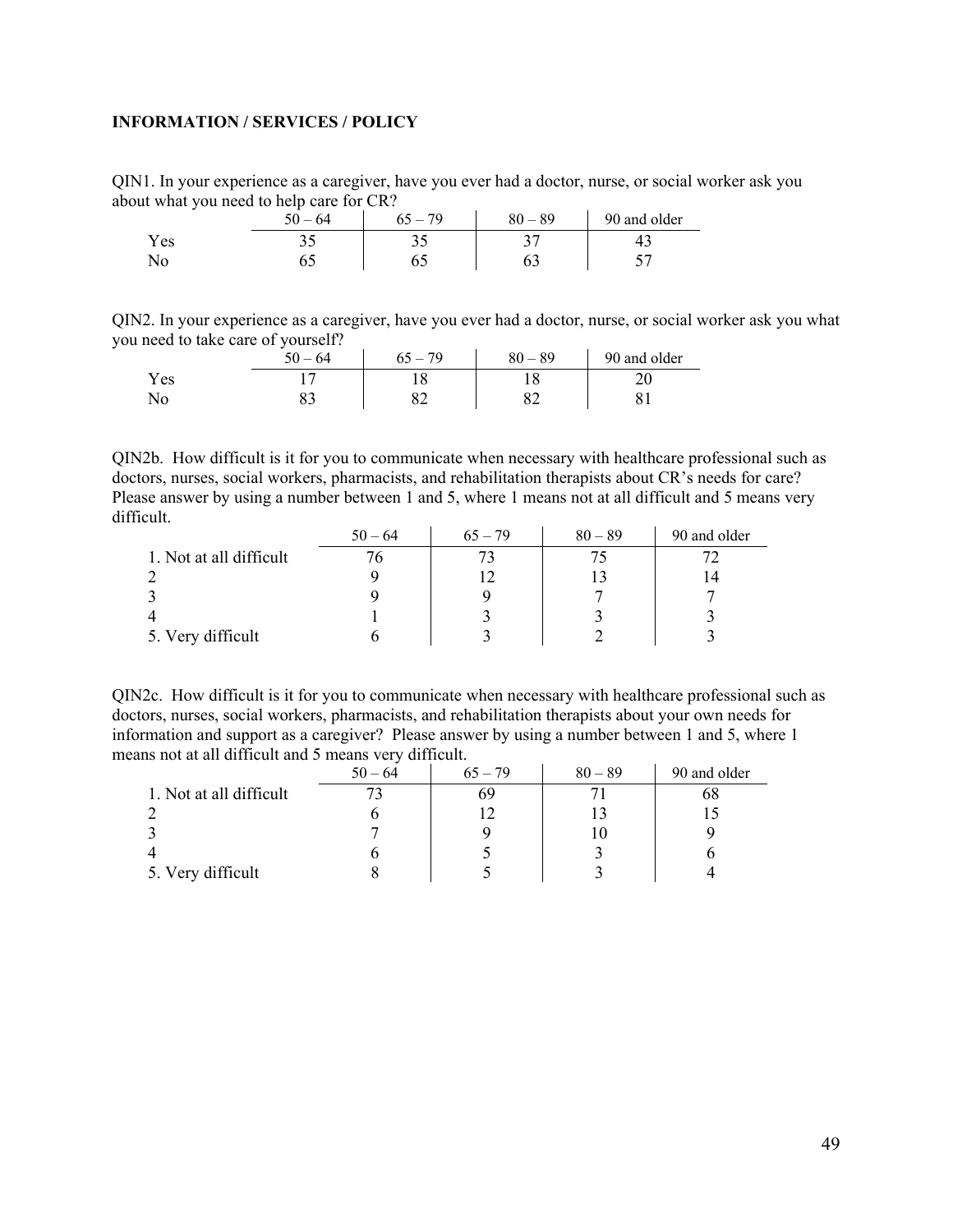QIN3. How difficult is it to locate and arrange for affordable community-based services in CR's local area that could help you care for CR, such as like delivered meals and transportation? Please answer by using a number between 1 and 5, where 1 means not at all difficult and 5 means very difficult.

| ້                       | $50 - 64$ | $65 - 79$ | $80 - 89$ | 90 and older |
|-------------------------|-----------|-----------|-----------|--------------|
| 1. Not at all difficult | 44        | 36        |           |              |
|                         |           |           |           |              |
|                         |           |           |           |              |
|                         |           |           |           |              |
| 5. Very difficult       |           |           |           |              |
| Not applicable          |           | 29        |           |              |

QIN3a. How difficult is it to locate and arrange for affordable paid in-home personal care such as helping with bathing, dressing, and meals? Please answer by using a number between 1 and 5, where 1 means not at all difficult and 5 means very difficult.

|                         | $50 - 64$ | $65 - 79$ | $80 - 89$ | 90 and older |
|-------------------------|-----------|-----------|-----------|--------------|
| 1. Not at all difficult | 34        |           | 33        | 32           |
|                         |           |           |           |              |
|                         |           |           | 14        |              |
|                         |           |           |           |              |
| 5. Very difficult       |           |           |           |              |
| Not applicable          |           |           | 25        | 25           |

QIN3b. How difficult is it to locate and arrange for affordable community-based service providers that you can trust to provide good care for CR? Please answer by using a number between 1 and 5, where 1 means not at all difficult and 5 means very difficult.

|                         | $50 - 64$ | $65 - 79$ | $80 - 89$ | 90 and older |
|-------------------------|-----------|-----------|-----------|--------------|
| 1. Not at all difficult | 34        |           | 26        |              |
|                         |           |           |           |              |
|                         | 14        |           | ΓЗ        |              |
|                         | 10        |           |           | 10           |
| 5. Very difficult       |           |           | 16        |              |
| Not applicable          |           | 30        | 25        | 28           |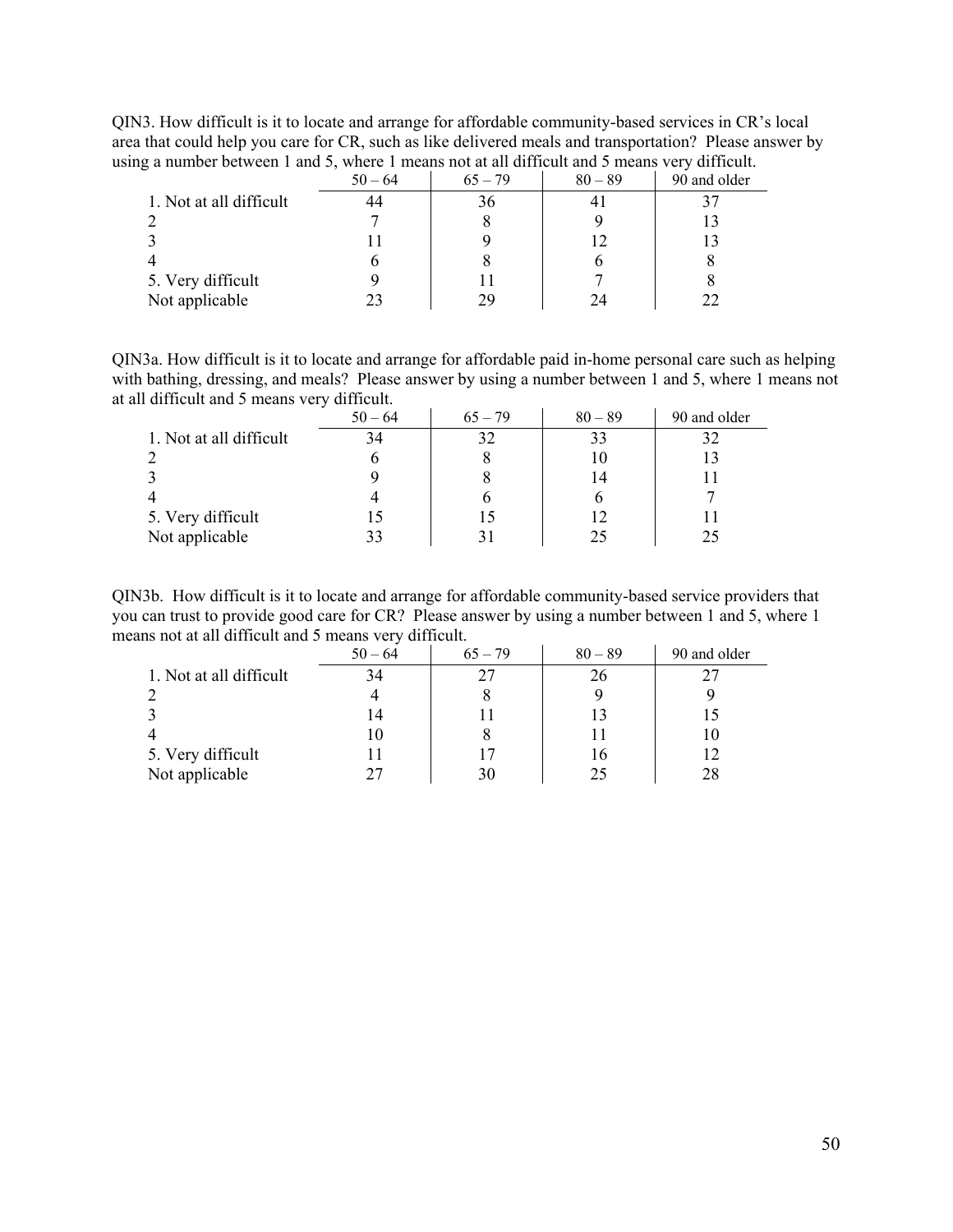| $\alpha$ and $\alpha$ or the $\alpha$ is the $\alpha$ is the complete the contract of $\alpha$                                                             | $50 - 64$ | $65 - 79$ | $80 - 89$ | 90 and older |
|------------------------------------------------------------------------------------------------------------------------------------------------------------|-----------|-----------|-----------|--------------|
| Requiring health care providers to<br>include your name on CR's medical<br>chart, so you are part of<br>conversations or decisions about<br>[his/her] care | 83        | 83        | 83        | 87           |
| Requiring hospitals to keep you<br>informed about major decisions, like<br>transferring or discharging CR                                                  | 80        | 86        | 89        | 87           |
| Requiring hospitals or facilities to<br>instruct or demonstrate any medical<br>or nursing tasks you might need to<br>do                                    | 83        | 87        | 87        | 90           |
| Having respite services available,<br>where someone would take care of<br>CR to give you a break                                                           | 63        | 70        | 72        | 76           |
| Requiring a doctor, nurse, or social<br>worker ask you about what you need<br>to help care for CR                                                          | 79        | 75        | 79        | 83           |
| Requiring a doctor, nurse, or social<br>worker ask you about what you need<br>to take care of yourself                                                     | 61        | 64        | 63        | 68           |
| None of the above                                                                                                                                          | 6         | 6         | 6         | 3            |

QIN4. Various organizations are thinking about ways to help caregivers like you. Which of the following do you think would be helpful to you? *(multiple responses accepted)* 

QIN5. Next I'll read three ways that people are proposing to help caregivers financially. Please tell me which ONE you would find most helpful.

|                                                                                                 | $50 - 64$ | $65 - 79$ | $80 - 89$ | 90 and older |
|-------------------------------------------------------------------------------------------------|-----------|-----------|-----------|--------------|
| An income tax credit to caregivers,<br>to help offset the cost of care                          | 33        | 37        | 35        | 30           |
| A partially paid leave of absence<br>from work for caregivers who are<br>employed               | 18        |           |           | 22           |
| A program where caregivers could<br>be paid for at least some of the<br>hours they provide care | 49        | 46        | 48        | 48           |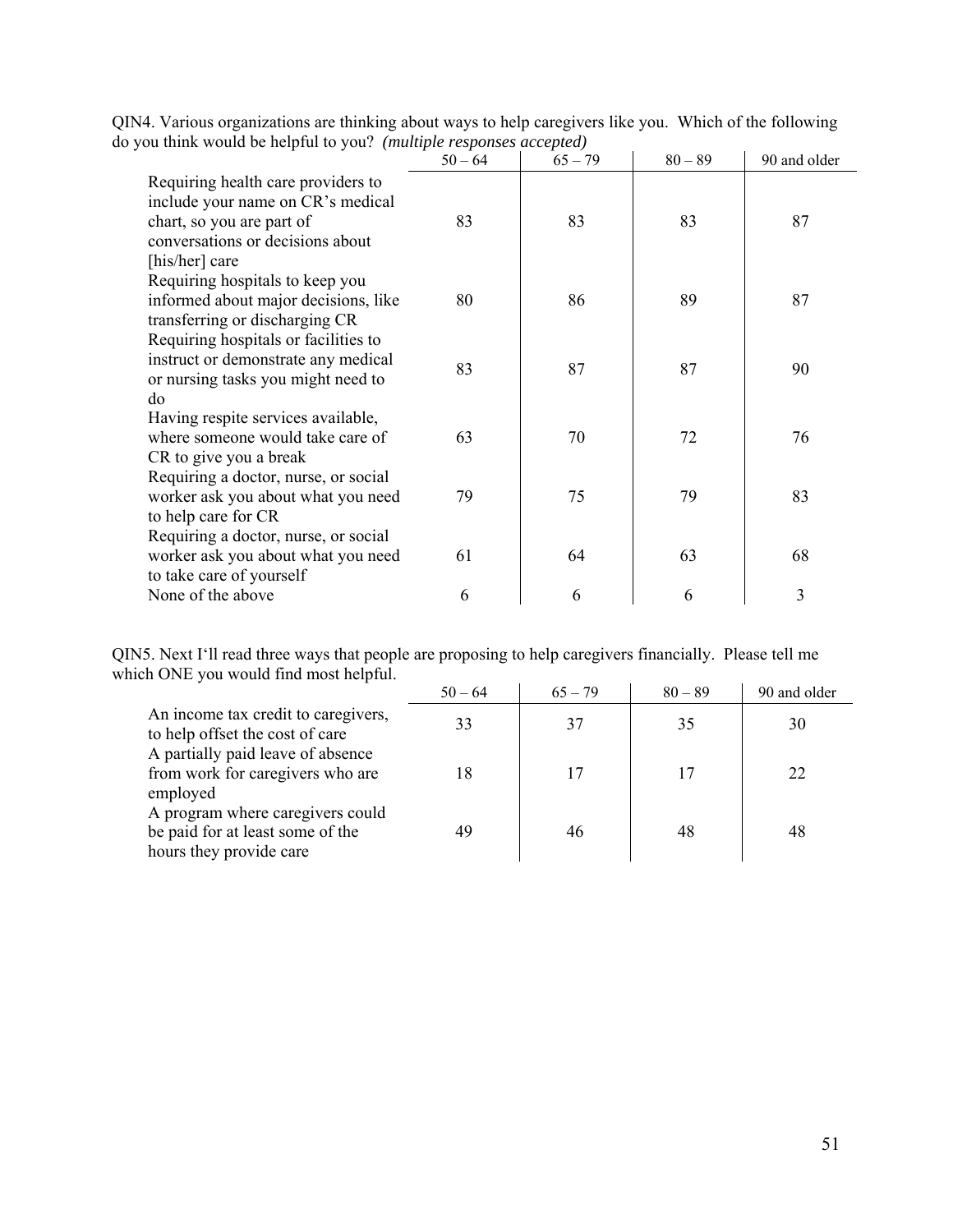### <span id="page-51-0"></span>**HEALTH INSURANCE AND INCOME**

QHI1pre. We have a few last questions.

QHI1. Are you currently covered by Medicare, a health insurance program for person 65 years and over and persons with disabilities?

|                       | $50 - 64$ | $65 - 79$ | $80 - 89$ | 90 and older |
|-----------------------|-----------|-----------|-----------|--------------|
| <b>Yes</b>            | ◡         |           |           | 40           |
| $No \rightarrow QHI3$ |           |           |           |              |

QHI2. Some people with Medicare also have a Medigap or Medicare Supplement plan. Do you have this type of health insurance coverage?

|      | -<br>64<br>50.<br>$\overline{\phantom{a}}$ | 70<br>ר ח | $0 - 89$<br>80 | 90 and older   |
|------|--------------------------------------------|-----------|----------------|----------------|
| í es |                                            |           | 74             |                |
| ΝO   | າາ<br>ັບ                                   | ັ້        | J v            | טר<br><u>.</u> |

QHI3. Medicaid is a state program for low-income persons or for persons on public assistance. Are you now covered by Medicaid?  $\mathcal{L}_{\rm{max}}$  $\sim 10^{-1}$  $\sim$ 

|     | 50<br>64                 | 70<br>$\overline{\phantom{0}}$ | $-89$<br>80 | 90 and older |
|-----|--------------------------|--------------------------------|-------------|--------------|
| Yes |                          |                                |             |              |
| No  | $\overline{\phantom{a}}$ |                                |             |              |

QHI4. Are you currently covered by a private health insurance plan? IF NEEDED: This may be a policy you [or your {spouse/partner} ]have through a job, a labor union, or an association or organization you belong to. It may also be bought directly from an insurance agent or company.

| -               | . . | -<br>$\epsilon$ $\alpha$<br>$-64$ | 70        | -<br>89<br>80<br>$\overline{\phantom{0}}$ | -<br>90 and older |
|-----------------|-----|-----------------------------------|-----------|-------------------------------------------|-------------------|
| $1 \text{ }$ es |     | υo                                | −         | ∟ن                                        |                   |
| 1 N O           |     | ົ                                 | ን ር<br>∠∪ |                                           | ^^<br>--          |

QHI5. TRICARE and CHAMPVA are health care programs for active duty and retired members of the uniformed Armed Forces, their families, and survivors. Are you now covered by either one of these programs?

|                      | 50<br>$-64$ | 79 | $-89$<br>80 | 90 and older |
|----------------------|-------------|----|-------------|--------------|
| $\mathbf{v}$<br>Y es | -           |    |             |              |
| No                   | o٥          |    | ΩC          |              |

QHI7C. What kind of health insurance does the CR have? *(multiple responses accepted)*

|                          | $50 - 64$ | $65 - 79$ | $80 - 89$ | 90 and older |
|--------------------------|-----------|-----------|-----------|--------------|
| Medicare                 | 48        | 70.       |           |              |
| Medicaid                 |           |           |           |              |
| Private Health Insurance | 48        | 52        | 60        |              |
| Tricare/CHAMPVA          |           |           |           |              |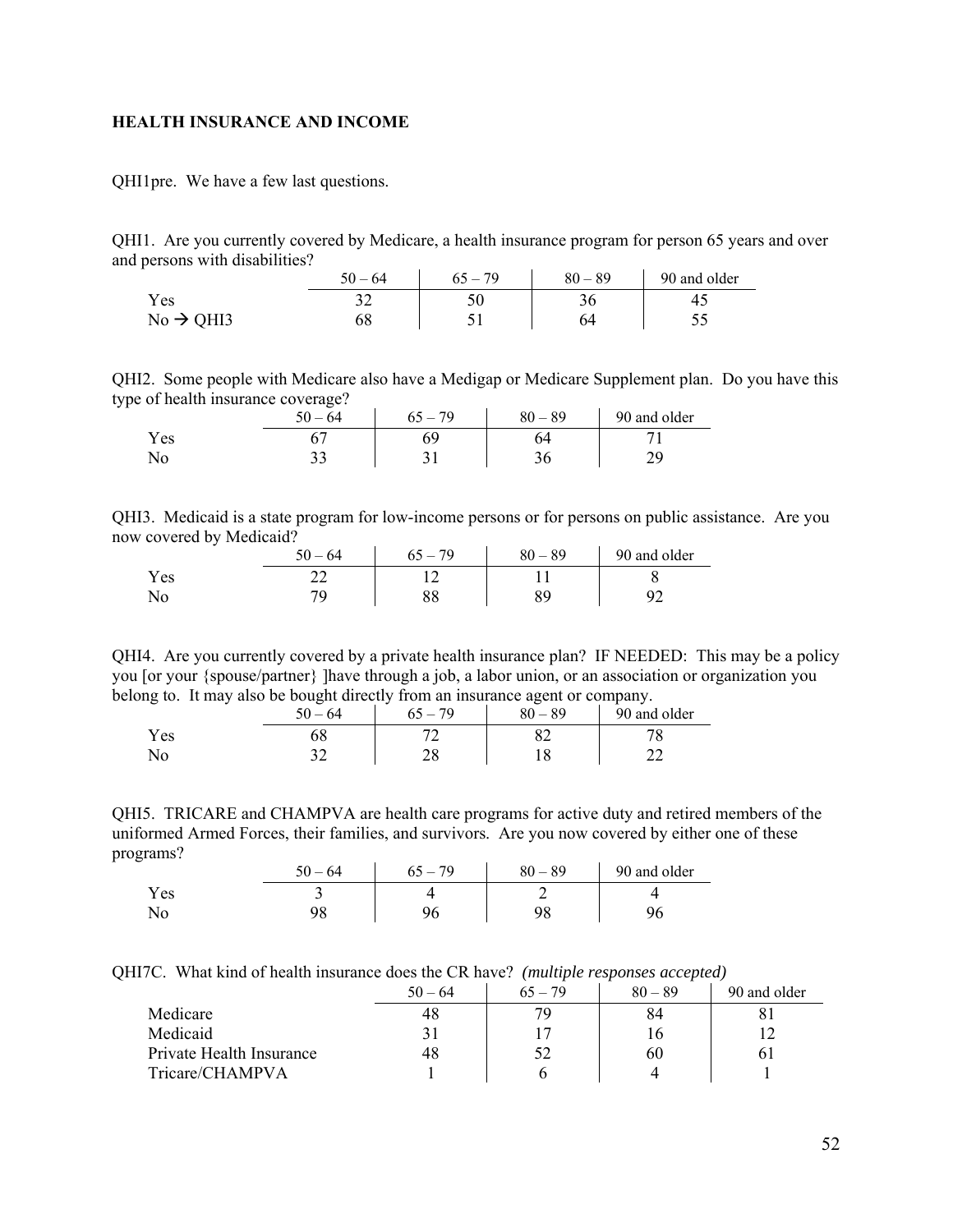QHI8. Do you own your home? *(select "yes" if owned with spouse/partner)* 

| .<br>. . | 50<br>$-64$ | .<br>.<br>70 | _<br>$-89$<br>80 | 90 and older |
|----------|-------------|--------------|------------------|--------------|
| Yes      |             |              |                  | ου           |
|          | ◡           | ⌒冖           |                  |              |

QHI9A. Do you [and your {spouse/partner}] have any checking accounts?

|      | $\sim$<br>$50 - 64$ | --<br>79<br>$\overline{\phantom{0}}$ | _<br>$80 - 89$ | 90 and older |
|------|---------------------|--------------------------------------|----------------|--------------|
| Y es | ~                   |                                      |                |              |
| No   |                     |                                      |                |              |

QHI9B. Do you [and your {spouse/partner}] have any savings or money market accounts?

|            | $50 - 64$ | $-79$<br>65 | $80 - 89$ | 90 and older |
|------------|-----------|-------------|-----------|--------------|
| <b>Yes</b> | <u>_</u>  |             |           |              |
|            |           |             |           |              |

QHI9C. Do you [and your {spouse/partner}] have any certificates of deposit?

| .    | $-$<br>$\sim$<br>64<br>$\overline{\phantom{0}}$ | __<br>79 | $80 - 89$ | 90 and older |
|------|-------------------------------------------------|----------|-----------|--------------|
| Y es |                                                 | 1 O      |           |              |
| 1NO  |                                                 | υ.       | 7C        |              |

QHI9D. Do you [and your {spouse/partner}] retirement plans such as IRAs, SEPs, 401K, or 403b plans?

|      | 64<br>50 | $-79$ | 89<br>80 | 90 and older |
|------|----------|-------|----------|--------------|
| Y es | IJΟ      | bo    | 70       |              |
| ΙNΟ  | . .      |       | __       | - -          |

QHI9E. Do you [and your {spouse/partner}] stocks or mutual funds that are not in retirement accounts?

|                      | 64<br>$\epsilon$ $\alpha$ | 70<br>65 | 89<br>$80 -$ | 90 and older |
|----------------------|---------------------------|----------|--------------|--------------|
| $\mathbf{v}$<br>Y es |                           | ັ        | ັ            |              |
|                      |                           |          |              |              |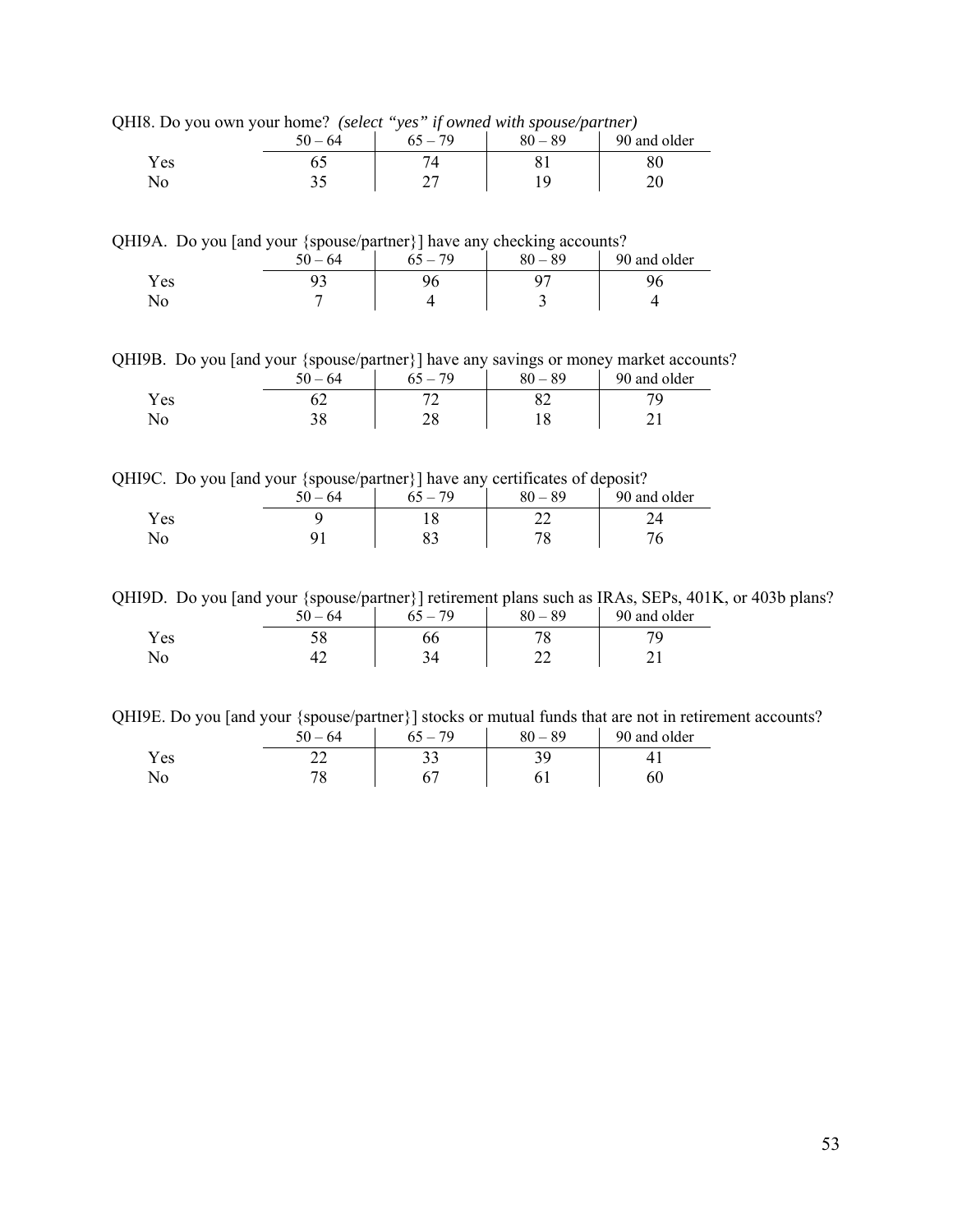|                                  | $50 - 64$ | $65 - 79$ | $80 - 89$ | 90 and older |
|----------------------------------|-----------|-----------|-----------|--------------|
| $0 -$ less than \$10,000         |           |           |           |              |
| \$10,000 to less than \$20,000   | 13        | 11        |           | 10           |
| \$20,000 to less than \$30,000   | 16        |           |           | 10           |
| \$30,000 to less than \$40,000   | 14        | 14        | 13        | 10           |
| \$40,000 to less than \$50,000   | 9         | 12        |           | 13           |
| \$50,000 to less than \$60,000   | 9         | 10        |           | 10           |
| \$60,000 to less than \$70,000   | 9         |           |           |              |
| \$70,000 to less than \$80,000   | 6         |           |           |              |
| \$80,000 to less than \$90,000   |           |           |           |              |
| \$90,000 to less than \$100,000  | 6         |           |           |              |
| \$100,000 to less than \$110,000 |           |           |           |              |
| \$110,000 to less than \$120,000 |           |           |           |              |
| \$120,000 to less than \$130,000 |           |           |           |              |
| \$130,000 to less than \$140,000 |           |           |           |              |
| \$140,000 to less than \$150,000 |           |           |           |              |
| More than $$150,000$             |           |           |           |              |

QHI10. Now thinking about the income that you [and your {spouse/partner}] have from [work and] all other sources, about how much was your [and your {spouse/partner's}] total income for the last year (in the last 12 months ending in December 2016) before taxes?

QHI14A. Family members often help each other out financially. In the last year have you used your own money to pay for CR's medications or medical care?

| -<br>. . | $-64$<br>۲0 | 79<br>$\equiv$<br>んへ | $80 - 89$ | 90 and older |
|----------|-------------|----------------------|-----------|--------------|
| Y es     |             |                      | JJ        |              |
| ΝO       |             | ັ                    |           |              |

QHI14B. In the last year have you used your own money to pay for CR's Medicare premiums or copayments or other insurance premiums and copayments?

|           | $50 - 64$ | . 79<br>` — | $80 - 89$ | 90 and older |
|-----------|-----------|-------------|-----------|--------------|
| Y es      |           | ∼           |           |              |
| <b>NU</b> |           | 0õ          | ou        | ۵ſ           |

QHI14C. In the last year have you used your own money to pay for mobility devices for CR such as walkers, canes, or wheelchairs?

|            | ۲0<br>$-64$ | 79 | 89<br>80 | 90 and older |
|------------|-------------|----|----------|--------------|
| Y es       |             | c  |          |              |
| <b>AVA</b> | ov.         |    | oπ       |              |

QHI14D. In the last year have you used your own money to pay for features that made CR's home safer such as a railing or a ramp, grab bars in the bathroom, a seat for the shower or tub, or an emergency call system?

|      | $50 - 64$ | $-79$ | $80 - 89$ | 90 and older |
|------|-----------|-------|-----------|--------------|
| Y es | ∠∠        |       |           | ر بے         |
| ΝO   | ПC<br>◡   |       | 69        |              |